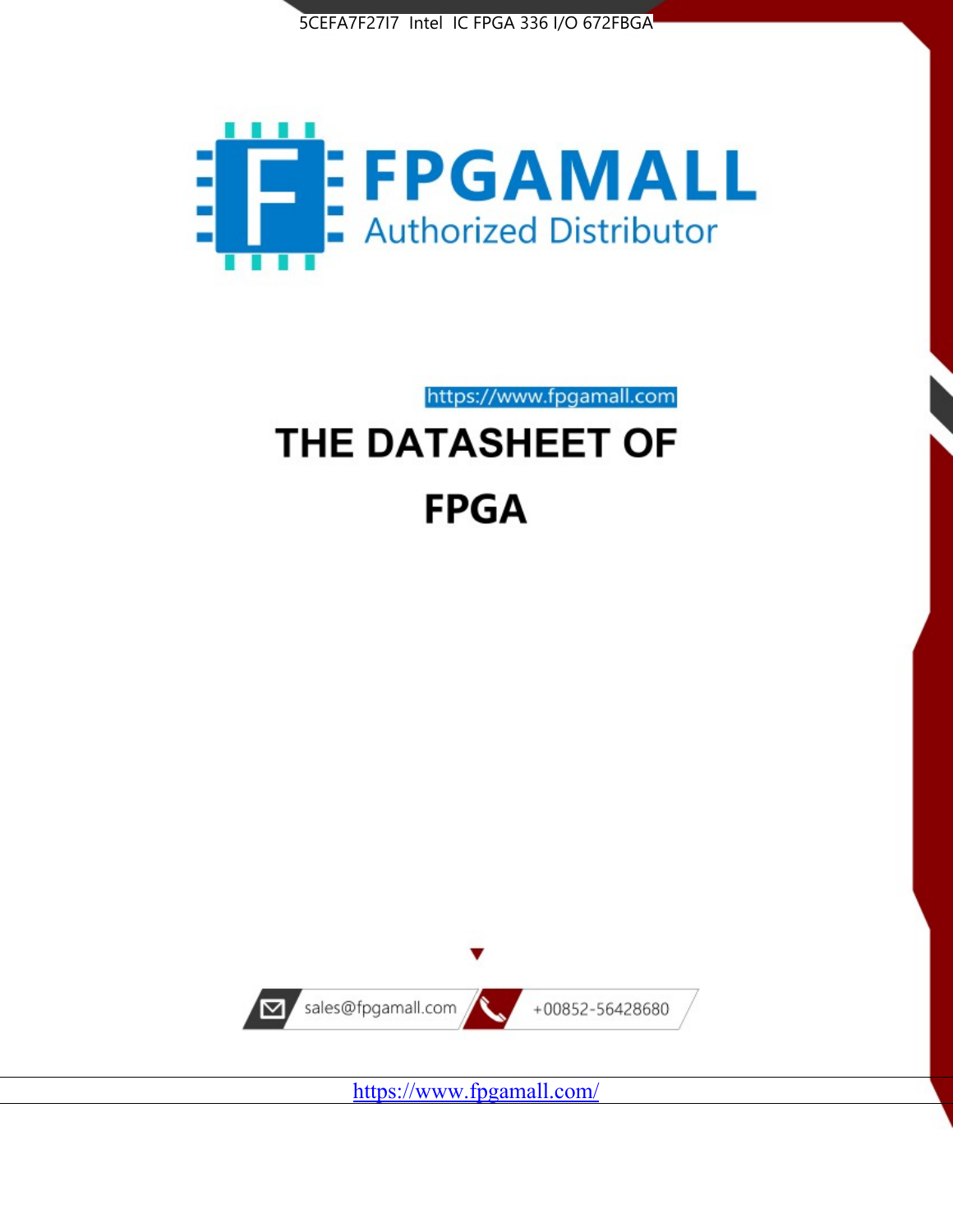5CEFA7F27I7 Intel IC FPGA 336 I/O 672FBGA



# **Cyclone V Device Overview**



**CV-51001 | 2018.05.07** Latest document on the web: **[PDF](https://www.altera.com/en_US/pdfs/literature/hb/cyclone-v/cv_51001.pdf)** | **[HTML](https://www.altera.com/documentation/sam1403480548153.html)**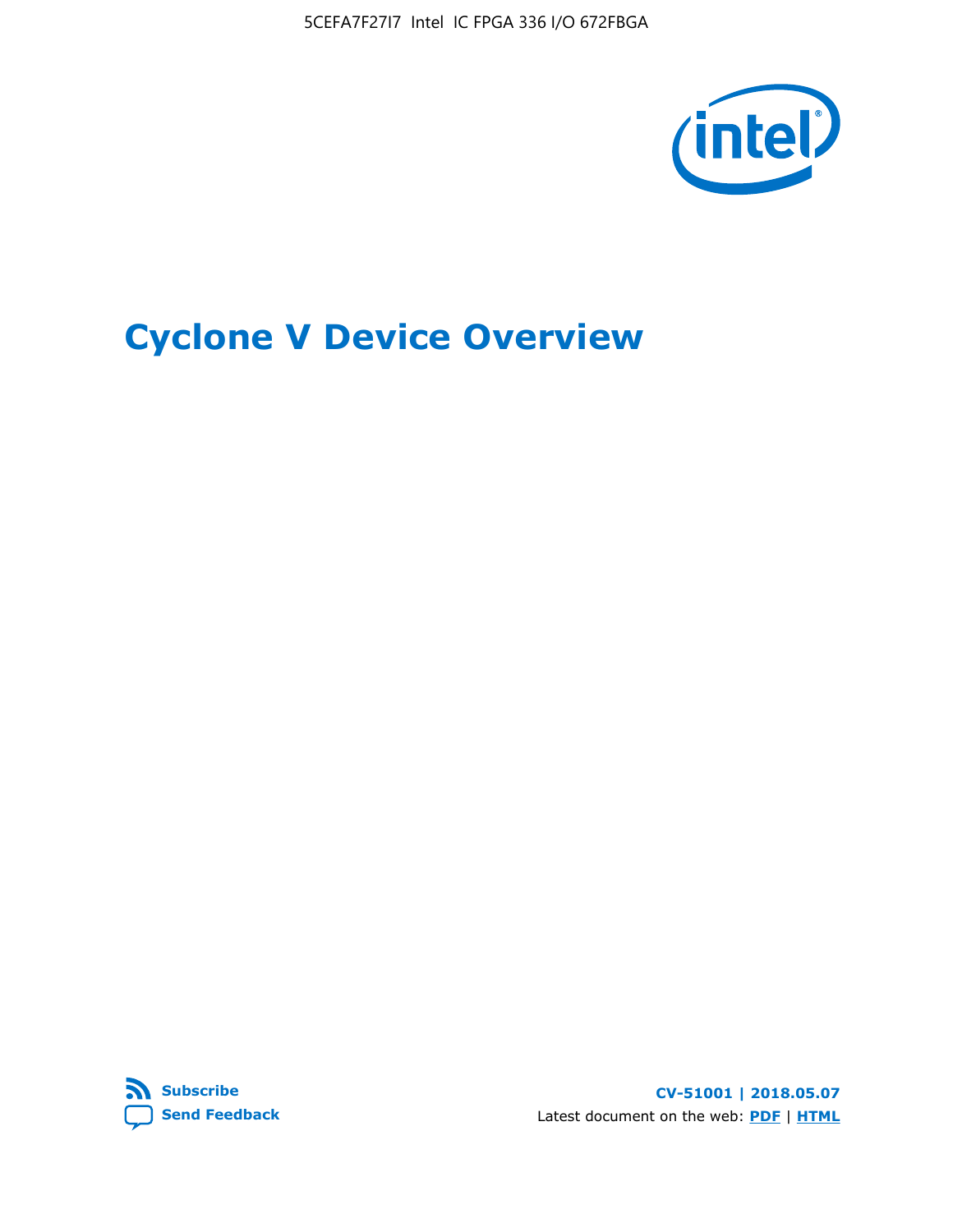

## **Contents**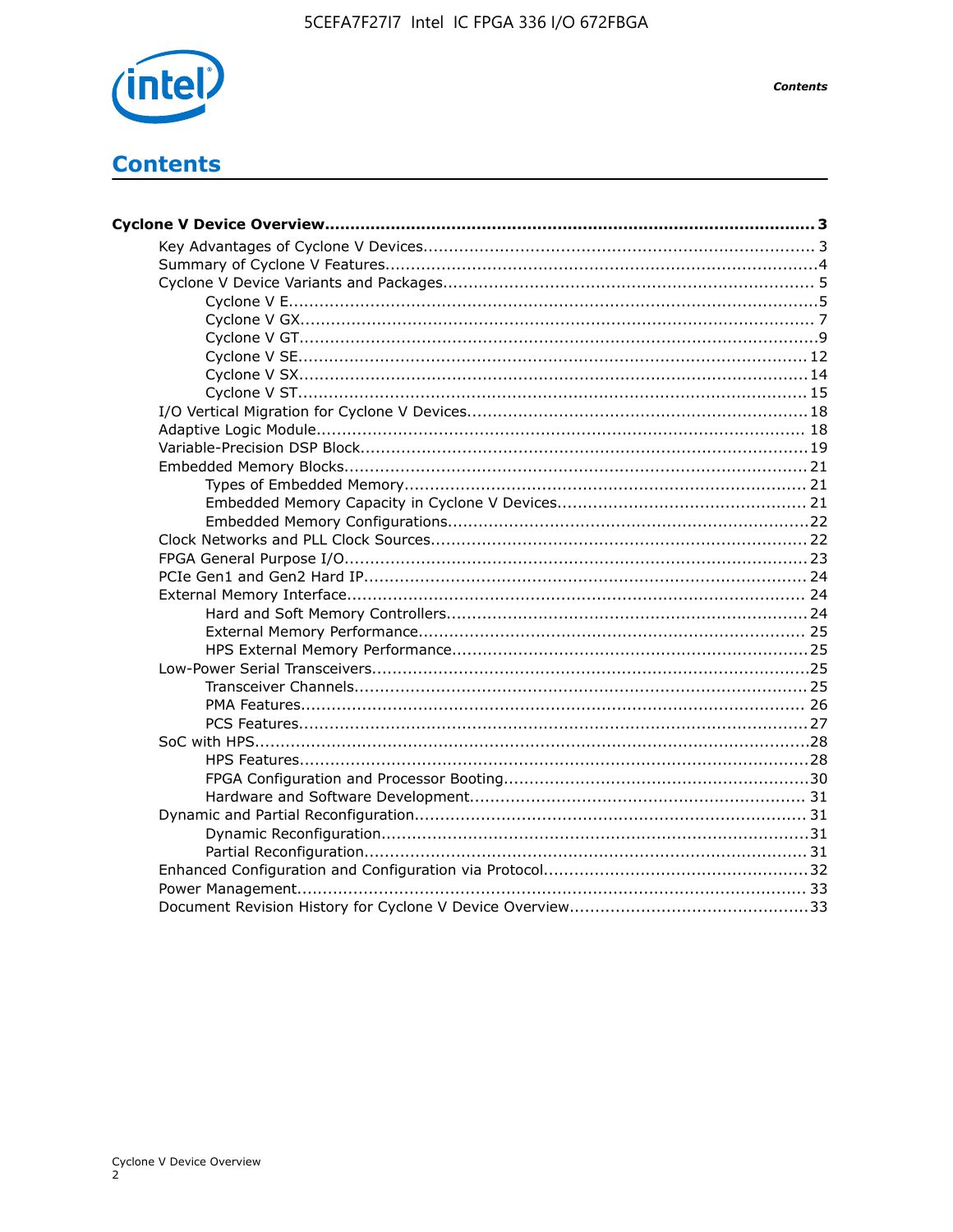

## **Cyclone V Device Overview**

The Cyclone® V devices are designed to simultaneously accommodate the shrinking power consumption, cost, and time-to-market requirements; and the increasing bandwidth requirements for high-volume and cost-sensitive applications.

Enhanced with integrated transceivers and hard memory controllers, the Cyclone V devices are suitable for applications in the industrial, wireless and wireline, military, and automotive markets.

#### **Related Information**

[Cyclone V Device Handbook: Known Issues](https://www.altera.com/support/support-resources/knowledge-base/solutions/rd12152011_347.html) Lists the planned updates to the Cyclone V Device Handbook chapters.

## **Key Advantages of Cyclone V Devices**

#### **Table 1. Key Advantages of the Cyclone V Device Family**

| <b>Advantage</b>                                                                    | <b>Supporting Feature</b>                                                                                                                                                                                                                                                    |
|-------------------------------------------------------------------------------------|------------------------------------------------------------------------------------------------------------------------------------------------------------------------------------------------------------------------------------------------------------------------------|
| Lower power consumption                                                             | Built on TSMC's 28 nm low-power (28LP) process technology and includes an<br>٠<br>abundance of hard intellectual property (IP) blocks<br>Up to 40% lower power consumption than the previous generation device<br>٠                                                          |
| Improved logic integration and<br>differentiation capabilities                      | 8-input adaptive logic module (ALM)<br>٠<br>Up to 13.59 megabits (Mb) of embedded memory<br>٠<br>Variable-precision digital signal processing (DSP) blocks<br>٠                                                                                                              |
| Increased bandwidth capacity                                                        | 3.125 gigabits per second (Gbps) and 6.144 Gbps transceivers<br>٠<br>Hard memory controllers<br>٠                                                                                                                                                                            |
| Hard processor system (HPS)<br>with integrated Arm* Cortex*-A9<br>MPCore* processor | Tight integration of a dual-core Arm Cortex-A9 MPCore processor, hard IP, and an<br>$\bullet$<br>FPGA in a single Cyclone V system-on-a-chip (SoC)<br>Supports over 128 Gbps peak bandwidth with integrated data coherency between<br>٠<br>the processor and the FPGA fabric |
| Lowest system cost                                                                  | Requires only two core voltages to operate<br>٠<br>Available in low-cost wirebond packaging<br>٠<br>Includes innovative features such as Configuration via Protocol (CvP) and partial<br>٠<br>reconfiguration                                                                |

Intel Corporation. All rights reserved. Intel, the Intel logo, Altera, Arria, Cyclone, Enpirion, MAX, Nios, Quartus and Stratix words and logos are trademarks of Intel Corporation or its subsidiaries in the U.S. and/or other countries. Intel warrants performance of its FPGA and semiconductor products to current specifications in accordance with Intel's standard warranty, but reserves the right to make changes to any products and services at any time without notice. Intel assumes no responsibility or liability arising out of the application or use of any information, product, or service described herein except as expressly agreed to in writing by Intel. Intel customers are advised to obtain the latest version of device specifications before relying on any published information and before placing orders for products or services. \*Other names and brands may be claimed as the property of others.

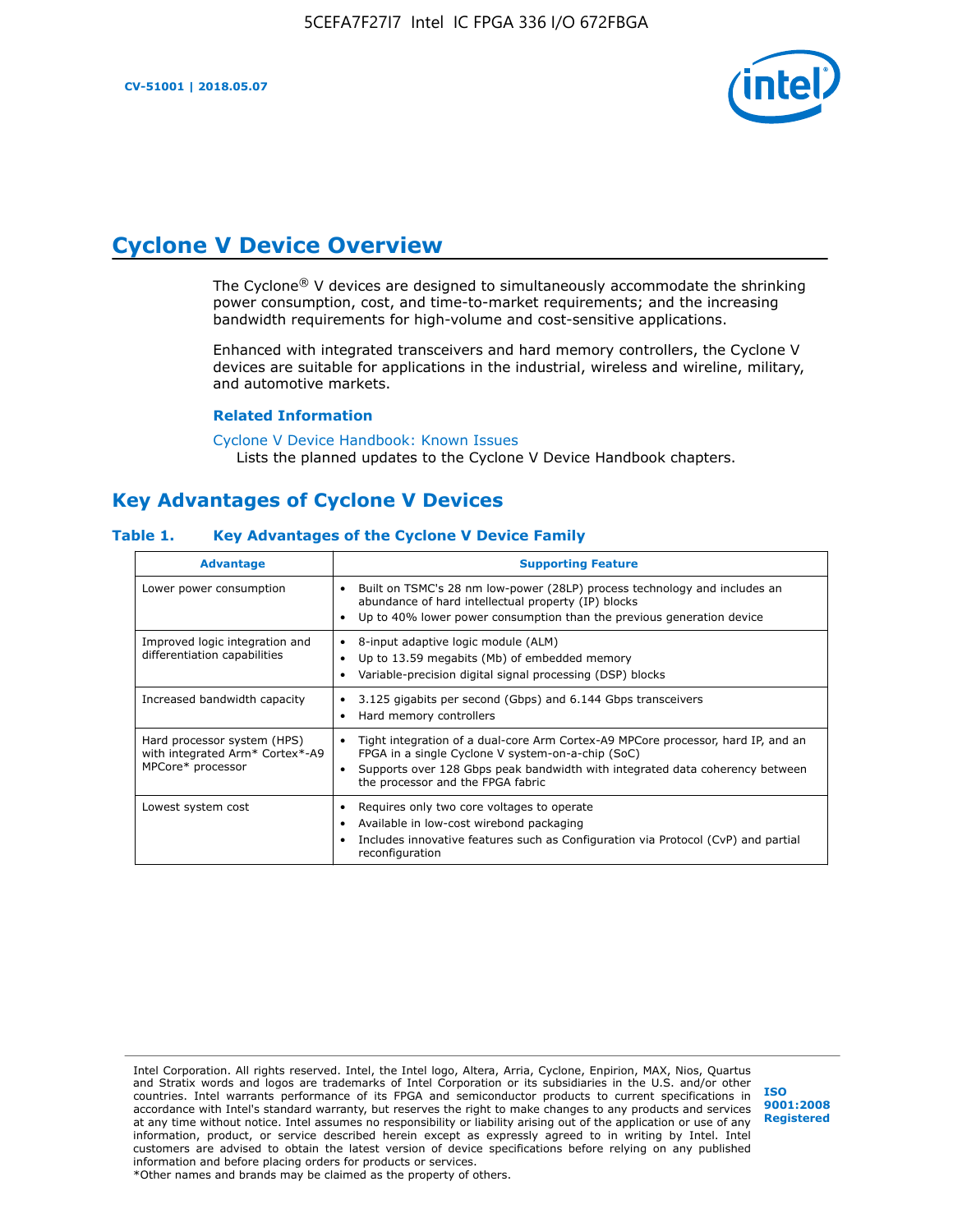

## **Summary of Cyclone V Features**

#### **Table 2. Summary of Features for Cyclone V Devices**

| <b>Feature</b>                                           | <b>Description</b>                                                                                                                                                                                      |                                                                                                                                                                                                                                                                                                                                                                                                                                                                                                                                                                                                                                                                                                         |  |  |  |  |  |
|----------------------------------------------------------|---------------------------------------------------------------------------------------------------------------------------------------------------------------------------------------------------------|---------------------------------------------------------------------------------------------------------------------------------------------------------------------------------------------------------------------------------------------------------------------------------------------------------------------------------------------------------------------------------------------------------------------------------------------------------------------------------------------------------------------------------------------------------------------------------------------------------------------------------------------------------------------------------------------------------|--|--|--|--|--|
| Technology                                               | $\bullet$<br>1.1 V core voltage<br>$\bullet$                                                                                                                                                            | TSMC's 28-nm low-power (28LP) process technology                                                                                                                                                                                                                                                                                                                                                                                                                                                                                                                                                                                                                                                        |  |  |  |  |  |
| Packaging                                                | Wirebond low-halogen packages<br>$\bullet$<br>different device densities<br>RoHS-compliant and leaded $(1)$ options                                                                                     | Multiple device densities with compatible package footprints for seamless migration between                                                                                                                                                                                                                                                                                                                                                                                                                                                                                                                                                                                                             |  |  |  |  |  |
| High-performance<br>FPGA fabric                          | Enhanced 8-input ALM with four registers                                                                                                                                                                |                                                                                                                                                                                                                                                                                                                                                                                                                                                                                                                                                                                                                                                                                                         |  |  |  |  |  |
| Internal memory<br>blocks                                | of the ALMs as MLAB memory                                                                                                                                                                              | M10K-10-kilobits (Kb) memory blocks with soft error correction code (ECC)<br>Memory logic array block (MLAB)-640-bit distributed LUTRAM where you can use up to 25%                                                                                                                                                                                                                                                                                                                                                                                                                                                                                                                                     |  |  |  |  |  |
| Embedded Hard IP<br>blocks                               | Variable-precision DSP                                                                                                                                                                                  | Native support for up to three signal processing precision levels<br>(three $9 \times 9$ , two $18 \times 18$ , or one 27 x 27 multiplier) in the same<br>variable-precision DSP block<br>64-bit accumulator and cascade<br>Embedded internal coefficient memory<br>Preadder/subtractor for improved efficiency                                                                                                                                                                                                                                                                                                                                                                                         |  |  |  |  |  |
|                                                          | Memory controller                                                                                                                                                                                       | DDR3, DDR2, and LPDDR2 with 16 and 32 bit ECC support                                                                                                                                                                                                                                                                                                                                                                                                                                                                                                                                                                                                                                                   |  |  |  |  |  |
|                                                          | Embedded transceiver<br>I/O                                                                                                                                                                             | PCI Express* (PCIe*) Gen2 and Gen1 (x1, x2, or x4) hard IP with<br>multifunction support, endpoint, and root port                                                                                                                                                                                                                                                                                                                                                                                                                                                                                                                                                                                       |  |  |  |  |  |
| Clock networks                                           | Up to 550 MHz global clock network<br>$\bullet$<br>$\bullet$                                                                                                                                            | Global, quadrant, and peripheral clock networks<br>Clock networks that are not used can be powered down to reduce dynamic power                                                                                                                                                                                                                                                                                                                                                                                                                                                                                                                                                                         |  |  |  |  |  |
| Phase-locked loops<br>(PLLs)                             | $\bullet$<br>Integer mode and fractional mode<br>$\bullet$                                                                                                                                              | Precision clock synthesis, clock delay compensation, and zero delay buffering (ZDB)                                                                                                                                                                                                                                                                                                                                                                                                                                                                                                                                                                                                                     |  |  |  |  |  |
| FPGA General-purpose<br>$I/Os$ (GPIOs)                   | $\bullet$<br>$\bullet$<br>$\bullet$                                                                                                                                                                     | 875 megabits per second (Mbps) LVDS receiver and 840 Mbps LVDS transmitter<br>400 MHz/800 Mbps external memory interface<br>On-chip termination (OCT)<br>3.3 V support with up to 16 mA drive strength                                                                                                                                                                                                                                                                                                                                                                                                                                                                                                  |  |  |  |  |  |
| Low-power high-speed<br>serial interface                 | 614 Mbps to 6.144 Gbps integrated transceiver speed<br>$\bullet$<br>Transmit pre-emphasis and receiver equalization<br>$\bullet$<br>Dynamic partial reconfiguration of individual channels<br>$\bullet$ |                                                                                                                                                                                                                                                                                                                                                                                                                                                                                                                                                                                                                                                                                                         |  |  |  |  |  |
| <b>HPS</b><br>(Cyclone V SE, SX,<br>and ST devices only) | $\bullet$<br>$\bullet$<br>interfaces<br>On-chip RAM and boot ROM                                                                                                                                        | Single or dual-core Arm Cortex-A9 MPCore processor-up to 925 MHz maximum frequency with<br>support for symmetric and asymmetric multiprocessing<br>Interface peripherals-10/100/1000 Ethernet media access control (EMAC), USB 2.0<br>On-The-GO (OTG) controller, quad serial peripheral interface (QSPI) flash controller, NAND<br>flash controller, Secure Digital/MultiMediaCard (SD/MMC) controller, UART, controller area<br>network (CAN), serial peripheral interface (SPI), I <sup>2</sup> C interface, and up to 85 HPS GPIO<br>System peripherals—general-purpose timers, watchdog timers, direct memory access (DMA)<br>controller, FPGA configuration manager, and clock and reset managers |  |  |  |  |  |
|                                                          |                                                                                                                                                                                                         | continued                                                                                                                                                                                                                                                                                                                                                                                                                                                                                                                                                                                                                                                                                               |  |  |  |  |  |

<sup>(1)</sup> Contact Intel for availability.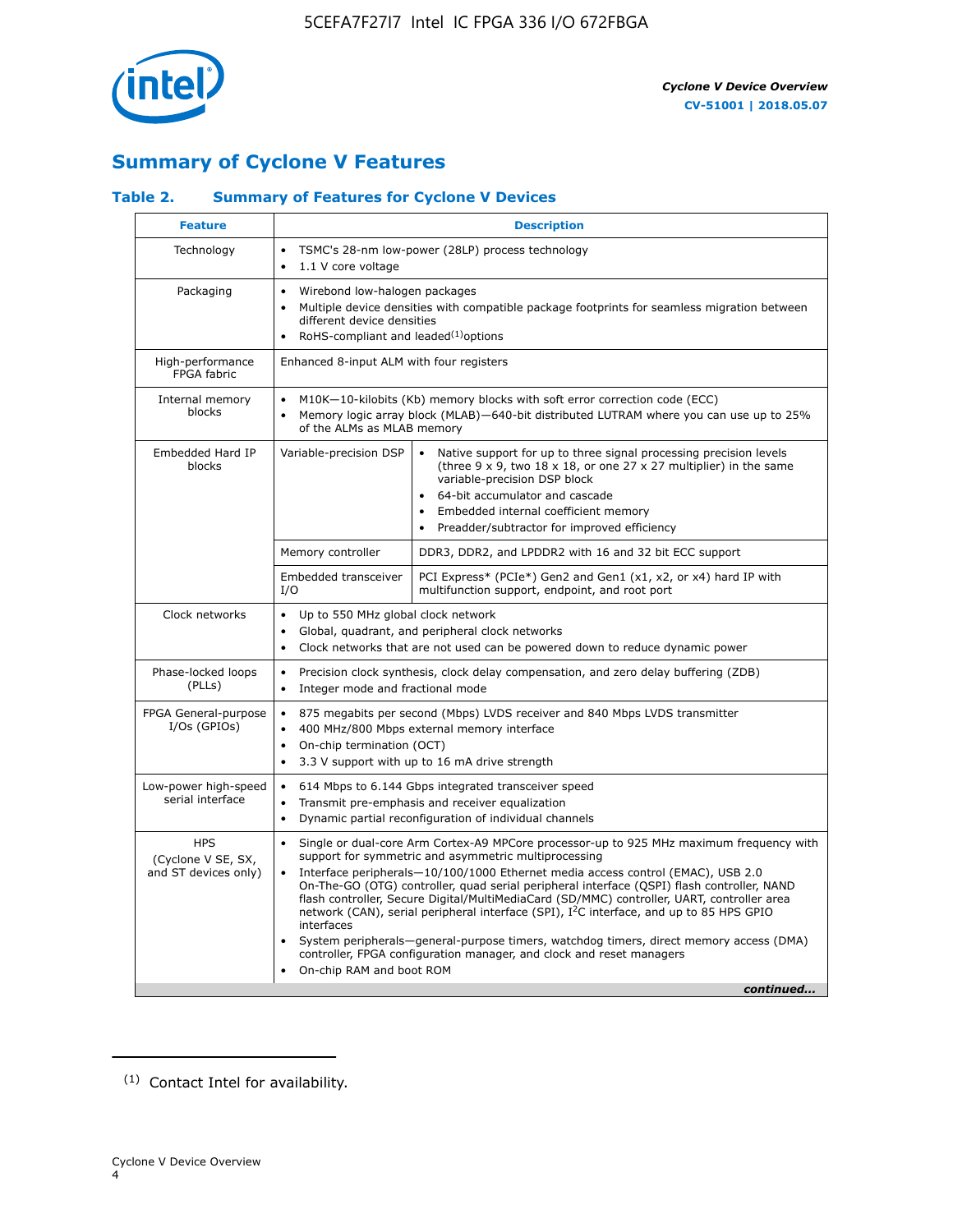

| <b>Feature</b> | <b>Description</b>                                                                                                                                                                                                                                                                                                                                                                                                    |
|----------------|-----------------------------------------------------------------------------------------------------------------------------------------------------------------------------------------------------------------------------------------------------------------------------------------------------------------------------------------------------------------------------------------------------------------------|
|                | HPS-FPGA bridges—include the FPGA-to-HPS, HPS-to-FPGA, and lightweight HPS-to-FPGA<br>bridges that allow the FPGA fabric to issue transactions to slaves in the HPS, and vice versa<br>FPGA-to-HPS SDRAM controller subsystem-provides a configurable interface to the multiport<br>front end (MPFE) of the HPS SDRAM controller<br>Arm CoreSight™ JTAG debug access port, trace port, and on-chip trace storage      |
| Configuration  | Tamper protection—comprehensive design protection to protect your valuable IP investments<br>Enhanced advanced encryption standard (AES) design security features<br>CvP<br>$\bullet$<br>Dynamic reconfiguration of the FPGA<br>Active serial (AS) x1 and x4, passive serial (PS), JTAG, and fast passive parallel (FPP) x8 and<br>x16 configuration options<br>Internal scrubbing (2)<br>Partial reconfiguration (3) |

## **Cyclone V Device Variants and Packages**

#### **Table 3. Device Variants for the Cyclone V Device Family**

| <b>Variant</b> | <b>Description</b>                                                                                                      |
|----------------|-------------------------------------------------------------------------------------------------------------------------|
| Cyclone V E    | Optimized for the lowest system cost and power requirement for a wide spectrum of general logic<br>and DSP applications |
| Cyclone V GX   | Optimized for the lowest cost and power requirement for 614 Mbps to 3.125 Gbps transceiver<br>applications              |
| Cyclone V GT   | The FPGA industry's lowest cost and lowest power requirement for 6.144 Gbps transceiver<br>applications                 |
| Cyclone V SE   | SoC with integrated Arm-based HPS                                                                                       |
| Cyclone V SX   | SoC with integrated Arm-based HPS and 3.125 Gbps transceivers                                                           |
| Cyclone V ST   | SoC with integrated Arm-based HPS and 6.144 Gbps transceivers                                                           |

## **Cyclone V E**

This section provides the available options, maximum resource counts, and package plan for the Cyclone V E devices.

The information in this section is correct at the time of publication. For the latest information and to get more details, refer to the Product Selector Guide.

#### **Related Information**

[Product Selector Guide](https://www.altera.com/products/product-selector-guide.html)

Provides the latest information about Intel products.

<sup>(2)</sup> The SEU internal scrubbing feature is available for Cyclone V E, GX, SE, and SX devices with the "SC" suffix in the part number. For device availability and ordering, contact your local Intel sales representatives.

 $(3)$  The partial reconfiguration feature is available for Cyclone V E, GX, SE, and SX devices with the "SC" suffix in the part number. For device availability and ordering, contact your local Intel® sales representatives.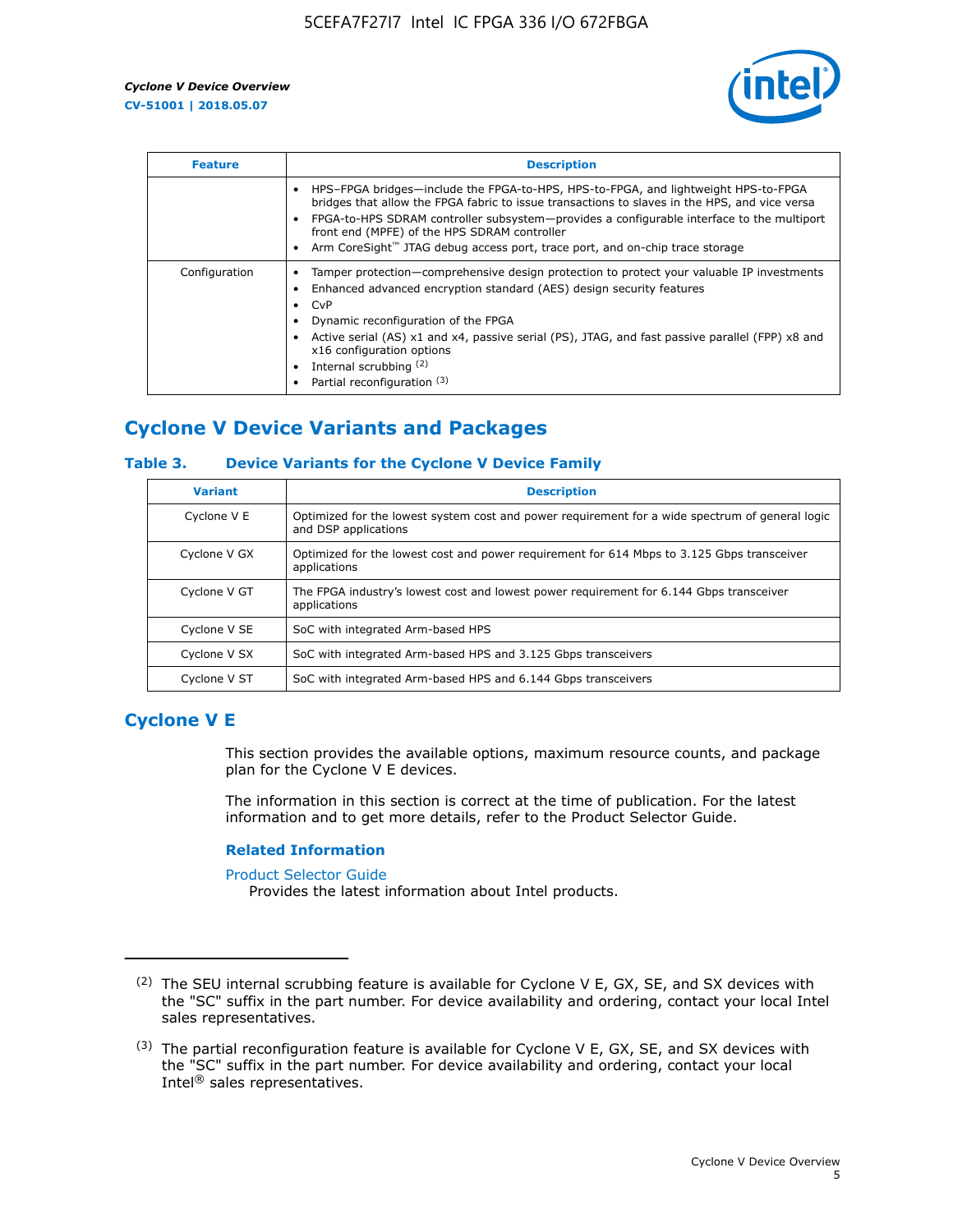

## **Available Options**

#### **Figure 1. Sample Ordering Code and Available Options for Cyclone V E Devices**

The SEU internal scrubbing feature is available for Cyclone V E, GX, SE, and SX devices with the "SC" suffix in the part number. For device availability and ordering, contact your local Intel sales representatives.



#### **Maximum Resources**

#### **Table 4. Maximum Resource Counts for Cyclone V E Devices**

| <b>Resource</b>         |                              | <b>Member Code</b>       |                |           |                |                |  |  |
|-------------------------|------------------------------|--------------------------|----------------|-----------|----------------|----------------|--|--|
|                         |                              | <b>A2</b>                | A <sub>4</sub> | <b>A5</b> | <b>A7</b>      | A9             |  |  |
| Logic Elements (LE) (K) |                              | 25                       | 49             | 77        | 150            | 301            |  |  |
| ALM                     |                              | 9,430                    | 18,480         | 29,080    | 56,480         | 113,560        |  |  |
| Register                |                              | 37,736                   | 73,920         | 116,320   | 225,920        | 454,240        |  |  |
| Memory (Kb)             | M10K                         | 1,760                    | 3,080          | 4,460     | 6,860          | 12,200         |  |  |
|                         | <b>MLAB</b>                  | 196                      | 303            | 424       | 836            | 1,717          |  |  |
|                         | Variable-precision DSP Block |                          | 66             | 150       | 156            | 342            |  |  |
| 18 x 18 Multiplier      |                              | 50                       | 132            | 300       | 312            | 684            |  |  |
| PLL                     |                              | $\overline{4}$           | $\overline{4}$ | 6         | $\overline{7}$ | 8              |  |  |
| GPIO                    |                              | 224<br>224<br>240<br>480 |                |           | 480            |                |  |  |
| <b>LVDS</b>             | Transmitter                  | 56                       | 56             | 60        | 120            | 120            |  |  |
|                         | Receiver                     | 56                       | 56             | 60        | 120            | 120            |  |  |
| Hard Memory Controller  |                              | $\mathbf{1}$             | $\mathbf{1}$   | 2         | $\overline{2}$ | $\overline{2}$ |  |  |

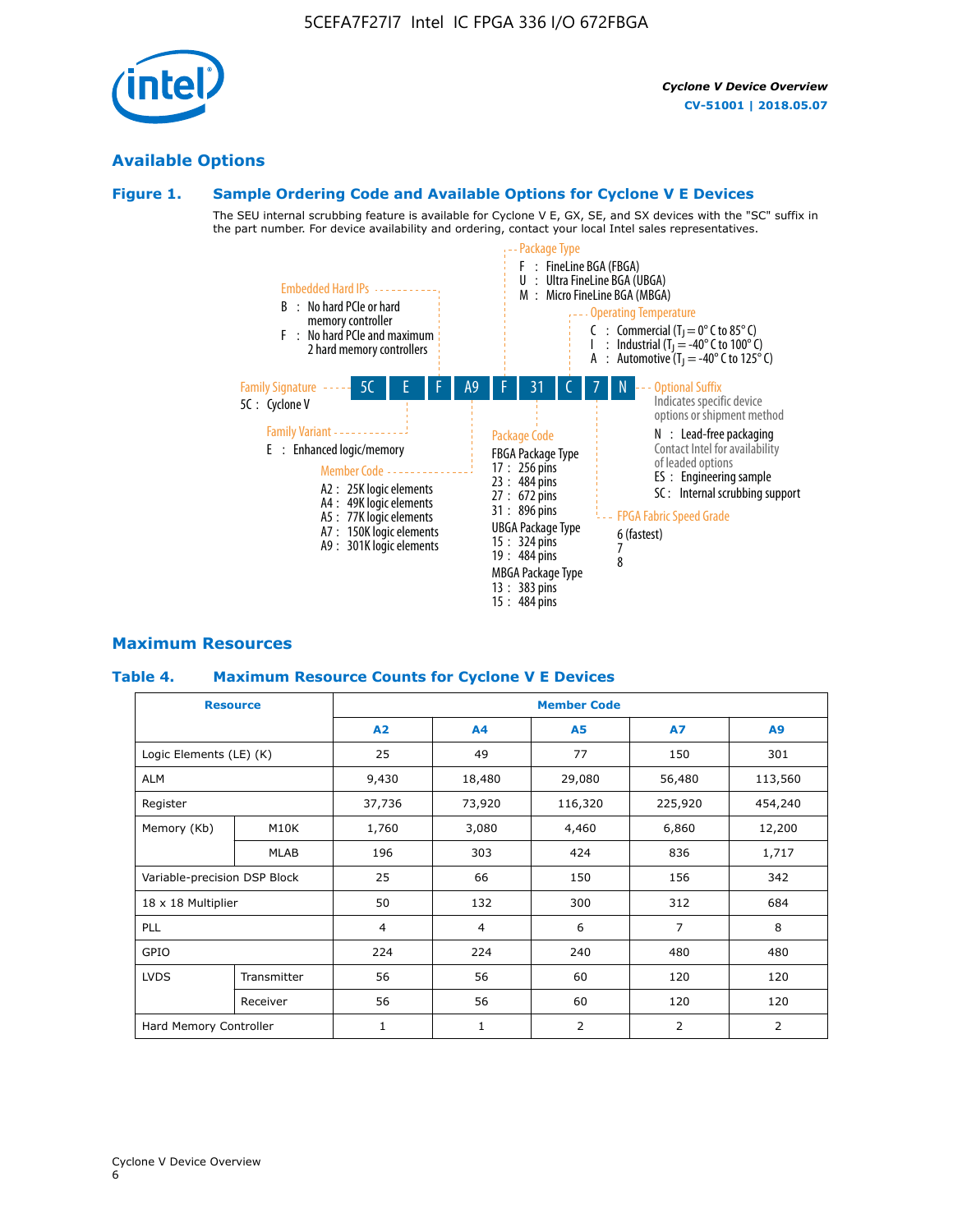

#### **Related Information**

[True LVDS Buffers in Devices, I/O Features in Cyclone V Devices](https://www.altera.com/documentation/sam1403481100977.html#sam1403480885395) Provides the number of LVDS channels in each device package.

#### **Package Plan**

#### **Table 5. Package Plan for Cyclone V E Devices**

| <b>Member</b><br><b>Code</b> | <b>M383</b><br>$(13 \text{ mm})$ | M484<br>$(15 \text{ mm})$ | <b>U324</b><br>$(15 \text{ mm})$ | <b>F256</b><br>$(17 \text{ mm})$ | <b>U484</b><br>$(19$ mm) | <b>F484</b><br>$(23$ mm $)$ | <b>F672</b><br>$(27 \text{ mm})$ | <b>F896</b><br>$(31$ mm $)$ |
|------------------------------|----------------------------------|---------------------------|----------------------------------|----------------------------------|--------------------------|-----------------------------|----------------------------------|-----------------------------|
|                              | <b>GPIO</b>                      | <b>GPIO</b>               | <b>GPIO</b>                      | <b>GPIO</b>                      | <b>GPIO</b>              | <b>GPIO</b>                 | <b>GPIO</b>                      | <b>GPIO</b>                 |
| A <sub>2</sub>               | 223                              |                           | 176                              | 128                              | 224                      | 224                         |                                  |                             |
| A4                           | 223                              |                           | 176                              | 128                              | 224                      | 224                         | –                                |                             |
| A <sub>5</sub>               | 175                              |                           |                                  |                                  | 224                      | 240                         |                                  |                             |
| A7                           |                                  | 240                       |                                  |                                  | 240                      | 240                         | 336                              | 480                         |
| A9                           |                                  |                           |                                  |                                  | 240                      | 224                         | 336                              | 480                         |

## **Cyclone V GX**

This section provides the available options, maximum resource counts, and package plan for the Cyclone V GX devices.

The information in this section is correct at the time of publication. For the latest information and to get more details, refer to the *Product Selector Guide*.

#### **Related Information**

[Product Selector Guide](https://www.altera.com/products/product-selector-guide.html)

Provides the latest information about Intel products.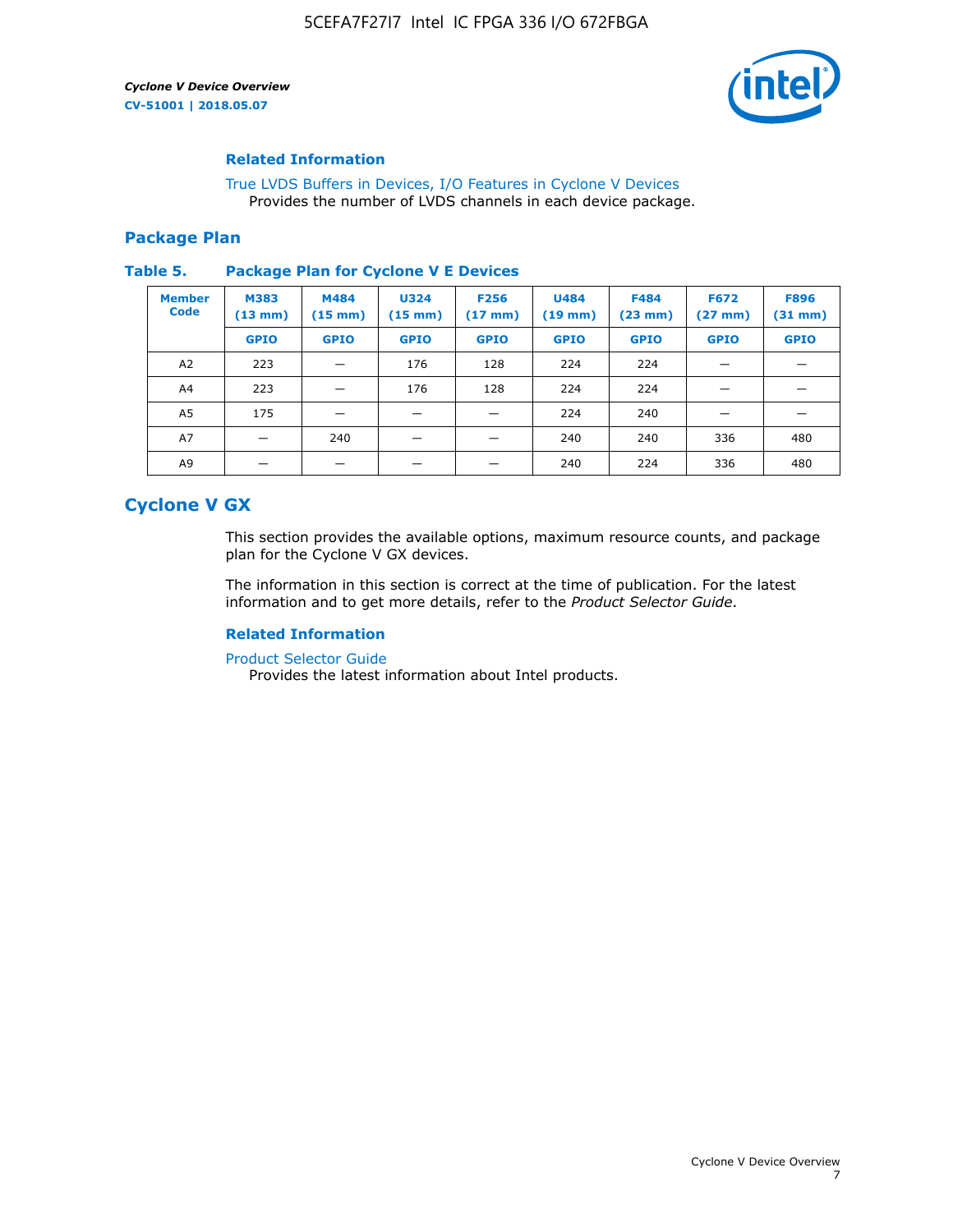

#### **Available Options**

#### **Figure 2. Sample Ordering Code and Available Options for Cyclone V GX Devices**

The SEU internal scrubbing feature is available for Cyclone V E, GX, SE, and SX devices with the "SC" suffix in the part number. For device availability and ordering, contact your local Intel sales representatives.



#### **Maximum Resources**

#### **Table 6. Maximum Resource Counts for Cyclone V GX Devices**

|                              | <b>Resource</b> | <b>Member Code</b> |                |                |                |           |  |  |
|------------------------------|-----------------|--------------------|----------------|----------------|----------------|-----------|--|--|
|                              |                 | C <sub>3</sub>     | C <sub>4</sub> | C <sub>5</sub> | C7             | C9        |  |  |
| Logic Elements (LE) (K)      |                 | 36                 | 50             | 77             | 150            | 301       |  |  |
| <b>ALM</b>                   |                 | 13,460             | 18,860         | 29,080         | 56,480         | 113,560   |  |  |
| Register                     |                 | 53,840             | 75,440         | 116,320        | 225,920        | 454,240   |  |  |
| Memory (Kb)                  | M10K            | 1,350              | 2,500          | 4,460          | 6,860          | 12,200    |  |  |
|                              | <b>MLAB</b>     | 182                | 424            | 424            | 836            | 1,717     |  |  |
| Variable-precision DSP Block |                 | 57                 | 70             | 150            | 156            | 342       |  |  |
| 18 x 18 Multiplier           |                 | 114                | 140            | 300            | 312            | 684       |  |  |
| PLL                          |                 | $\overline{4}$     | 6              | 6              | $\overline{7}$ | 8         |  |  |
| 3 Gbps Transceiver           |                 | 3                  | 6              | 6<br>9         |                | 12        |  |  |
| GPIO <sup>(4)</sup>          |                 | 208                | 336            | 336            | 480            | 560       |  |  |
|                              |                 |                    |                |                |                | continued |  |  |

 $(4)$  The number of GPIOs does not include transceiver I/Os. In the Intel Quartus® Prime software, the number of user I/Os includes transceiver I/Os.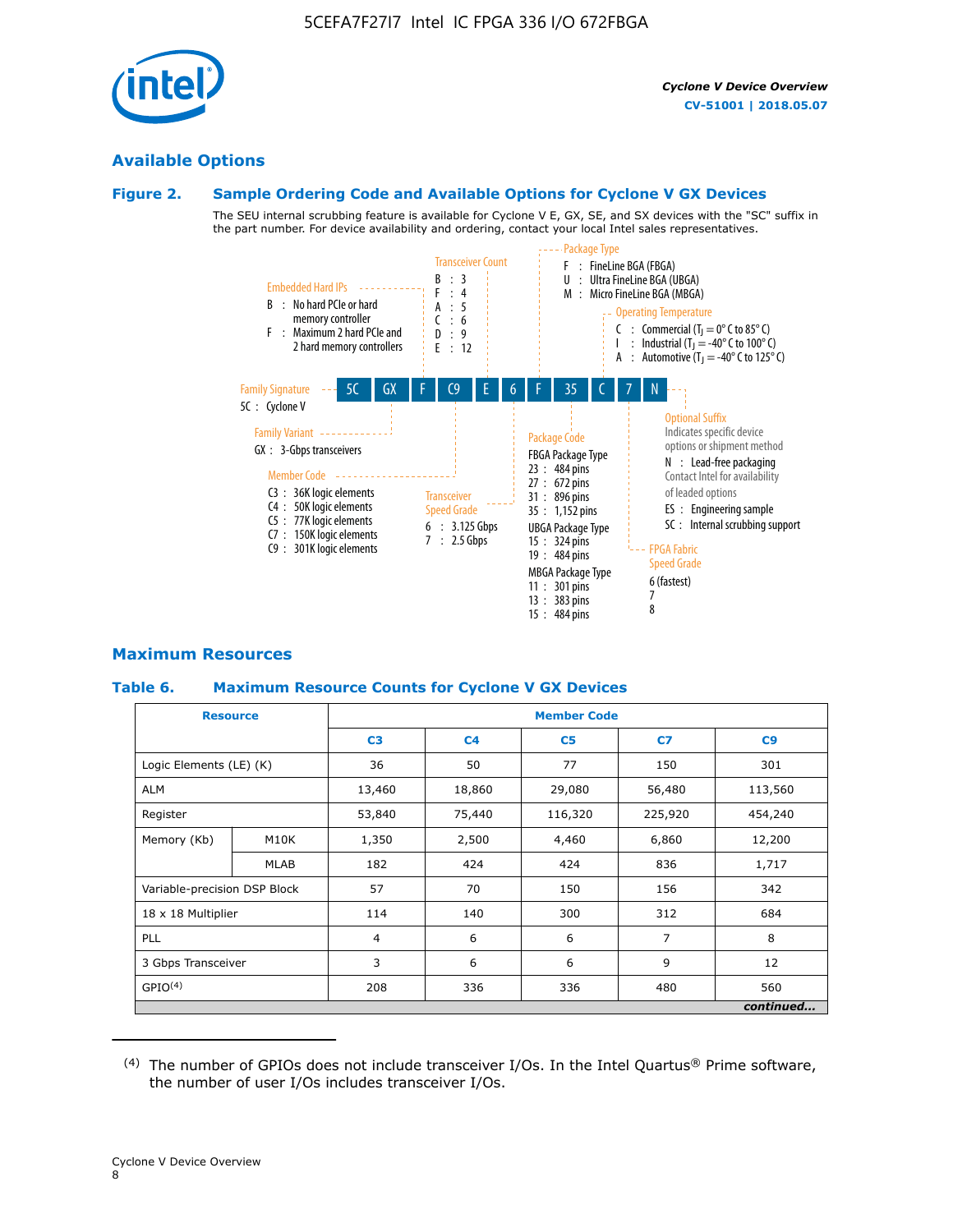

| <b>Resource</b>        |             | <b>Member Code</b> |                |                |     |     |  |  |
|------------------------|-------------|--------------------|----------------|----------------|-----|-----|--|--|
|                        |             | C3                 | C <sub>4</sub> | C <sub>5</sub> | C7  | C9  |  |  |
| <b>LVDS</b>            | Transmitter | 52                 | 84             | 84             | 120 | 140 |  |  |
|                        | Receiver    | 52                 | 84             | 84             | 120 | 140 |  |  |
| PCIe Hard IP Block     |             |                    |                |                |     |     |  |  |
| Hard Memory Controller |             |                    |                |                |     |     |  |  |

#### **Related Information**

[True LVDS Buffers in Devices, I/O Features in Cyclone V Devices](https://www.altera.com/documentation/sam1403481100977.html#sam1403480885395) Provides the number of LVDS channels in each device package.

#### **Package Plan**

#### **Table 7. Package Plan for Cyclone V GX Devices**

| <b>Member</b><br><b>Code</b> | <b>M301</b><br>$(11$ mm) |                | <b>M383</b><br>$(13 \text{ mm})$ |             | M484        | $(15 \text{ mm})$ | <b>U324</b><br>$(15 \text{ mm})$ |             | <b>U484</b><br>$(19$ mm) |             |
|------------------------------|--------------------------|----------------|----------------------------------|-------------|-------------|-------------------|----------------------------------|-------------|--------------------------|-------------|
|                              | <b>GPIO</b>              | <b>XCVR</b>    | <b>GPIO</b>                      | <b>XCVR</b> | <b>GPIO</b> | <b>XCVR</b>       | <b>GPIO</b>                      | <b>XCVR</b> | <b>GPIO</b>              | <b>XCVR</b> |
| C <sub>3</sub>               |                          |                |                                  |             |             |                   | 144                              | 3           | 208                      | 3           |
| C <sub>4</sub>               | 129                      | $\overline{4}$ | 175                              | 6           |             |                   | –                                |             | 224                      | 6           |
| C5                           | 129                      | 4              | 175                              | 6           |             |                   |                                  |             | 224                      | 6           |
| C7                           | _                        |                |                                  |             | 240         | 3                 |                                  |             | 240                      | 6           |
| C <sub>9</sub>               |                          |                |                                  |             |             |                   |                                  |             | 240                      | 5           |

| <b>Member</b><br><b>Code</b> | <b>F484</b> | $(23$ mm)   | <b>F672</b> | $(27 \text{ mm})$ | <b>F896</b><br>$(31 \text{ mm})$ |             | F1152<br>$(35 \text{ mm})$ |             |
|------------------------------|-------------|-------------|-------------|-------------------|----------------------------------|-------------|----------------------------|-------------|
|                              | <b>GPIO</b> | <b>XCVR</b> | <b>GPIO</b> | <b>XCVR</b>       | <b>GPIO</b>                      | <b>XCVR</b> | <b>GPIO</b>                | <b>XCVR</b> |
| C <sub>3</sub>               | 208         | 3           |             |                   |                                  |             |                            |             |
| C4                           | 240         | 6           | 336         | 6                 |                                  |             |                            |             |
| C <sub>5</sub>               | 240         | 6           | 336         | 6                 |                                  |             |                            |             |
| C <sub>7</sub>               | 240         | 6           | 336         | 9                 | 480                              | 9           |                            |             |
| C <sub>9</sub>               | 224         | 6           | 336         | 9                 | 480                              | 12          | 560                        | 12          |

## **Cyclone V GT**

This section provides the available options, maximum resource counts, and package plan for the Cyclone V GT devices.

The information in this section is correct at the time of publication. For the latest information and to get more details, refer to the *Product Selector Guide*.

#### **Related Information**

#### [Product Selector Guide](https://www.altera.com/products/product-selector-guide.html)

Provides the latest information about Intel products.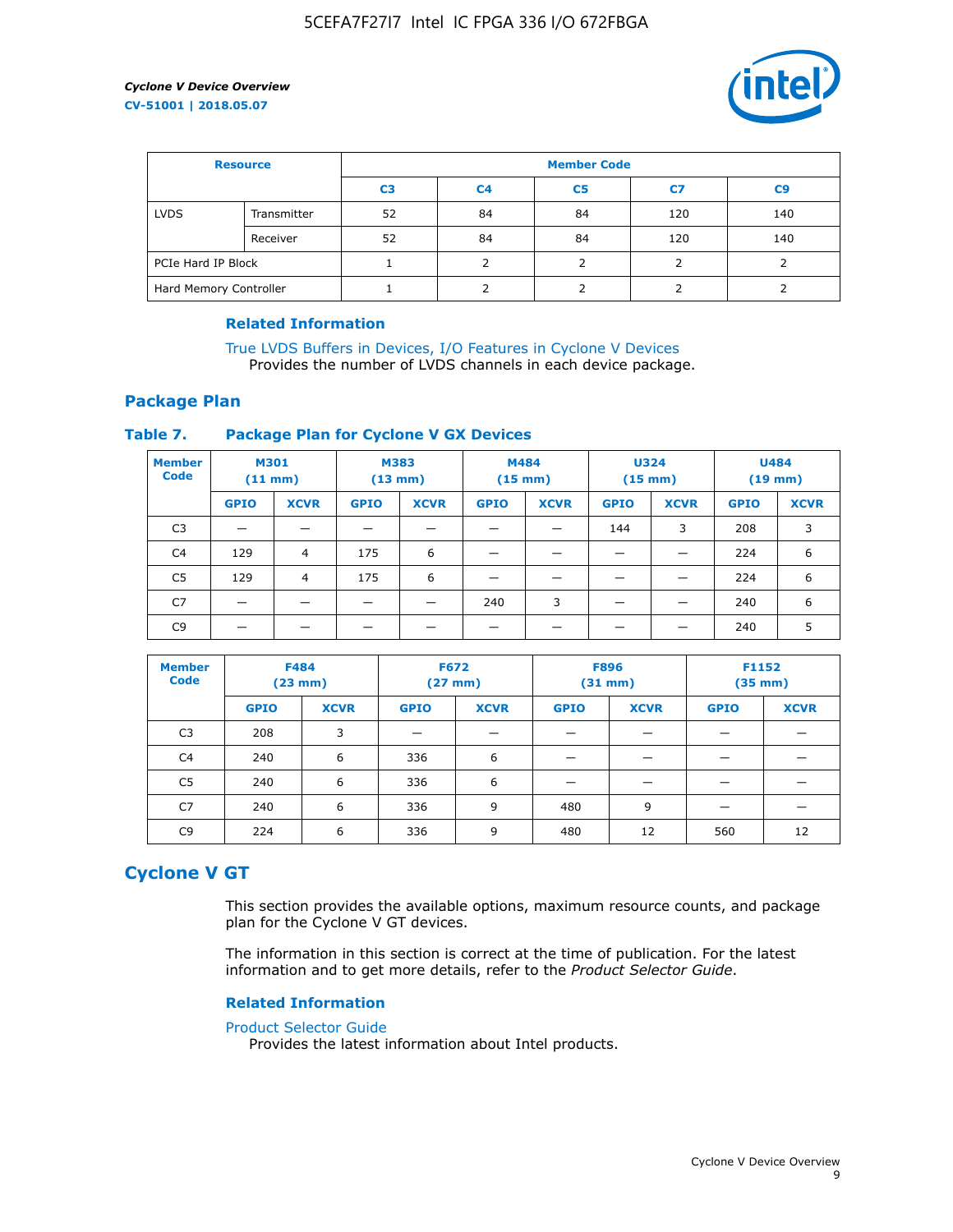

## **Available Options**

#### **Figure 3. Sample Ordering Code and Available Options for Cyclone V GT Devices**



#### **Maximum Resources**

#### **Table 8. Maximum Resource Counts for Cyclone V GT Devices**

|                              | <b>Resource</b> | <b>Member Code</b> |         |                |  |  |  |
|------------------------------|-----------------|--------------------|---------|----------------|--|--|--|
|                              |                 | D <sub>5</sub>     | D7      | D <sub>9</sub> |  |  |  |
| Logic Elements (LE) (K)      |                 | 77                 | 150     | 301            |  |  |  |
| <b>ALM</b>                   |                 | 29,080             | 56,480  | 113,560        |  |  |  |
| Register                     |                 | 116,320            | 225,920 | 454,240        |  |  |  |
| Memory (Kb)                  | M10K            | 4,460              | 6,860   | 12,200         |  |  |  |
|                              | <b>MLAB</b>     | 424                | 836     | 1,717          |  |  |  |
| Variable-precision DSP Block |                 | 150                | 156     | 342            |  |  |  |
| 18 x 18 Multiplier           |                 | 300                | 312     | 684            |  |  |  |
| PLL                          |                 | 6                  | 7       | 8              |  |  |  |
| 6 Gbps Transceiver           |                 | 6                  | 9       | 12             |  |  |  |
| GPIO <sup>(5)</sup>          |                 | 336                | 480     |                |  |  |  |
| <b>LVDS</b>                  | Transmitter     | 84                 | 120     | 140            |  |  |  |
|                              |                 |                    |         | continued      |  |  |  |

<sup>(5)</sup> The number of GPIOs does not include transceiver I/Os. In the Intel Quartus Prime software, the number of user I/Os includes transceiver I/Os.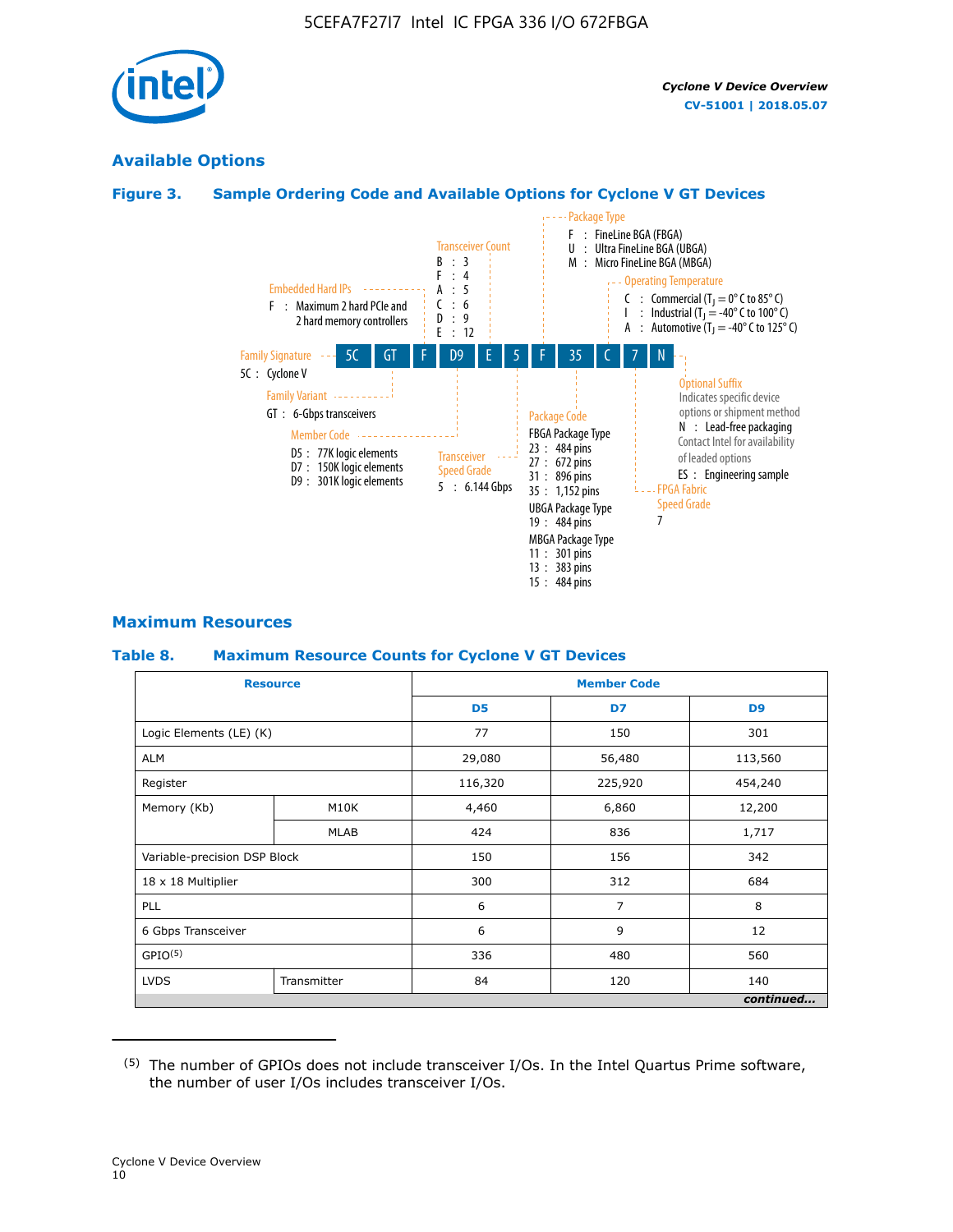

| <b>Resource</b>        |          | <b>Member Code</b> |     |     |  |  |
|------------------------|----------|--------------------|-----|-----|--|--|
|                        |          | D5                 | D7  | D9  |  |  |
|                        | Receiver | 84                 | 120 | 140 |  |  |
| PCIe Hard IP Block     |          |                    |     |     |  |  |
| Hard Memory Controller |          |                    |     |     |  |  |

#### **Related Information**

[True LVDS Buffers in Devices, I/O Features in Cyclone V Devices](https://www.altera.com/documentation/sam1403481100977.html#sam1403480885395) Provides the number of LVDS channels in each device package.

## **Package Plan**

#### **Table 9. Package Plan for Cyclone V GT Devices**

Transceiver counts shown are for transceiver ≤5 Gbps . 6 Gbps transceiver channel count support depends on the package and channel usage. For more information about the 6 Gbps transceiver channel count, refer to the *Cyclone V Device Handbook Volume 2: Transceivers*.

| <b>Member</b><br><b>Code</b> | <b>M301</b><br>$(11$ mm) |             | M383<br>$(13 \text{ mm})$ |             | M484<br>(15 mm) |                          | <b>U484</b><br>$(19$ mm) |             |
|------------------------------|--------------------------|-------------|---------------------------|-------------|-----------------|--------------------------|--------------------------|-------------|
|                              | <b>GPIO</b>              | <b>XCVR</b> | <b>GPIO</b>               | <b>XCVR</b> | <b>GPIO</b>     | <b>XCVR</b>              | <b>GPIO</b>              | <b>XCVR</b> |
| D <sub>5</sub>               | 129                      | 4           | 175                       | 6           | -               | $\overline{\phantom{0}}$ | 224                      | 6           |
| D7                           | -                        |             |                           | _           | 240             | 3                        | 240                      | 6           |
| D <sub>9</sub>               | –                        |             |                           | _           | _               | –                        | 240                      | 5           |

| <b>Member</b><br><b>Code</b> | <b>F484</b><br>$(23$ mm) |             | <b>F672</b><br>$(27$ mm $)$ |             | <b>F896</b><br>$(31$ mm $)$ |             | F1152<br>$(35$ mm $)$ |             |
|------------------------------|--------------------------|-------------|-----------------------------|-------------|-----------------------------|-------------|-----------------------|-------------|
|                              | <b>GPIO</b>              | <b>XCVR</b> | <b>GPIO</b>                 | <b>XCVR</b> | <b>GPIO</b>                 | <b>XCVR</b> | <b>GPIO</b>           | <b>XCVR</b> |
| D <sub>5</sub>               | 240                      | 6           | 336                         | 6           | -                           |             |                       |             |
| D7                           | 240                      | 6           | 336                         | q(6)        | 480                         | q(6)        | -                     | _           |
| D <sub>9</sub>               | 224                      | 6           | 336                         | q(6)        | 480                         | 12(7)       | 560                   | 12(7)       |

#### **Related Information**

[6.144-Gbps Support Capability in Cyclone V GT Devices, Cyclone V Device Handbook](https://www.altera.com/documentation/nik1409855456781.html#nik1409855410757) [Volume 2: Transceivers](https://www.altera.com/documentation/nik1409855456781.html#nik1409855410757)

Provides more information about 6 Gbps transceiver channel count.

<sup>(6)</sup> If you require CPRI (at 6.144 Gbps) and PCIe Gen2 transmit jitter compliance, Intel recommends that you use only up to three full-duplex transceiver channels for CPRI, and up to six full-duplex channels for PCIe Gen2. The CMU channels are not considered full-duplex channels.

 $(7)$  If you require CPRI (at 6.144 Gbps) and PCIe Gen2 transmit jitter compliance, Intel recommends that you use only up to three full-duplex transceiver channels for CPRI, and up to eight full-duplex channels for PCIe Gen2. The CMU channels are not considered full-duplex channels.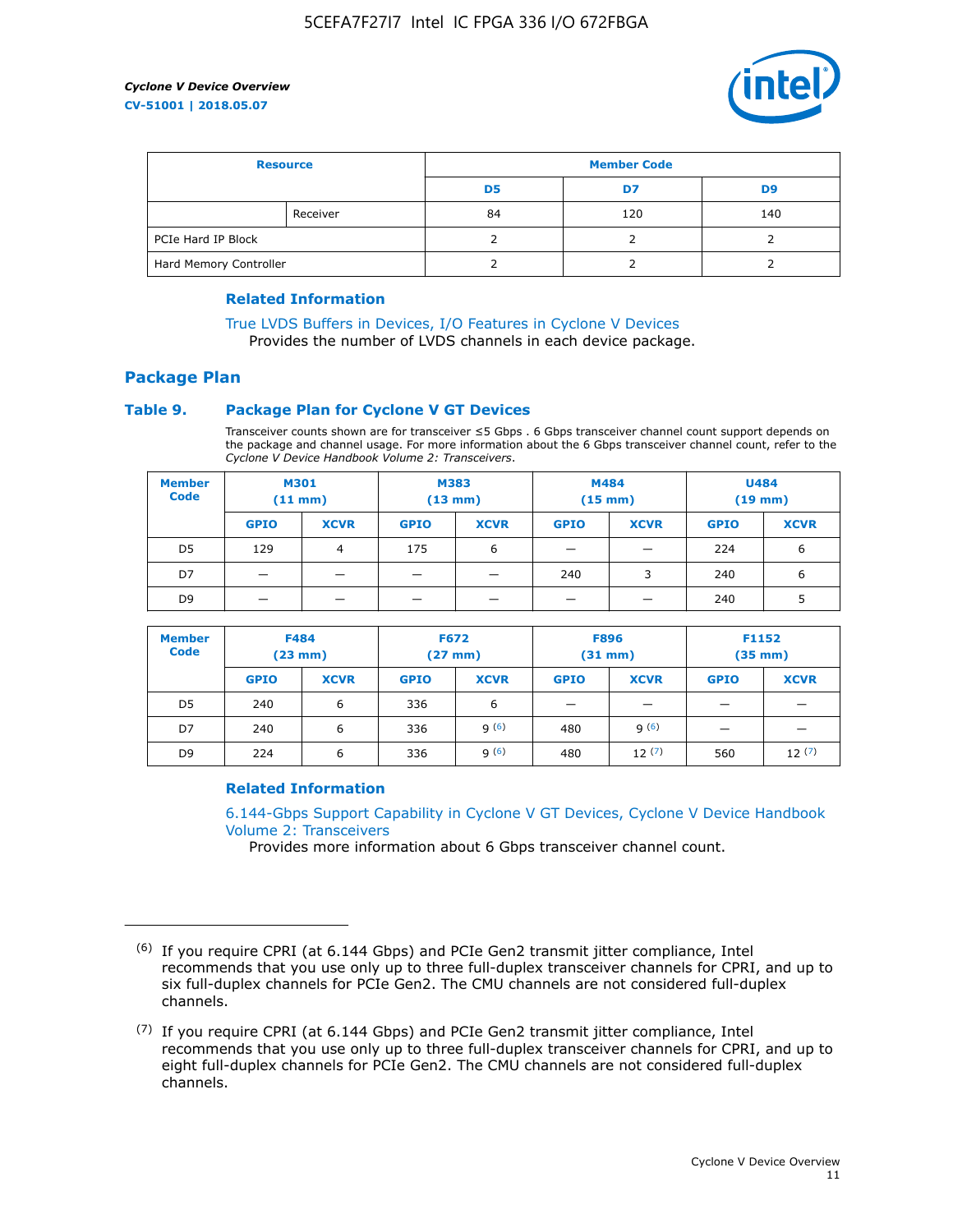

## **Cyclone V SE**

This section provides the available options, maximum resource counts, and package plan for the Cyclone V SE devices.

The information in this section is correct at the time of publication. For the latest information and to get more details, refer to the *Product Selector Guide*.

#### **Related Information**

#### [Product Selector Guide](https://www.altera.com/products/product-selector-guide.html)

Provides the latest information about Intel products.

#### **Available Options**

#### **Figure 4. Sample Ordering Code and Available Options for Cyclone V SE Devices**

The SEU internal scrubbing feature is available for Cyclone V E, GX, SE, and SX devices with the "SC" suffix in the part number. For device availability and ordering, contact your local Intel sales representatives.

Cyclone V SE and SX low-power devices (L power option) offer 30% static power reduction for devices with 25K LE and 40K LE, and 20% static power reduction for devices with 85K LE and 110K LE.

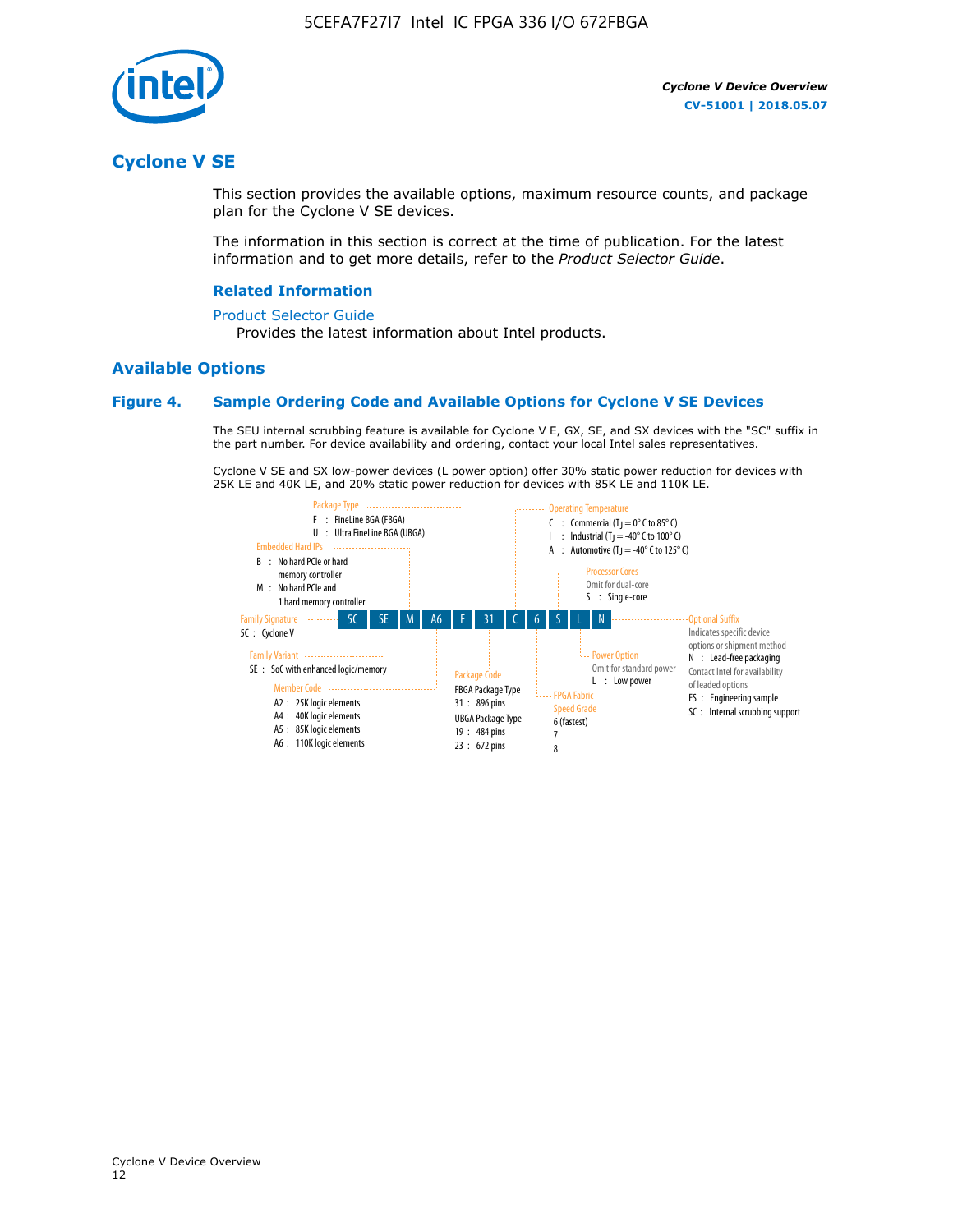

#### **Maximum Resources**

#### **Table 10. Maximum Resource Counts for Cyclone V SE Devices**

|                                | <b>Resource</b>              | <b>Member Code</b>       |                          |                      |                      |  |
|--------------------------------|------------------------------|--------------------------|--------------------------|----------------------|----------------------|--|
|                                |                              | A <sub>2</sub>           | A <sub>4</sub>           | <b>A5</b>            | A6                   |  |
| Logic Elements (LE) (K)        |                              | 25                       | 40                       | 85                   | 110                  |  |
| <b>ALM</b>                     |                              | 9,430                    | 15,880                   | 32,070               | 41,910               |  |
| Register                       |                              | 37,736                   | 60,376                   | 128,300              | 166,036              |  |
| Memory (Kb)                    | M10K                         | 1,400                    | 2,700                    | 3,970                | 5,570                |  |
|                                | <b>MLAB</b>                  | 138                      | 231                      | 480                  | 621                  |  |
|                                | Variable-precision DSP Block |                          | 84                       | 87                   | 112                  |  |
| 18 x 18 Multiplier             |                              | 72                       | 168                      | 174                  | 224                  |  |
| <b>FPGA PLL</b>                |                              | 5                        | 5                        | 6                    | 6                    |  |
| <b>HPS PLL</b>                 |                              | 3                        | 3                        | 3                    | 3                    |  |
| <b>FPGA GPIO</b>               |                              | 145                      | 145                      | 288                  | 288                  |  |
| HPS I/O                        |                              | 181                      | 181                      | 181                  | 181                  |  |
| <b>LVDS</b>                    | Transmitter                  | 32                       | 32                       | 72                   | 72                   |  |
|                                | Receiver                     | 37                       | 37                       | 72                   | 72                   |  |
| FPGA Hard Memory Controller    |                              | 1                        | $\mathbf{1}$             | $\mathbf{1}$         | $\mathbf{1}$         |  |
| HPS Hard Memory Controller     |                              | $\mathbf{1}$             | $\mathbf{1}$             | $\mathbf{1}$         | $\mathbf{1}$         |  |
| Arm Cortex-A9 MPCore Processor |                              | Single- or dual-<br>core | Single- or dual-<br>core | Single- or dual-core | Single- or dual-core |  |

#### **Related Information**

[True LVDS Buffers in Devices, I/O Features in Cyclone V Devices](https://www.altera.com/documentation/sam1403481100977.html#sam1403480885395) Provides the number of LVDS channels in each device package.

#### **Package Plan**

#### **Table 11. Package Plan for Cyclone V SE Devices**

The HPS I/O counts are the number of I/Os in the HPS and does not correlate with the number of HPS-specific I/O pins in the FPGA. Each HPS-specific pin in the FPGA may be mapped to several HPS I/Os.

| <b>Member Code</b> | <b>U484</b><br>$(19$ mm) |           | <b>U672</b><br>(23 mm) |           | <b>F896</b><br>$(31$ mm $)$ |           |
|--------------------|--------------------------|-----------|------------------------|-----------|-----------------------------|-----------|
|                    | <b>FPGA GPIO</b>         | HPS $I/O$ | <b>FPGA GPIO</b>       | HPS $I/O$ | <b>FPGA GPIO</b>            | HPS $I/O$ |
| A <sub>2</sub>     | 66                       | 151       | 145                    | 181       |                             |           |
| A4                 | 66                       | 151       | 145                    | 181       |                             |           |
| A <sub>5</sub>     | 66                       | 151       | 145                    | 181       | 288                         | 181       |
| A6                 | 66                       | 151       | 145                    | 181       | 288                         | 181       |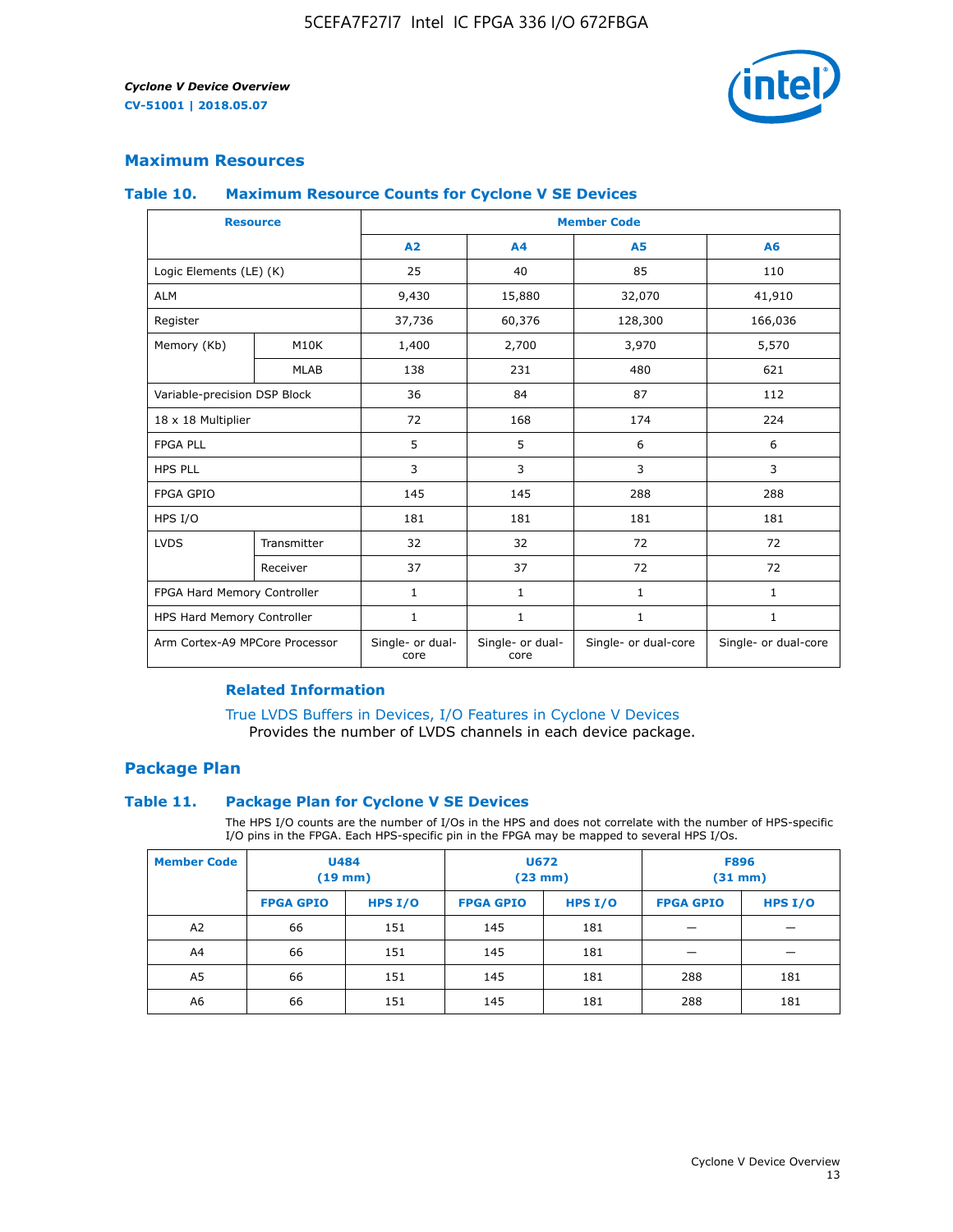

## **Cyclone V SX**

This section provides the available options, maximum resource counts, and package plan for the Cyclone V SX devices.

The information in this section is correct at the time of publication. For the latest information and to get more details, refer to the *Product Selector Guide*.

#### **Related Information**

#### [Product Selector Guide](https://www.altera.com/products/product-selector-guide.html)

Provides the latest information about Intel products.

#### **Available Options**

#### **Figure 5. Sample Ordering Code and Available Options for Cyclone V SX Devices**

The SEU internal scrubbing feature is available for Cyclone V E, GX, SE, and SX devices with the "SC" suffix in the part number. For device availability and ordering, contact your local Intel sales representatives.

Cyclone V SE and SX low-power devices (L power option) offer 30% static power reduction for devices with 25K LE and 40K LE, and 20% static power reduction for devices with 85K LE and 110K LE.



#### **Maximum Resources**

#### **Table 12. Maximum Resource Counts for Cyclone V SX Devices**

|                              | <b>Resource</b> | <b>Member Code</b> |                |                |           |  |
|------------------------------|-----------------|--------------------|----------------|----------------|-----------|--|
|                              |                 | C <sub>2</sub>     | C <sub>4</sub> | C <sub>5</sub> | C6        |  |
| Logic Elements (LE) (K)      |                 | 25                 | 40             | 85             | 110       |  |
| <b>ALM</b>                   |                 | 9,430              | 15,880         | 32,070         | 41,910    |  |
| Register                     |                 | 37,736             | 60,376         | 128,300        | 166,036   |  |
| Memory (Kb)                  | M10K            | 1,400              | 2,700          | 3,970          | 5,570     |  |
|                              | <b>MLAB</b>     | 138                | 231            | 480            | 621       |  |
| Variable-precision DSP Block |                 | 36                 | 84             | 87             | 112       |  |
| 18 x 18 Multiplier           |                 | 72                 | 168            | 174            | 224       |  |
| <b>FPGA PLL</b>              |                 | 5                  | 5              | 6              | 6         |  |
|                              |                 |                    |                |                | continued |  |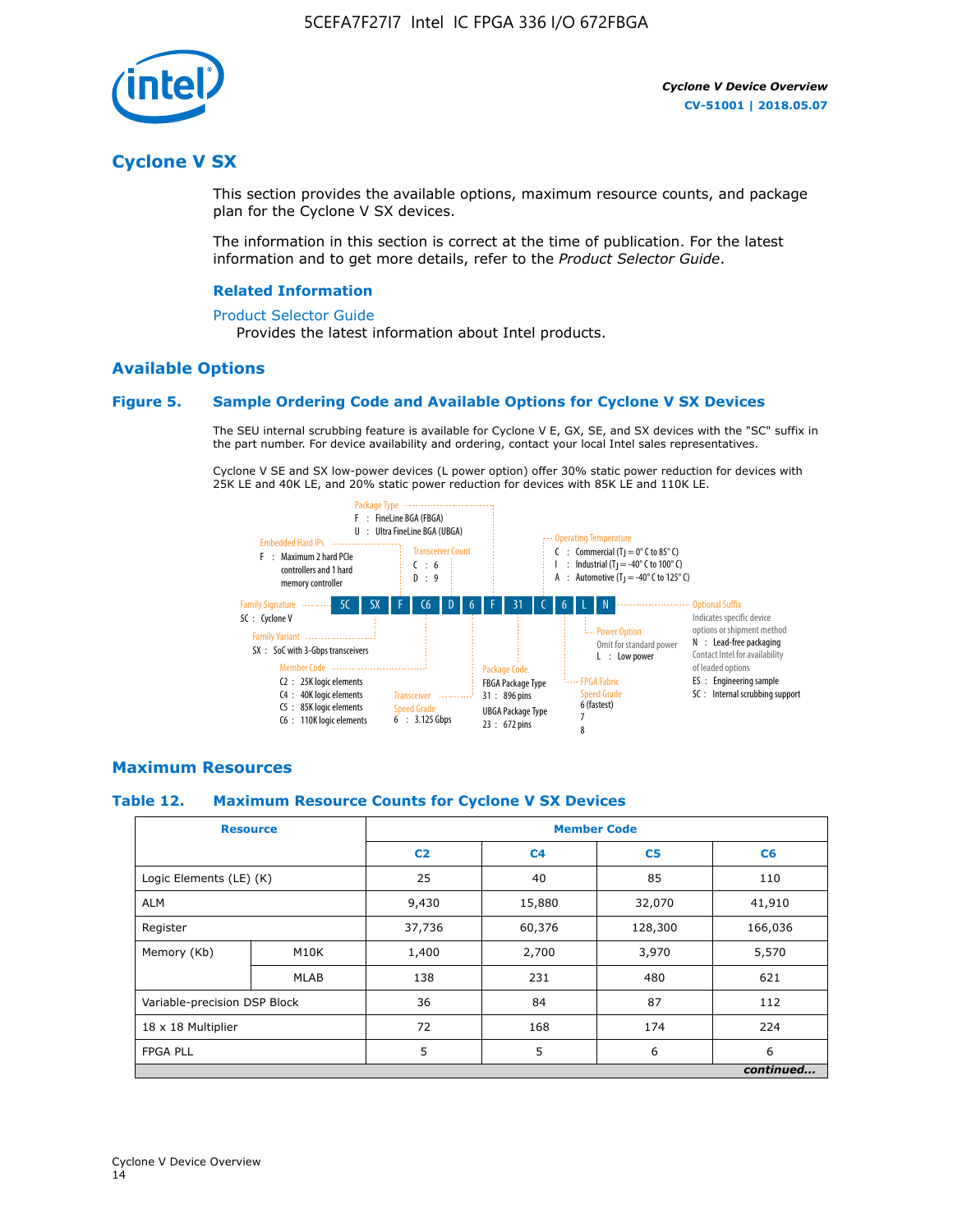

| <b>Resource</b>                |             | <b>Member Code</b> |                |                |                |  |  |
|--------------------------------|-------------|--------------------|----------------|----------------|----------------|--|--|
|                                |             | C <sub>2</sub>     | C <sub>4</sub> | C <sub>5</sub> | C <sub>6</sub> |  |  |
| <b>HPS PLL</b>                 |             | 3                  | 3              | 3              | 3              |  |  |
| 3 Gbps Transceiver             |             | 6                  | 6              | 9              | 9              |  |  |
| FPGA GPIO <sup>(8)</sup>       |             | 145                | 145            | 288            | 288            |  |  |
| HPS I/O                        |             | 181                | 181            | 181            | 181            |  |  |
| <b>LVDS</b>                    | Transmitter | 32                 | 32             | 72             | 72             |  |  |
|                                | Receiver    | 37                 | 37             | 72             | 72             |  |  |
| PCIe Hard IP Block             |             | $\overline{2}$     | $\overline{2}$ | 2(9)           | 2(9)           |  |  |
| FPGA Hard Memory Controller    |             | $\mathbf{1}$       | $\mathbf{1}$   | $\mathbf{1}$   | $\mathbf{1}$   |  |  |
| HPS Hard Memory Controller     |             |                    | $\mathbf{1}$   | 1              | 1              |  |  |
| Arm Cortex-A9 MPCore Processor |             | Dual-core          | Dual-core      | Dual-core      | Dual-core      |  |  |

#### **Related Information**

[True LVDS Buffers in Devices, I/O Features in Cyclone V Devices](https://www.altera.com/documentation/sam1403481100977.html#sam1403480885395) Provides the number of LVDS channels in each device package.

#### **Package Plan**

#### **Table 13. Package Plan for Cyclone V SX Devices**

The HPS I/O counts are the number of I/Os in the HPS and does not correlate with the number of HPS-specific I/O pins in the FPGA. Each HPS-specific pin in the FPGA may be mapped to several HPS I/Os.

| <b>Member Code</b> | U672<br>(23 mm)  |         | <b>F896</b><br>$(31$ mm $)$ |                  |         |             |
|--------------------|------------------|---------|-----------------------------|------------------|---------|-------------|
|                    | <b>FPGA GPIO</b> | HPS I/O | <b>XCVR</b>                 | <b>FPGA GPIO</b> | HPS I/O | <b>XCVR</b> |
| C <sub>2</sub>     | 145              | 181     | 6                           |                  |         |             |
| C4                 | 145              | 181     | 6                           |                  |         |             |
| C <sub>5</sub>     | 145              | 181     | 6                           | 288              | 181     | 9           |
| C6                 | 145              | 181     | 6                           | 288              | 181     | 9           |

## **Cyclone V ST**

This section provides the available options, maximum resource counts, and package plan for the Cyclone V ST devices.

The information in this section is correct at the time of publication. For the latest information and to get more details, refer to the *Product Selector Guide*.

 $(8)$  The number of GPIOs does not include transceiver I/Os. In the Intel Quartus Prime software, the number of user I/Os includes transceiver I/Os.

<sup>(9)</sup> 1 PCIe Hard IP Block in U672 package.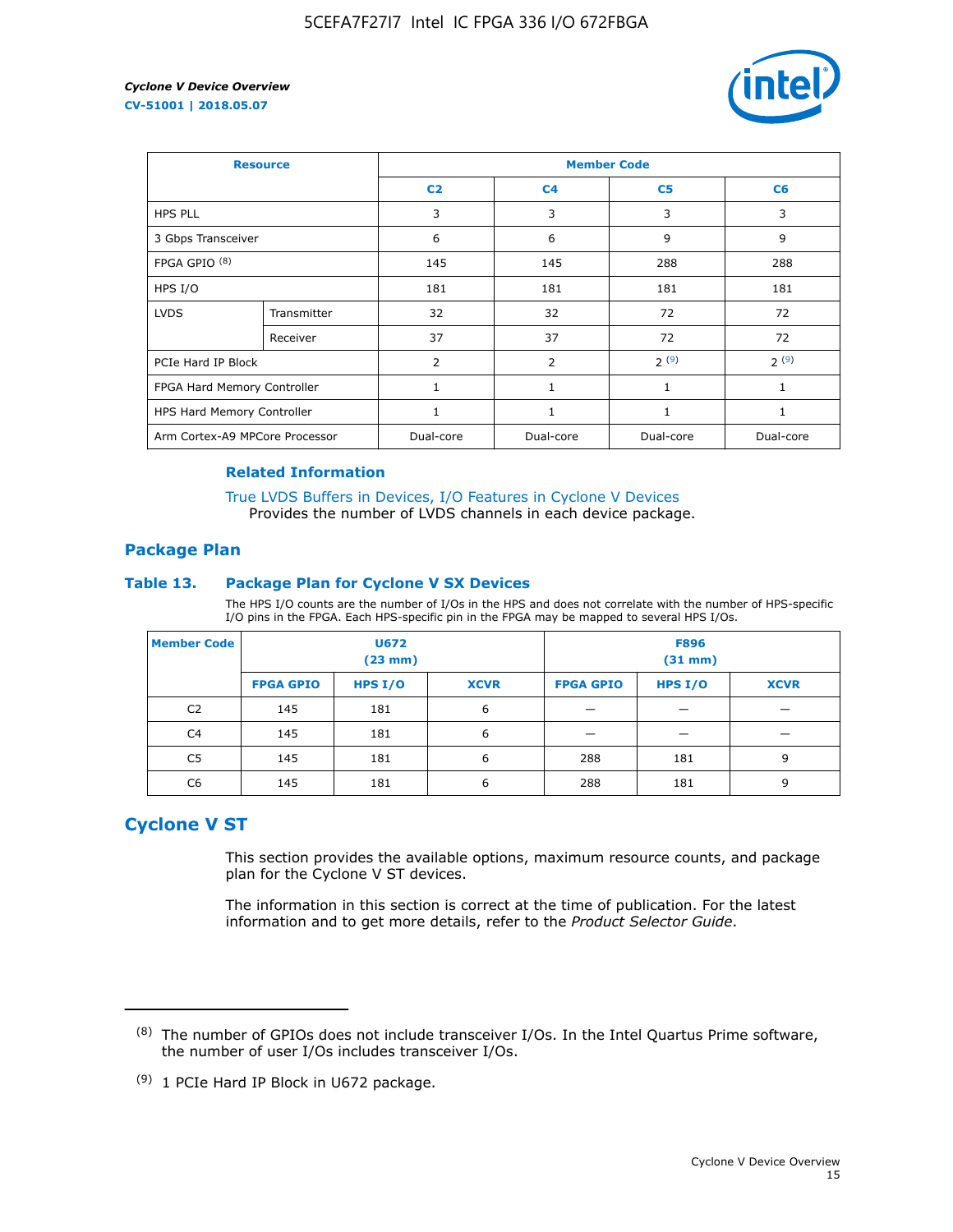

#### **Related Information**

[Product Selector Guide](https://www.altera.com/products/product-selector-guide.html) Provides the latest information about Intel products.

#### **Available Options**

#### **Figure 6. Sample Ordering Code and Available Options for Cyclone V ST Devices**



#### **Maximum Resources**

#### **Table 14. Maximum Resource Counts for Cyclone V ST Devices**

| <b>Resource</b>              |             |                | <b>Member Code</b> |
|------------------------------|-------------|----------------|--------------------|
|                              |             | D <sub>5</sub> | D <sub>6</sub>     |
| Logic Elements (LE) (K)      |             | 85             | 110                |
| <b>ALM</b>                   |             | 32,070         | 41,910             |
| Register                     |             | 128,300        | 166,036            |
| Memory (Kb)                  | M10K        | 3,970          | 5,570              |
|                              | <b>MLAB</b> | 480            | 621                |
| Variable-precision DSP Block |             | 87             | 112                |
| 18 x 18 Multiplier           |             | 174            | 224                |
| <b>FPGA PLL</b>              |             | 6              | 6                  |
| <b>HPS PLL</b>               |             | 3              | 3                  |
| 6.144 Gbps Transceiver       |             | 9              | 9                  |
| FPGA GPIO(10)                |             | 288            | 288                |
| HPS I/O                      |             | 181            | 181                |
| <b>LVDS</b><br>Transmitter   |             | 72             | 72                 |
|                              |             |                | continued          |

<sup>(10)</sup> The number of GPIOs does not include transceiver I/Os. In the Intel Quartus Prime software, the number of user I/Os includes transceiver I/Os.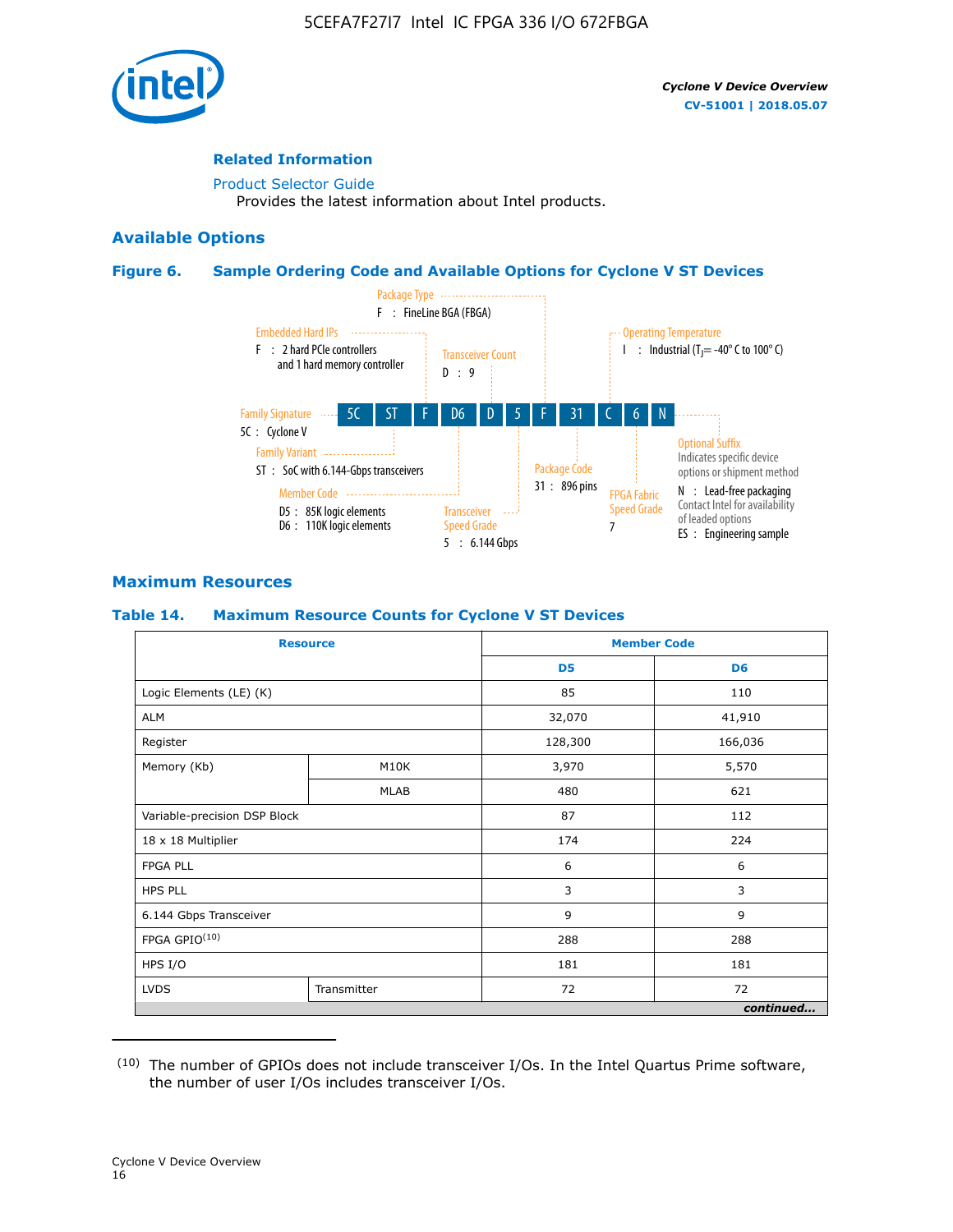

| <b>Resource</b>                |          | <b>Member Code</b> |                |  |
|--------------------------------|----------|--------------------|----------------|--|
|                                |          | D <sub>5</sub>     | D <sub>6</sub> |  |
|                                | Receiver | 72                 | 72             |  |
| PCIe Hard IP Block             |          |                    |                |  |
| FPGA Hard Memory Controller    |          |                    |                |  |
| HPS Hard Memory Controller     |          |                    |                |  |
| Arm Cortex-A9 MPCore Processor |          | Dual-core          | Dual-core      |  |

#### **Related Information**

## [True LVDS Buffers in Devices, I/O Features in Cyclone V Devices](https://www.altera.com/documentation/sam1403481100977.html#sam1403480885395)

Provides the number of LVDS channels in each device package.

#### **Package Plan**

#### **Table 15. Package Plan for Cyclone V ST Devices**

- The HPS I/O counts are the number of I/Os in the HPS and does not correlate with the number of HPSspecific I/O pins in the FPGA. Each HPS-specific pin in the FPGA may be mapped to several HPS I/Os.
- Transceiver counts shown are for transceiver ≤5 Gbps . 6 Gbps transceiver channel count support depends on the package and channel usage. For more information about the 6 Gbps transceiver channel count, refer to the *Cyclone V Device Handbook Volume 2: Transceivers*.

| <b>Member Code</b> | <b>F896</b><br>$(31$ mm $)$ |           |             |  |  |
|--------------------|-----------------------------|-----------|-------------|--|--|
|                    | <b>FPGA GPIO</b>            | HPS $I/O$ | <b>XCVR</b> |  |  |
| D <sub>5</sub>     | 288                         | 181       | 9(11)       |  |  |
| D <sub>6</sub>     | 288                         | 181       | q(11)       |  |  |

#### **Related Information**

[6.144-Gbps Support Capability in Cyclone V GT Devices, Cyclone V Device Handbook](https://www.altera.com/documentation/nik1409855456781.html#nik1409855410757) [Volume 2: Transceivers](https://www.altera.com/documentation/nik1409855456781.html#nik1409855410757)

Provides more information about 6 Gbps transceiver channel count.

<sup>(11)</sup> If you require CPRI (at 4.9152 Gbps) and PCIe Gen2 transmit jitter compliance, Intel recommends that you use only up to seven full-duplex transceiver channels for CPRI, and up to six full-duplex channels for PCIe Gen2. The CMU channels are not considered full-duplex channels.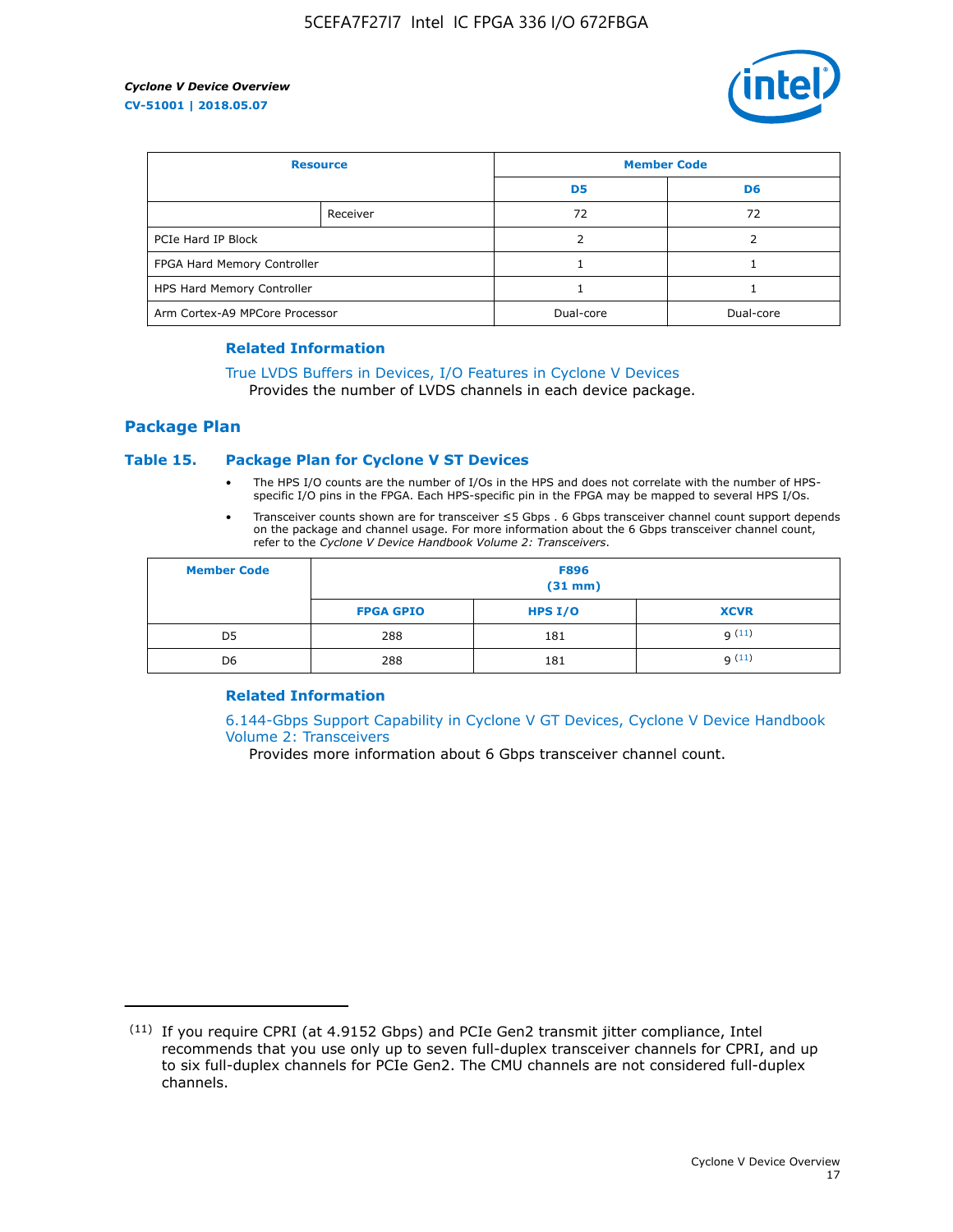

## **I/O Vertical Migration for Cyclone V Devices**

#### **Figure 7. Vertical Migration Capability Across Cyclone V Device Packages and Densities**

The arrows indicate the vertical migration paths. The devices included in each vertical migration path are shaded. You can also migrate your design across device densities in the same package option if the devices have the same dedicated pins, configuration pins, and power pins.



You can achieve the vertical migration shaded in red if you use only up to 175 GPIOs for the M383 package, and 138 GPIOs for the U672 package. These migration paths are not shown in the Intel Quartus Prime software Pin Migration View.

*Note:* To verify the pin migration compatibility, use the Pin Migration View window in the Intel Quartus Prime software Pin Planner.

## **Adaptive Logic Module**

Cyclone V devices use a 28 nm ALM as the basic building block of the logic fabric.

The ALM, as shown in following figure, uses an 8-input fracturable look-up table (LUT) with four dedicated registers to help improve timing closure in register-rich designs and achieve an even higher design packing capability than previous generations.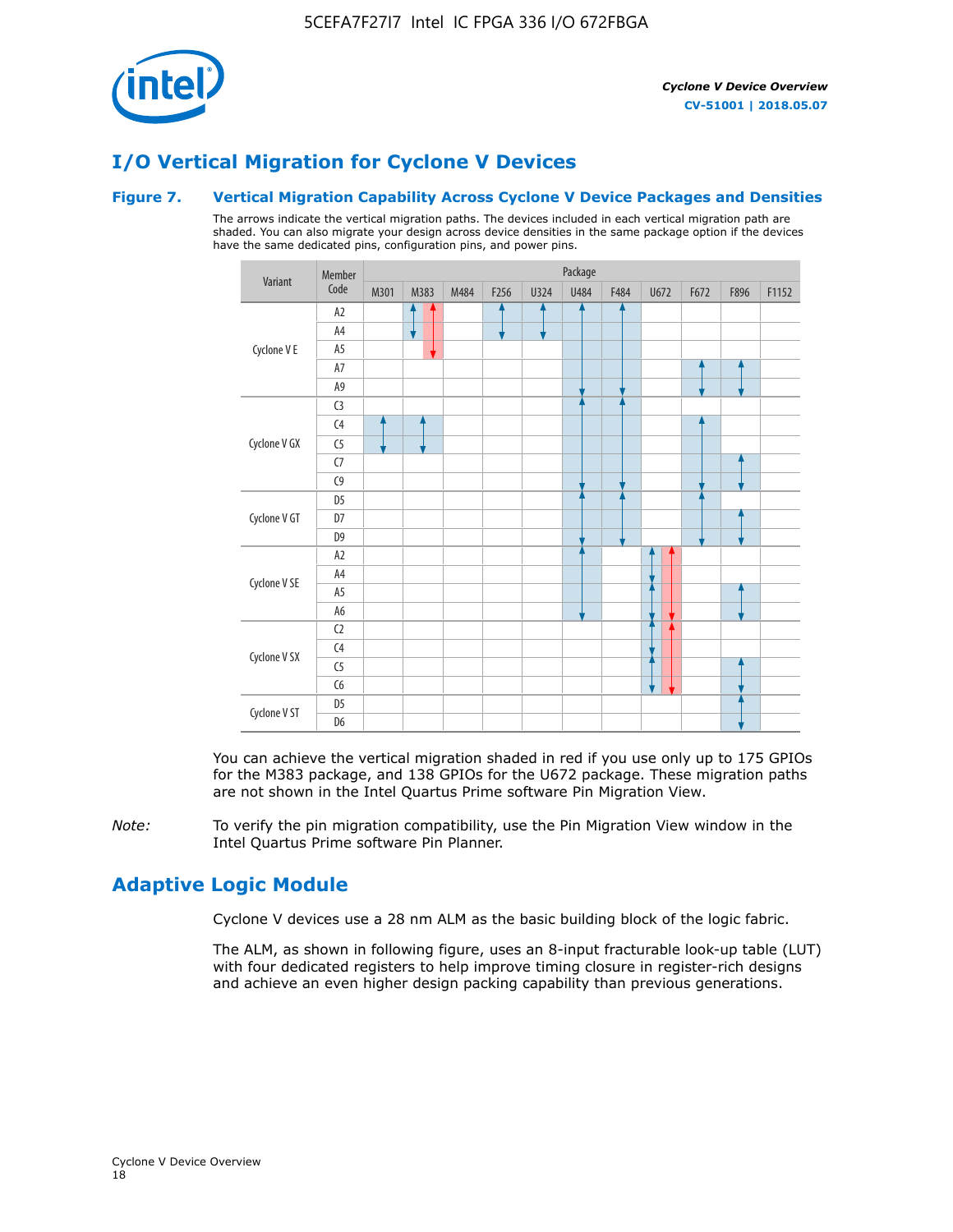

#### **Figure 8. ALM for Cyclone V Devices**



You can configure up to 25% of the ALMs in the Cyclone V devices as distributed memory using MLABs.

#### **Related Information**

Embedded Memory Capacity in Cyclone V Devices on page 21 Lists the embedded memory capacity for each device.

## **Variable-Precision DSP Block**

Cyclone V devices feature a variable-precision DSP block that supports these features:

- Configurable to support signal processing precisions ranging from  $9 \times 9$ ,  $18 \times 18$ and 27 x 27 bits natively
- A 64-bit accumulator
- A hard preadder that is available in both 18- and 27-bit modes
- Cascaded output adders for efficient systolic finite impulse response (FIR) filters
- Internal coefficient register banks, 8 deep, for each multiplier in 18- or 27-bit mode
- Fully independent multiplier operation
- A second accumulator feedback register to accommodate complex multiplyaccumulate functions
- Fully independent Efficient support for single-precision floating point arithmetic
- The inferability of all modes by the Intel Quartus Prime design software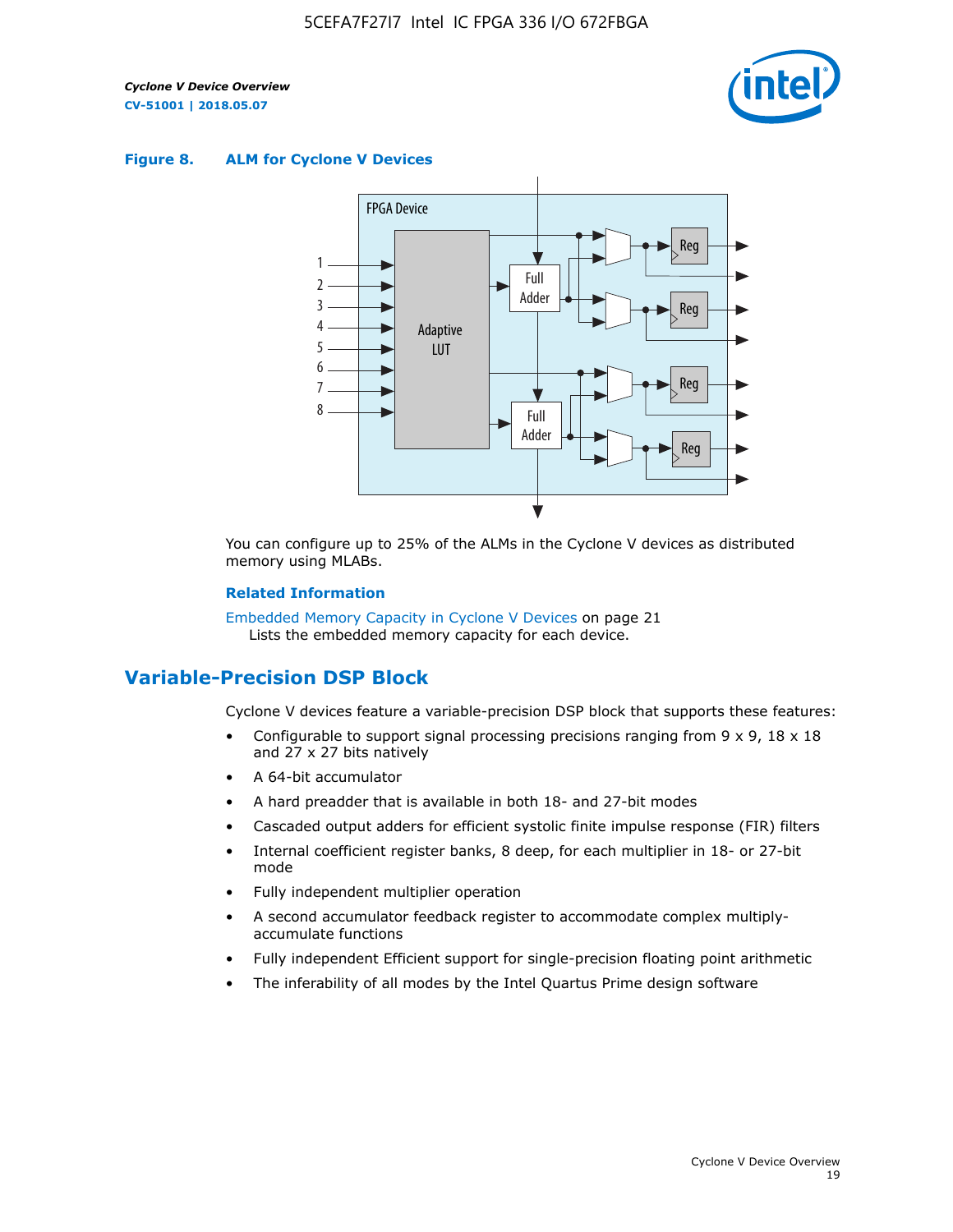

#### **Table 16. Variable-Precision DSP Block Configurations for Cyclone V Devices**

| <b>Usage Example</b>                                       | <b>Multiplier Size (Bit)</b> | <b>DSP Block Resource</b> |
|------------------------------------------------------------|------------------------------|---------------------------|
| Low precision fixed point for video<br>applications        | Three $9 \times 9$           |                           |
| Medium precision fixed point in FIR<br>filters             | Two 18 x 18                  |                           |
| FIR filters and general DSP usage                          | Two 18 x 18 with accumulate  |                           |
| High precision fixed- or floating-point<br>implementations | One 27 x 27 with accumulate  |                           |

You can configure each DSP block during compilation as independent three  $9 \times 9$ , two 18 x 18, or one 27 x 27 multipliers. With a dedicated 64 bit cascade bus, you can cascade multiple variable-precision DSP blocks to implement even higher precision DSP functions efficiently.

#### **Table 17. Number of Multipliers in Cyclone V Devices**

The table lists the variable-precision DSP resources by bit precision for each Cyclone V device.

| <b>Variant</b>  | <b>Member</b><br><b>Code</b> | <b>Variable-</b><br>precision |                                   | <b>Independent Input and Output</b><br><b>Multiplications Operator</b> | $18 \times 18$<br><b>Multiplier</b> | $18 \times 18$<br><b>Multiplier</b> |                                                              |
|-----------------|------------------------------|-------------------------------|-----------------------------------|------------------------------------------------------------------------|-------------------------------------|-------------------------------------|--------------------------------------------------------------|
|                 |                              | <b>DSP Block</b>              | $9 \times 9$<br><b>Multiplier</b> | $18 \times 18$<br><b>Multiplier</b>                                    | $27 \times 27$<br><b>Multiplier</b> | <b>Adder Mode</b>                   | <b>Adder</b><br><b>Summed</b><br>with 36 bit<br><b>Input</b> |
| Cyclone V E     | A2                           | 25                            | 75                                | 50                                                                     | 25                                  | 25                                  | 25                                                           |
|                 | A4                           | 66                            | 198                               | 132                                                                    | 66                                  | 66                                  | 66                                                           |
|                 | A5                           | 150                           | 450                               | 300                                                                    | 150                                 | 150                                 | 150                                                          |
|                 | A7                           | 156                           | 468                               | 312                                                                    | 156                                 | 156                                 | 156                                                          |
|                 | A9                           | 342                           | 1,026                             | 684                                                                    | 342                                 | 342                                 | 342                                                          |
| Cyclone V<br>GX | C <sub>3</sub>               | 57                            | 171                               | 114                                                                    | 57                                  | 57                                  | 57                                                           |
|                 | C <sub>4</sub>               | 70                            | 210                               | 140                                                                    | 70                                  | 70                                  | 70                                                           |
|                 | C <sub>5</sub>               | 150                           | 450                               | 300                                                                    | 150                                 | 150                                 | 150                                                          |
|                 | C7                           | 156                           | 468                               | 312                                                                    | 156                                 | 156                                 | 156                                                          |
|                 | C <sub>9</sub>               | 342                           | 1,026                             | 684                                                                    | 342                                 | 342                                 | 342                                                          |
| Cyclone V GT    | D <sub>5</sub>               | 150                           | 450                               | 300                                                                    | 150                                 | 150                                 | 150                                                          |
|                 | D7                           | 156                           | 468                               | 312                                                                    | 156                                 | 156                                 | 156                                                          |
|                 | D <sub>9</sub>               | 342                           | 1,026                             | 684                                                                    | 342                                 | 342                                 | 342                                                          |
| Cyclone V SE    | A <sub>2</sub>               | 36                            | 108                               | 72                                                                     | 36                                  | 36                                  | 36                                                           |
|                 | A4                           | 84                            | 252                               | 168                                                                    | 84                                  | 84                                  | 84                                                           |
|                 | A5                           | 87                            | 261                               | 174                                                                    | 87                                  | 87                                  | 87                                                           |
|                 | A <sub>6</sub>               | 112                           | 336                               | 224                                                                    | 112                                 | 112                                 | 112                                                          |
| Cyclone V SX    | C <sub>2</sub>               | 36                            | 108                               | 72                                                                     | 36                                  | 36                                  | 36                                                           |
|                 | C <sub>4</sub>               | 84                            | 252                               | 168                                                                    | 84                                  | 84                                  | 84                                                           |
|                 | C <sub>5</sub>               | 87                            | 261                               | 174                                                                    | 87                                  | 87                                  | 87                                                           |
|                 |                              |                               |                                   |                                                                        |                                     |                                     | continued                                                    |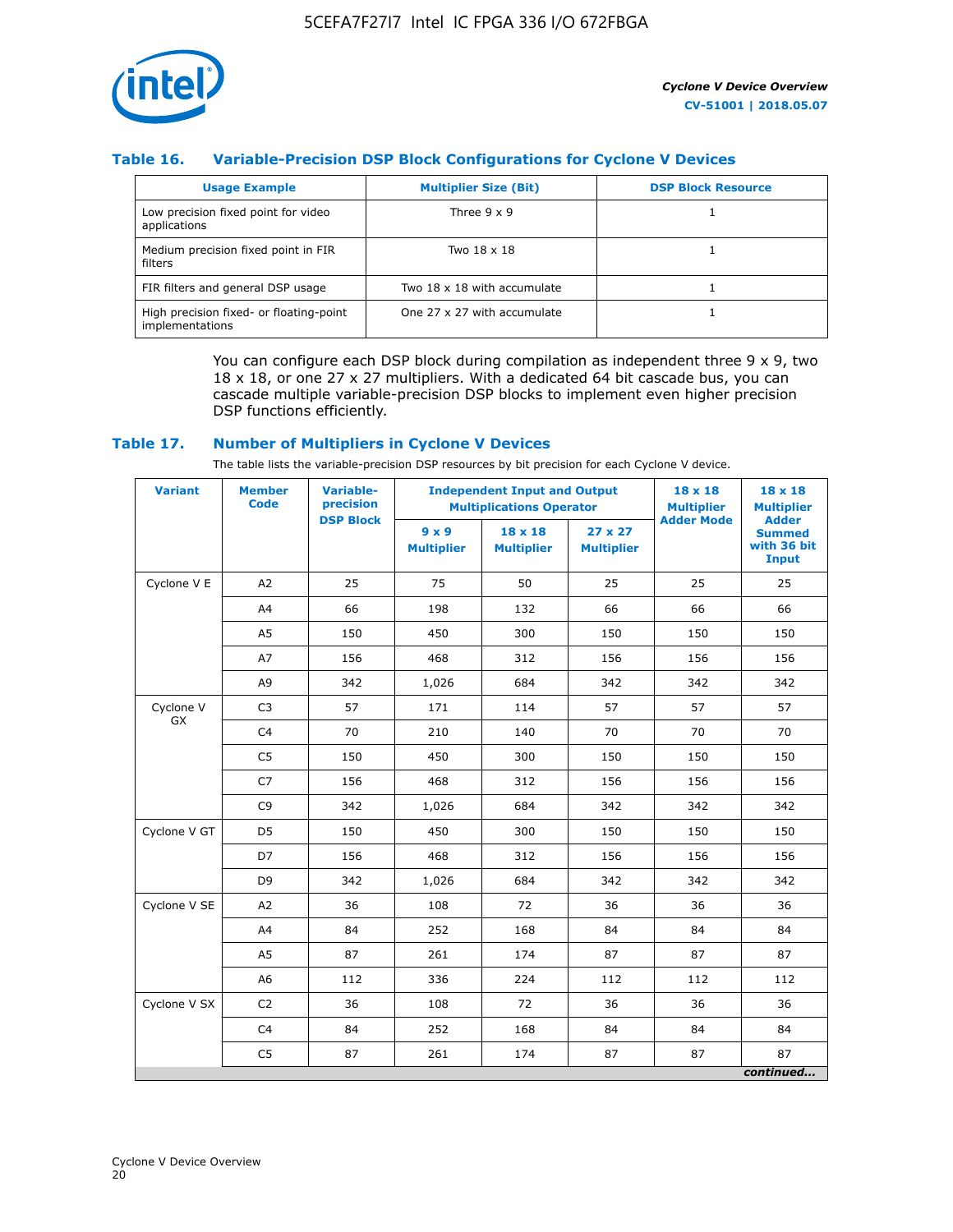

| <b>Variant</b> | <b>Variable-</b><br><b>Member</b><br>precision<br><b>Code</b> |                  | <b>Independent Input and Output</b><br><b>Multiplications Operator</b> | $18 \times 18$<br><b>Multiplier</b> | $18 \times 18$<br><b>Multiplier</b><br><b>Adder</b> |                   |                                       |
|----------------|---------------------------------------------------------------|------------------|------------------------------------------------------------------------|-------------------------------------|-----------------------------------------------------|-------------------|---------------------------------------|
|                |                                                               | <b>DSP Block</b> | $9 \times 9$<br><b>Multiplier</b>                                      | $18 \times 18$<br><b>Multiplier</b> | $27 \times 27$<br><b>Multiplier</b>                 | <b>Adder Mode</b> | <b>Summed</b><br>with 36 bit<br>Input |
|                | C6                                                            | 112              | 336                                                                    | 224                                 | 112                                                 | 112               | 112                                   |
| Cyclone V ST   | D <sub>5</sub>                                                | 87               | 261                                                                    | 174                                 | 87                                                  | 87                | 87                                    |
|                | D <sub>6</sub>                                                | 112              | 336                                                                    | 224                                 | 112                                                 | 112               | 112                                   |

## **Embedded Memory Blocks**

The embedded memory blocks in the devices are flexible and designed to provide an optimal amount of small- and large-sized memory arrays to fit your design requirements.

## **Types of Embedded Memory**

The Cyclone V devices contain two types of memory blocks:

- 10 Kb M10K blocks—blocks of dedicated memory resources. The M10K blocks are ideal for larger memory arrays while still providing a large number of independent ports.
- 640 bit memory logic array blocks (MLABs)—enhanced memory blocks that are configured from dual-purpose logic array blocks (LABs). The MLABs are ideal for wide and shallow memory arrays. The MLABs are optimized for implementation of shift registers for digital signal processing (DSP) applications, wide shallow FIFO buffers, and filter delay lines. Each MLAB is made up of ten adaptive logic modules (ALMs). In the Cyclone V devices, you can configure these ALMs as ten 32 x 2 blocks, giving you one 32 x 20 simple dual-port SRAM block per MLAB.

## **Embedded Memory Capacity in Cyclone V Devices**

#### **Table 18. Embedded Memory Capacity and Distribution in Cyclone V Devices**

|                | <b>Member</b>  | <b>M10K</b>                         |        | <b>MLAB</b>  | <b>Total RAM Bit</b> |           |
|----------------|----------------|-------------------------------------|--------|--------------|----------------------|-----------|
| <b>Variant</b> | <b>Code</b>    | <b>Block</b><br><b>RAM Bit (Kb)</b> |        | <b>Block</b> | <b>RAM Bit (Kb)</b>  | (Kb)      |
| Cyclone V E    | A2             | 176                                 | 1,760  | 314          | 196                  | 1,956     |
|                | A4             | 308                                 | 3,080  | 485          | 303                  | 3,383     |
|                | A5             | 446                                 | 4,460  | 679          | 424                  | 4,884     |
|                | A7             | 686                                 | 6,860  | 1338         | 836                  | 7,696     |
|                | A9             | 1,220                               | 12,200 | 2748         | 1,717                | 13,917    |
| Cyclone V GX   | C <sub>3</sub> | 135                                 | 1,350  | 291          | 182                  | 1,532     |
|                | C4             | 250                                 | 2,500  | 678          | 424                  | 2,924     |
|                | C <sub>5</sub> | 446                                 | 4,460  | 678          | 424                  | 4,884     |
|                | C7             | 686                                 | 6,860  | 1338         | 836                  | 7,696     |
|                | C <sub>9</sub> | 1,220                               | 12,200 | 2748         | 1,717                | 13,917    |
|                |                |                                     |        |              |                      | continued |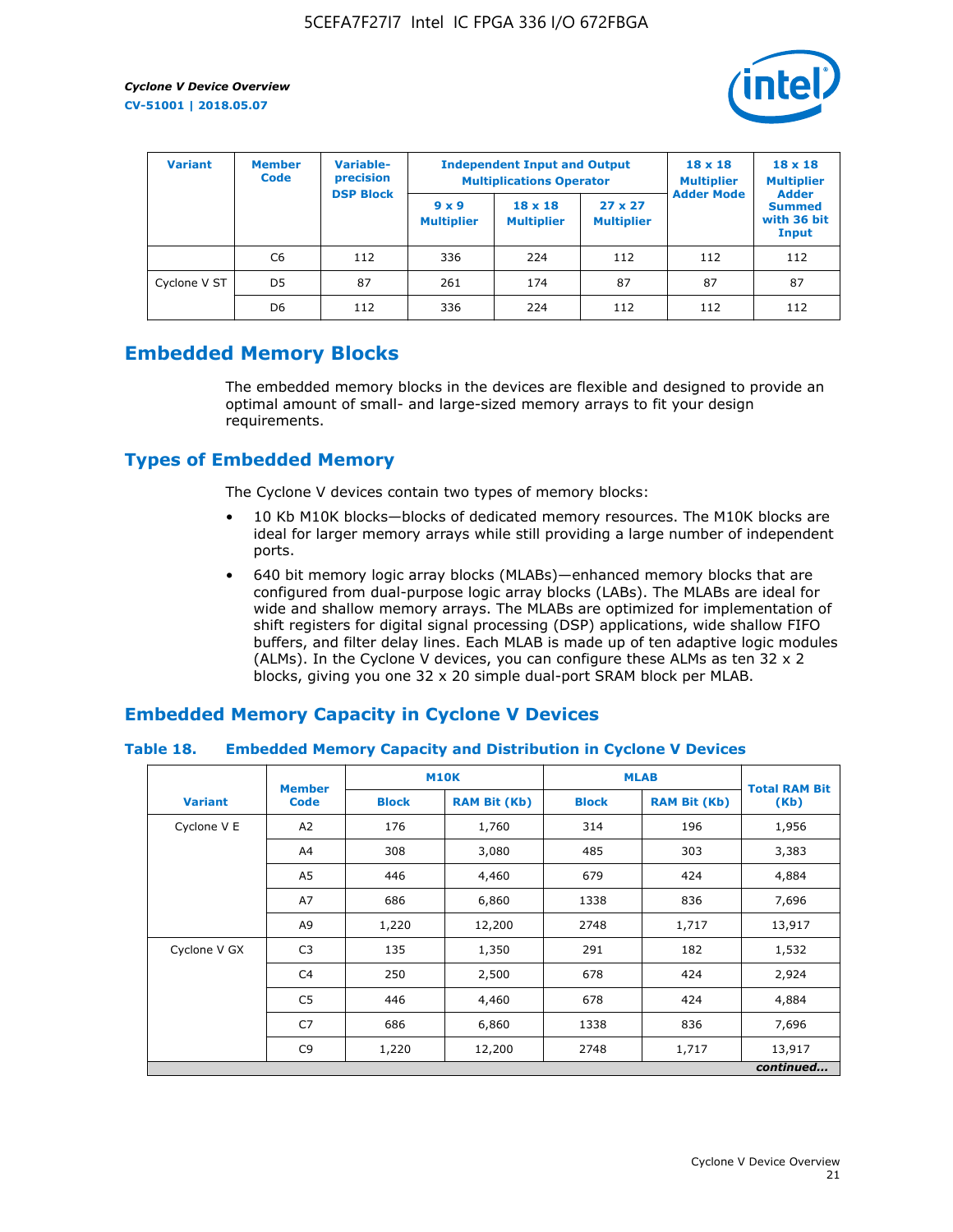

|                | <b>Member</b>  | <b>M10K</b>  |                     | <b>MLAB</b>  | <b>Total RAM Bit</b> |        |
|----------------|----------------|--------------|---------------------|--------------|----------------------|--------|
| <b>Variant</b> | <b>Code</b>    | <b>Block</b> | <b>RAM Bit (Kb)</b> | <b>Block</b> | <b>RAM Bit (Kb)</b>  | (Kb)   |
| Cyclone V GT   | D <sub>5</sub> | 446          | 4,460               | 679          | 424                  | 4,884  |
|                | D7             | 686          | 6,860               | 1338         | 836                  | 7,696  |
|                | D <sub>9</sub> | 1,220        | 12,200              | 2748         | 1,717                | 13,917 |
| Cyclone V SE   | A <sub>2</sub> | 140          | 1,400               | 221          | 138                  | 1,538  |
|                | A4             | 270          | 2,700               | 370          | 231                  | 2,460  |
|                | A5             | 397          | 3,970               | 768          | 480                  | 4,450  |
|                | A6             | 553          | 5,530               | 994          | 621                  | 6,151  |
| Cyclone V SX   | C <sub>2</sub> | 140          | 1,400               | 221          | 138                  | 1,538  |
|                | C4             | 270          | 2,700               | 370          | 231                  | 2,460  |
|                | C5             | 397          | 3,970               | 768          | 480                  | 4,450  |
|                | C6             | 553          | 5,530               | 994          | 621                  | 6,151  |
| Cyclone V ST   | D <sub>5</sub> | 397          | 3,970               | 768          | 480                  | 4,450  |
|                | D <sub>6</sub> | 553          | 5,530               | 994          | 621                  | 6,151  |

## **Embedded Memory Configurations**

#### **Table 19. Supported Embedded Memory Block Configurations for Cyclone V Devices**

This table lists the maximum configurations supported for the embedded memory blocks. The information is applicable only to the single-port RAM and ROM modes.

| <b>Memory Block</b> | Depth (bits) | <b>Programmable Width</b> |
|---------------------|--------------|---------------------------|
| MLAB                | 32           | x16, x18, or x20          |
| M10K                | 256          | x40 or x32                |
|                     | 512          | x20 or x16                |
|                     | 1K           | $x10$ or $x8$             |
|                     | 2K           | $x5$ or $x4$              |
|                     | 4K           | x2                        |
|                     | 8K           | x1                        |

## **Clock Networks and PLL Clock Sources**

550 MHz Cyclone V devices have 16 global clock networks capable of up to operation. The clock network architecture is based on Intel's global, quadrant, and peripheral clock structure. This clock structure is supported by dedicated clock input pins and fractional PLLs.

*Note:* To reduce power consumption, the Intel Quartus Prime software identifies all unused sections of the clock network and powers them down.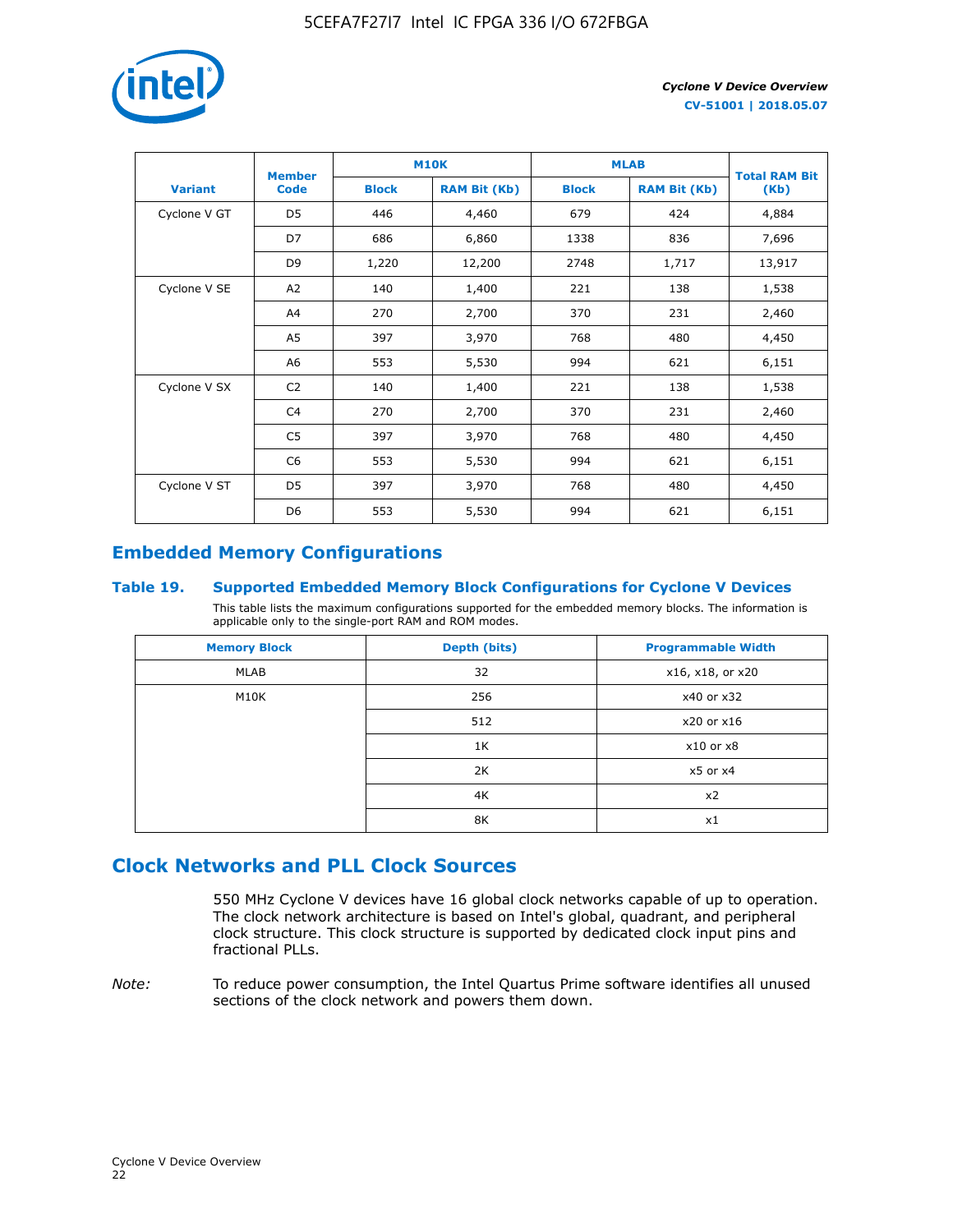5CEFA7F27I7 Intel IC FPGA 336 I/O 672FBGA



#### **PLL Features**

The PLLs in the Cyclone V devices support the following features:

- Frequency synthesis
- On-chip clock deskew
- Jitter attenuation
- Programmable output clock duty cycles
- PLL cascading
- Reference clock switchover
- Programmable bandwidth
- User-mode reconfiguration of PLLs
- Low power mode for each fractional PLL
- Dynamic phase shift
- Direct, source synchronous, zero delay buffer, external feedback, and LVDS compensation modes

#### **Fractional PLL**

In addition to integer PLLs, the Cyclone V devices use a fractional PLL architecture. The devices have up to eight PLLs, each with nine output counters. You can use the output counters to reduce PLL usage in two ways:

- Reduce the number of oscillators that are required on your board by using fractional PLLs
- Reduce the number of clock pins that are used in the device by synthesizing multiple clock frequencies from a single reference clock source

If you use the fractional PLL mode, you can use the PLLs for precision fractional-N frequency synthesis—removing the need for off-chip reference clock sources in your design.

The transceiver fractional PLLs that are not used by the transceiver I/Os can be used as general purpose fractional PLLs by the FPGA fabric.

## **FPGA General Purpose I/O**

Cyclone V devices offer highly configurable GPIOs. The following list describes the features of the GPIOs:

- Programmable bus hold and weak pull-up
- LVDS output buffer with programmable differential output voltage ( $V_{OD}$ ) and programmable pre-emphasis
- On-chip parallel termination ( $R<sub>T</sub>$  OCT) for all I/O banks with OCT calibration to limit the termination impedance variation
- On-chip dynamic termination that has the ability to swap between series and parallel termination, depending on whether there is read or write on a common bus for signal integrity
- Easy timing closure support using the hard read FIFO in the input register path, and delay-locked loop (DLL) delay chain with fine and coarse architecture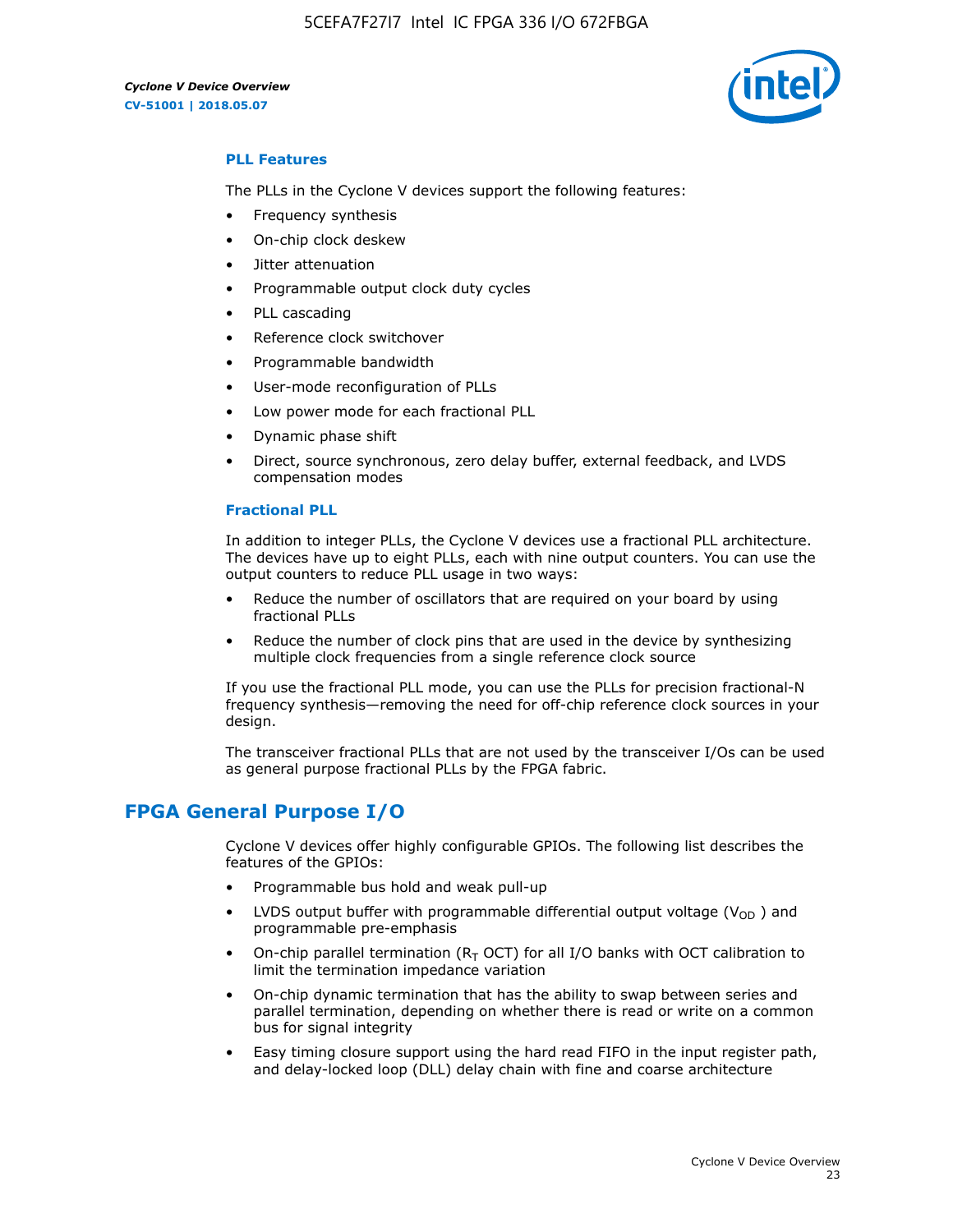

## **PCIe Gen1 and Gen2 Hard IP**

Cyclone V GX, GT, SX, and ST devices contain PCIe hard IP that is designed for performance and ease-of-use. The PCIe hard IP consists of the MAC, data link, and transaction layers.

The PCIe hard IP supports PCIe Gen2 and Gen1 end point and root port for up to x4 lane configuration. The PCIe Gen2 x4 support is PCIe-compatible.

The PCIe endpoint support includes multifunction support for up to eight functions, as shown in the following figure. The integrated multifunction support reduces the FPGA logic requirements by up to 20,000 LEs for PCIe designs that require multiple peripherals.

#### **Figure 9. PCIe Multifunction for Cyclone V Devices**



The Cyclone V PCIe hard IP operates independently from the core logic. This independent operation allows the PCIe link to wake up and complete link training in less than 100 ms while the Cyclone V device completes loading the programming file for the rest of the device.

In addition, the PCIe hard IP in the Cyclone V device provides improved end-to-end datapath protection using ECC.

## **External Memory Interface**

This section provides an overview of the external memory interface in Cyclone V devices.

#### **Hard and Soft Memory Controllers**

Cyclone V devices support up to two hard memory controllers for DDR3, DDR2, and LPDDR2 SDRAM devices. Each controller supports 8 to 32 bit components of up to 4 gigabits (Gb) in density with two chip selects and optional ECC. For the Cyclone V SoC devices, an additional hard memory controller in the HPS supports DDR3, DDR2, and LPDDR2 SDRAM devices.

All Cyclone V devices support soft memory controllers for DDR3, DDR2, and LPDDR2 SDRAM devices for maximum flexibility.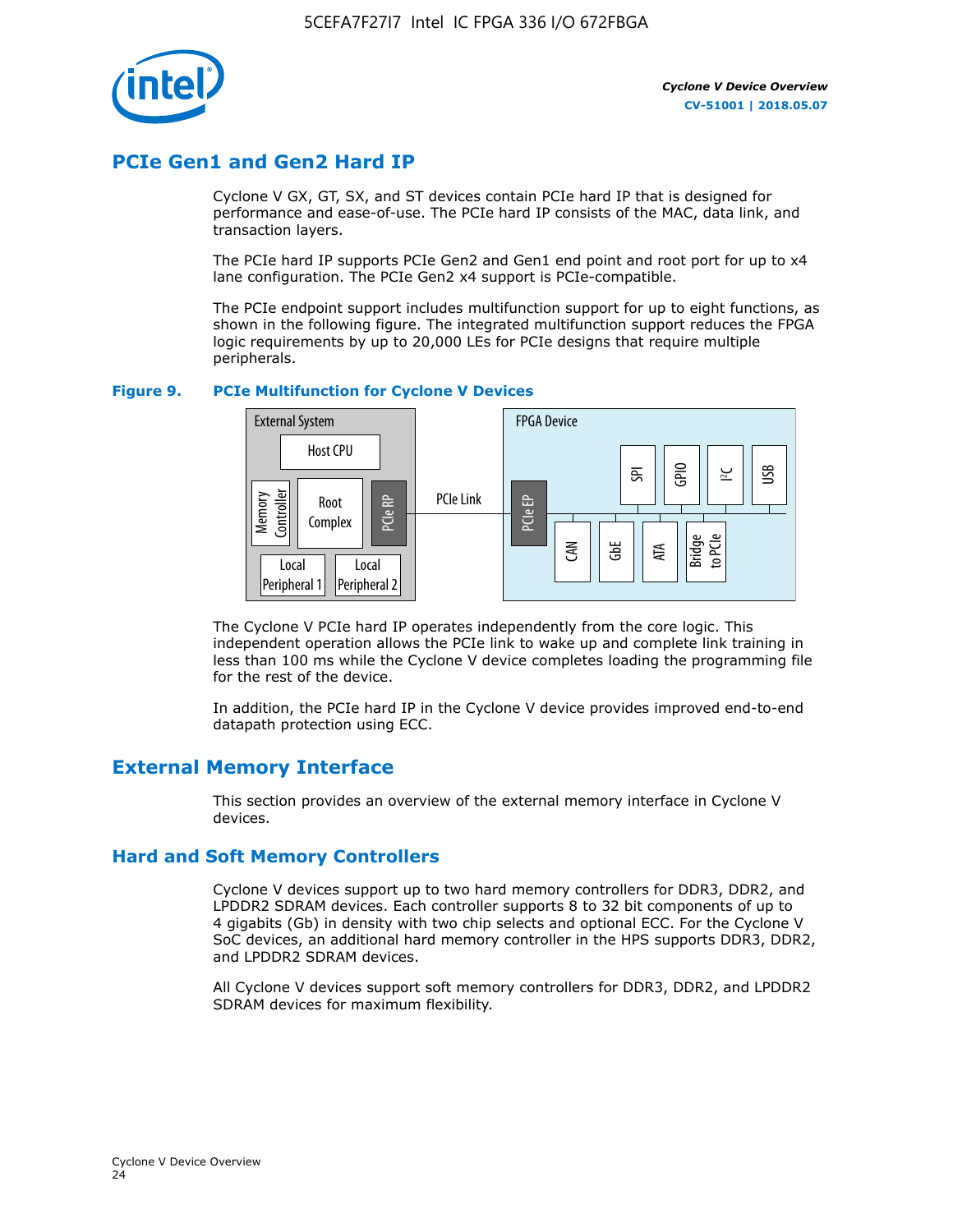

#### **External Memory Performance**

#### **Table 20. External Memory Interface Performance in Cyclone V Devices**

The maximum and minimum operating frequencies depend on the memory interface standards and the supported delay-locked loop (DLL) frequency listed in the device datasheet.

| <b>Interface</b>  | <b>Voltage</b> | <b>Maximum Frequency (MHz)</b> |                        | <b>Minimum Frequency</b><br>(MHz) |  |
|-------------------|----------------|--------------------------------|------------------------|-----------------------------------|--|
|                   | $(\mathsf{V})$ | <b>Hard Controller</b>         | <b>Soft Controller</b> |                                   |  |
| <b>DDR3 SDRAM</b> | 1.5            | 400                            | 303                    | 303                               |  |
|                   | 1.35           | 400                            | 303                    | 303                               |  |
| <b>DDR2 SDRAM</b> | 1.8            | 400                            | 300                    | 167                               |  |
| LPDDR2 SDRAM      | 1.2            | 333                            | 300                    | 167                               |  |

#### **Related Information**

[External Memory Interface Spec Estimator](https://www.altera.com/solutions/technology/external-memory/spec-estimator.html)

For the latest information and to estimate the external memory system performance specification, use Intel's External Memory Interface Spec Estimator tool.

#### **HPS External Memory Performance**

#### **Table 21. HPS External Memory Interface Performance**

The hard processor system (HPS) is available in Cyclone V SoC devices only.

| <b>Interface</b>  | Voltage (V) | <b>HPS Hard Controller (MHz)</b> |
|-------------------|-------------|----------------------------------|
| <b>DDR3 SDRAM</b> | 1.5         | 400                              |
|                   | 1.35        | 400                              |
| <b>DDR2 SDRAM</b> | 1.8         | 400                              |
| LPDDR2 SDRAM      | 1.2         | 333                              |

#### **Related Information**

#### [External Memory Interface Spec Estimator](https://www.altera.com/solutions/technology/external-memory/spec-estimator.html)

For the latest information and to estimate the external memory system performance specification, use Intel's External Memory Interface Spec Estimator tool.

## **Low-Power Serial Transceivers**

Cyclone V devices deliver the industry's lowest power 6.144 Gbps transceivers at an estimated 88 mW maximum power consumption per channel. Cyclone V transceivers are designed to be compliant with a wide range of protocols and data rates.

#### **Transceiver Channels**

The transceivers are positioned on the left outer edge of the device. The transceiver channels consist of the physical medium attachment (PMA), physical coding sublayer (PCS), and clock networks.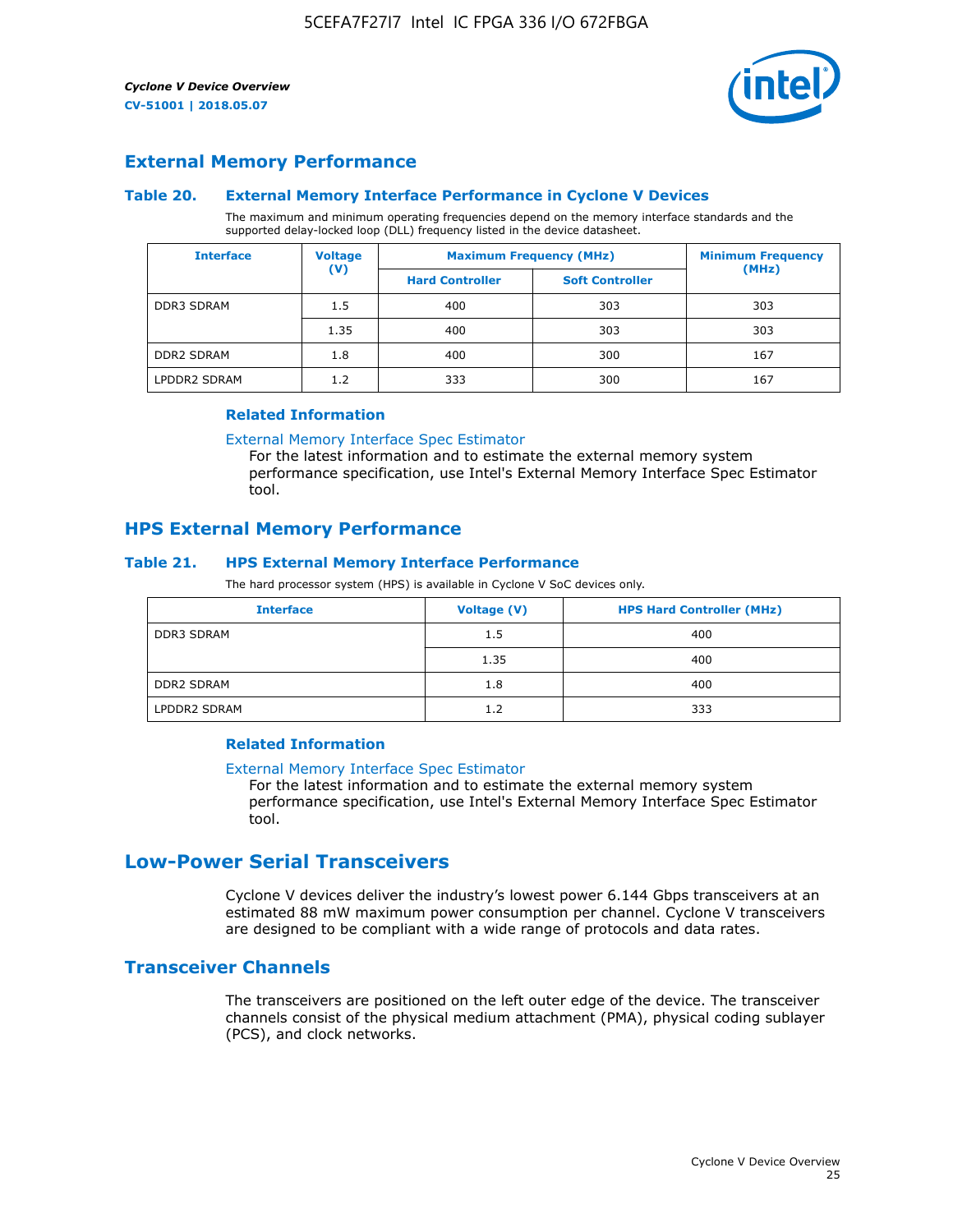

#### **Figure 10. Device Chip Overview for Cyclone V GX and GT Devices**

The figure shows a Cyclone V FPGA with transceivers. Different Cyclone V devices may have a different floorplans than the one shown here.



#### **PMA Features**

To prevent core and I/O noise from coupling into the transceivers, the PMA block is isolated from the rest of the chip—ensuring optimal signal integrity. For the transceivers, you can use the channel PLL of an unused receiver PMA as an additional transmit PLL.

#### **Table 22. PMA Features of the Transceivers in Cyclone V Devices**

| <b>Features</b>                                    | <b>Capability</b>                                                                                       |
|----------------------------------------------------|---------------------------------------------------------------------------------------------------------|
| Backplane support                                  | Driving capability up to 6.144 Gbps                                                                     |
| PLL-based clock recovery                           | Superior jitter tolerance                                                                               |
| Programmable deserialization and word<br>alignment | Flexible deserialization width and configurable word alignment pattern                                  |
| Equalization and pre-emphasis                      | Up to 14.37 dB of pre-emphasis and up to 4.7 dB of equalization<br>No decision feedback equalizer (DFE) |
| Ring oscillator transmit PLLs                      | 614 Mbps to 6.144 Gbps                                                                                  |
| Input reference clock range                        | 20 MHz to 400 MHz                                                                                       |
| Transceiver dynamic reconfiguration                | Allows the reconfiguration of a single channel without affecting the operation of<br>other channels     |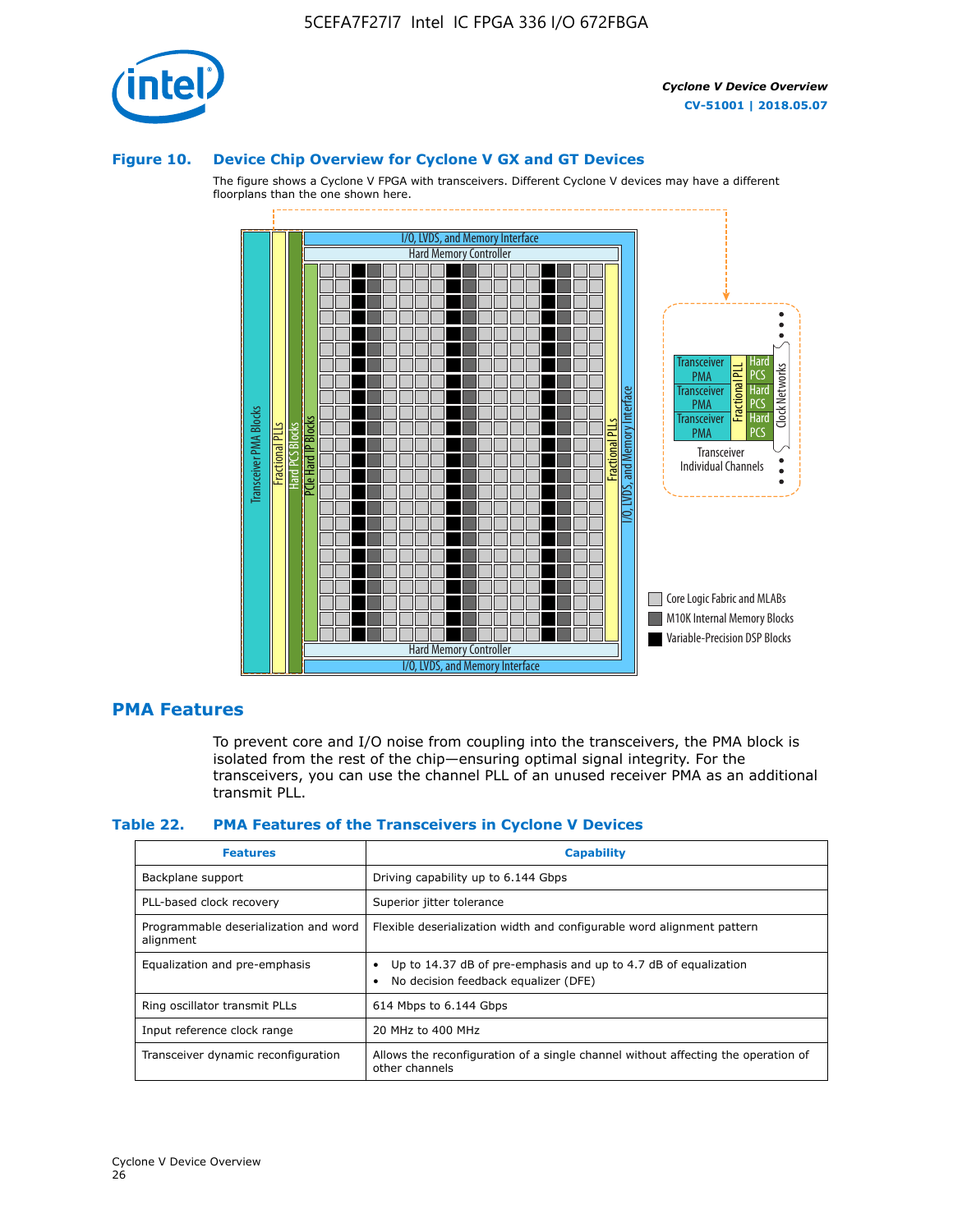

## **PCS Features**

The Cyclone V core logic connects to the PCS through an 8, 10, 16, 20, 32, or 40 bit interface, depending on the transceiver data rate and protocol. Cyclone V devices contain PCS hard IP to support PCIe Gen1 and Gen2, Gbps Ethernet (GbE), Serial RapidIO® (SRIO), and Common Public Radio Interface (CPRI).

Most of the standard and proprietary protocols from 614 Mbps to 6.144 Gbps are supported.

| Table 23. | <b>Transceiver PCS Features for Cyclone V Devices</b> |  |  |  |
|-----------|-------------------------------------------------------|--|--|--|
|-----------|-------------------------------------------------------|--|--|--|

| <b>PCS Support</b>                 | <b>Data Rates</b><br>(Gbps)        | <b>Transmitter Data Path Feature</b>                                                                         | <b>Receiver Data Path Feature</b>                                                                                                                                                                                                  |  |  |  |
|------------------------------------|------------------------------------|--------------------------------------------------------------------------------------------------------------|------------------------------------------------------------------------------------------------------------------------------------------------------------------------------------------------------------------------------------|--|--|--|
| 3-Gbps and 6-Gbps Basic            | 0.614 to 6.144                     | • Phase compensation FIFO<br>Byte serializer<br>8B/10B encoder<br>Transmitter bit-slip                       | Word aligner<br>$\bullet$<br>Deskew FIFO<br>$\bullet$<br>Rate-match FIFO<br>$\bullet$<br>8B/10B decoder<br>$\bullet$<br>Byte deserializer<br>$\bullet$<br>Byte ordering<br>$\bullet$<br>Receiver phase compensation<br><b>FIFO</b> |  |  |  |
| PCIe Gen1<br>(x1, x2, x4)          | $2.5$ and $5.0$                    | Dedicated PCIe PHY IP core<br>PIPE 2.0 interface to the core<br>$\bullet$<br>logic                           | Dedicated PCIe PHY IP core<br>$\bullet$<br>PIPE 2.0 interface to the core<br>$\bullet$<br>logic                                                                                                                                    |  |  |  |
| PCIe Gen2<br>$(x1, x2, x4)^{(12)}$ |                                    |                                                                                                              |                                                                                                                                                                                                                                    |  |  |  |
| GbE                                | 1.25                               | • Custom PHY IP core with preset<br>feature<br>GbE transmitter synchronization<br>$\bullet$<br>state machine | • Custom PHY IP core with preset<br>feature<br>GbE receiver synchronization<br>state machine                                                                                                                                       |  |  |  |
| $XAUI$ $(13)$                      | 3.125                              | Dedicated XAUI PHY IP core<br>$\bullet$                                                                      | Dedicated XAUI PHY IP core<br>$\bullet$                                                                                                                                                                                            |  |  |  |
| <b>HiGig</b>                       | 3.75                               | XAUI synchronization state<br>$\bullet$<br>machine for bonding four<br>channels                              | XAUI synchronization state<br>$\bullet$<br>machine for realigning four<br>channels                                                                                                                                                 |  |  |  |
| SRIO 1.3 and 2.1                   | 1.25 to 3.125                      | • Custom PHY IP core with preset<br>feature<br>• SRIO version 2.1-compliant x2<br>and x4 channel bonding     | • Custom PHY IP core with preset<br>feature<br>• SRIO version 2.1-compliant x2<br>and x4 deskew state machine                                                                                                                      |  |  |  |
| SDI, SD/HD, and 3G-SDI             | $0.27^{(14)}$ , 1.485,<br>and 2.97 | Custom PHY IP core with preset<br>feature                                                                    | Custom PHY IP core with preset<br>feature                                                                                                                                                                                          |  |  |  |
| JESD204A                           | $0.3125^{(15)}$ to<br>3.125        |                                                                                                              |                                                                                                                                                                                                                                    |  |  |  |
| continued                          |                                    |                                                                                                              |                                                                                                                                                                                                                                    |  |  |  |

<sup>(12)</sup> PCIe Gen2 is supported for Cyclone V GT and ST devices. The PCIe Gen2 x4 support is PCIe-compatible.

<sup>(13)</sup> XAUI is supported through the soft PCS.

<sup>(14)</sup> The 0.27-Gbps data rate is supported using oversampling user logic that you must implement in the FPGA fabric.

<sup>(15)</sup> The 0.3125-Gbps data rate is supported using oversampling user logic that you must implement in the FPGA fabric.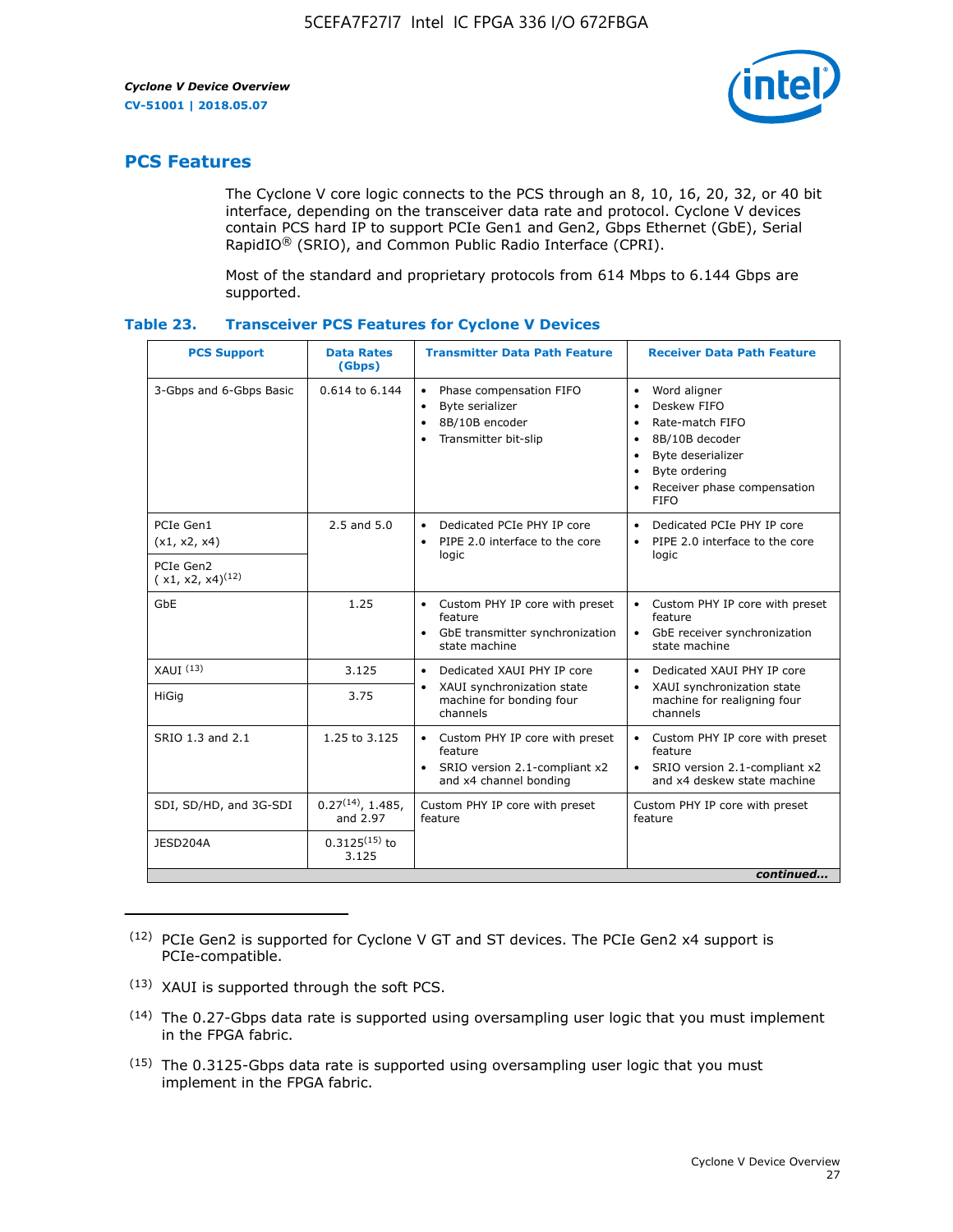

| <b>PCS Support</b>       | <b>Data Rates</b><br>(Gbps) | <b>Transmitter Data Path Feature</b>                         | <b>Receiver Data Path Feature</b>                                                                  |
|--------------------------|-----------------------------|--------------------------------------------------------------|----------------------------------------------------------------------------------------------------|
| Serial ATA Gen1 and Gen2 | $1.5$ and $3.0$             | Custom PHY IP core with preset<br>feature<br>Electrical idle | Custom PHY IP core with preset<br>feature<br>Signal detect<br>Wider spread of asynchronous<br>SSC. |
| CPRI $4.1^{(16)}$        | 0.6144 to 6.144             | Dedicated deterministic latency<br>$\bullet$<br>PHY IP core  | Dedicated deterministic latency<br>PHY IP core                                                     |
| OBSAI RP3                | 0.768 to 3.072              | Transmitter (TX) manual bit-slip<br>mode                     | Receiver (RX) deterministic<br>latency state machine                                               |
| V-by-One HS              | Up to 3.75                  | Custom PHY IP core                                           | Custom PHY IP core                                                                                 |
| DisplayPort $1.2^{(17)}$ | 1.62 and $2.7$              |                                                              | Wider spread of asynchronous<br><b>SSC</b>                                                         |

## **SoC with HPS**

Each SoC combines an FPGA fabric and an HPS in a single device. This combination delivers the flexibility of programmable logic with the power and cost savings of hard IP in these ways:

- Reduces board space, system power, and bill of materials cost by eliminating a discrete embedded processor
- Allows you to differentiate the end product in both hardware and software, and to support virtually any interface standard
- Extends the product life and revenue through in-field hardware and software updates

## **HPS Features**

The HPS consists of a dual-core Arm Cortex-A9 MPCore processor, a rich set of peripherals, and a shared multiport SDRAM memory controller, as shown in the following figure.

<sup>(16)</sup> High-voltage output mode (1000-BASE-CX) is not supported.

<sup>(17)</sup> Pending characterization.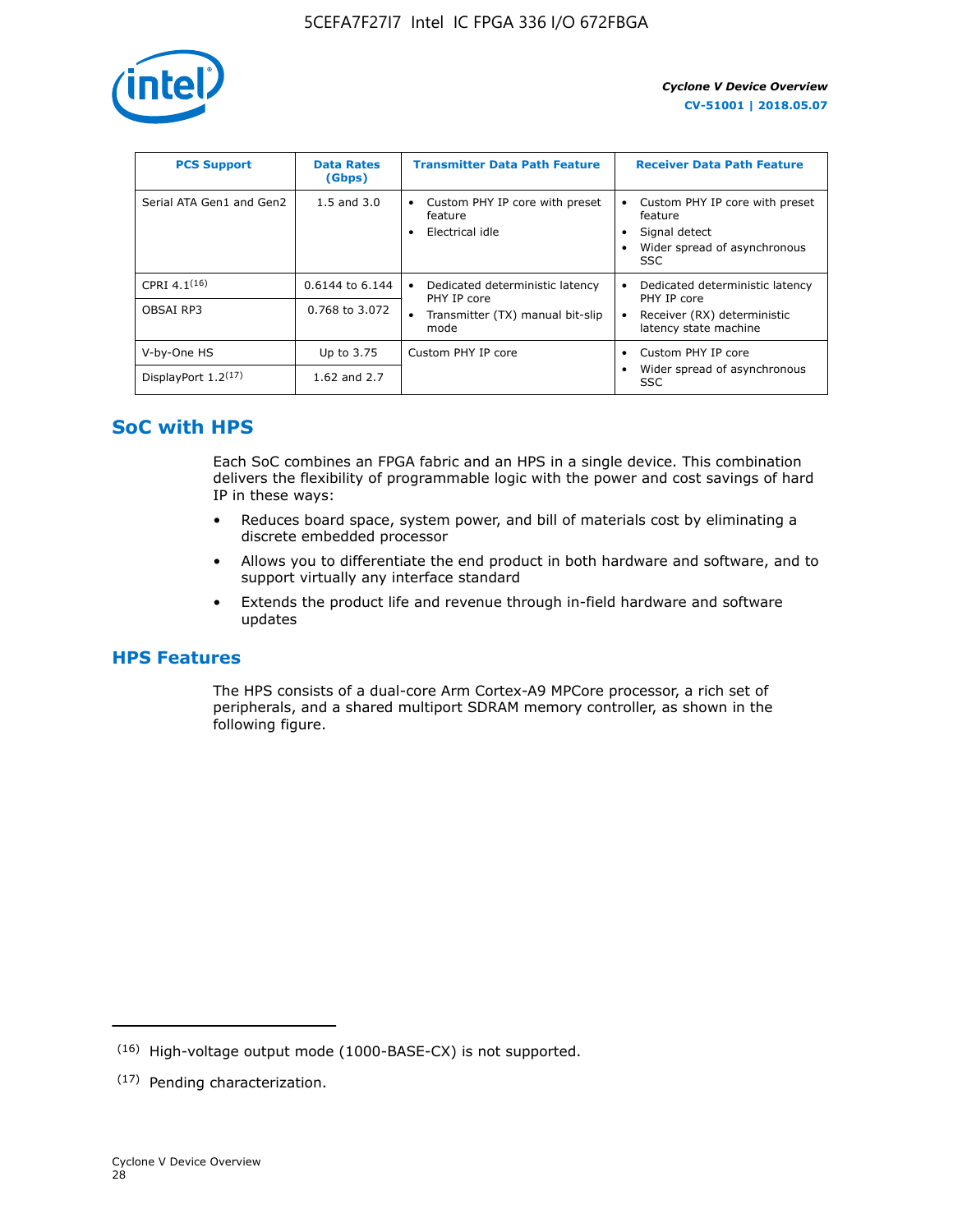



#### **Figure 11. HPS with Dual-Core Arm Cortex-A9 MPCore Processor**

#### **System Peripherals and Debug Access Port**

Each Ethernet MAC, USB OTG, NAND flash controller, and SD/MMC controller module has an integrated DMA controller. For modules without an integrated DMA controller, an additional DMA controller module provides up to eight channels of high-bandwidth data transfers. Peripherals that communicate off-chip are multiplexed with other peripherals at the HPS pin level. This allows you to choose which peripherals to interface with other devices on your PCB.

The debug access port provides interfaces to industry standard JTAG debug probes and supports Arm CoreSight debug and core traces to facilitate software development.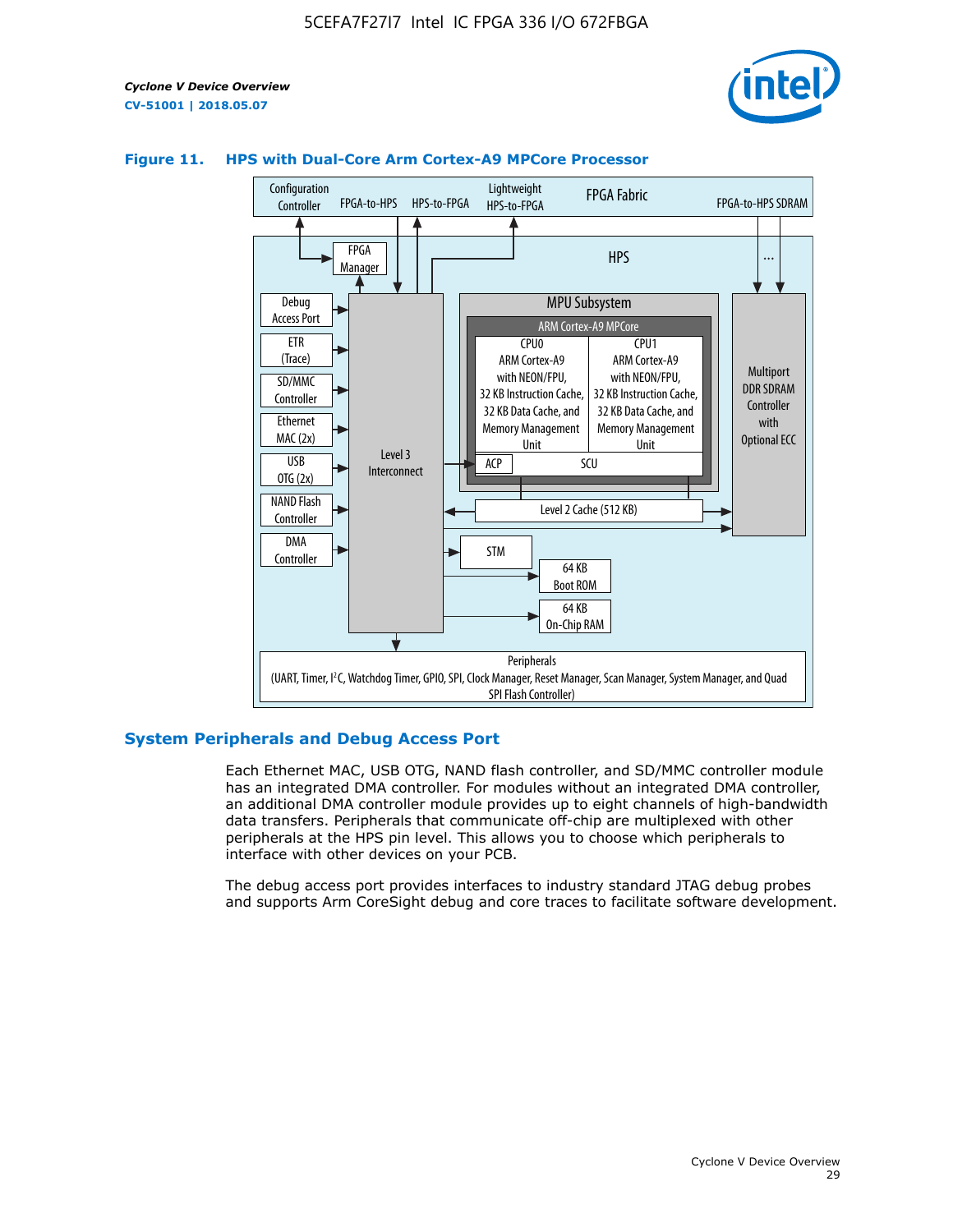

#### **HPS–FPGA AXI Bridges**

The HPS–FPGA bridges, which support the Advanced Microcontroller Bus Architecture (AMBA<sup>®</sup>) Advanced eXtensible Interface (AXI<sup>™</sup>) specifications, consist of the following bridges:

- FPGA-to-HPS AXI bridge—a high-performance bus supporting 32, 64, and 128 bit data widths that allows the FPGA fabric to issue transactions to slaves in the HPS.
- HPS-to-FPGA AXI bridge—a high-performance bus supporting 32, 64, and 128 bit data widths that allows the HPS to issue transactions to slaves in the FPGA fabric.
- Lightweight HPS-to-FPGA AXI bridge—a lower latency 32 bit width bus that allows the HPS to issue transactions to slaves in the FPGA fabric. This bridge is primarily used for control and status register (CSR) accesses to peripherals in the FPGA fabric.

The HPS–FPGA AXI bridges allow masters in the FPGA fabric to communicate with slaves in the HPS logic, and vice versa. For example, the HPS-to-FPGA AXI bridge allows you to share memories instantiated in the FPGA fabric with one or both microprocessors in the HPS, while the FPGA-to-HPS AXI bridge allows logic in the FPGA fabric to access the memory and peripherals in the HPS.

Each HPS–FPGA bridge also provides asynchronous clock crossing for data transferred between the FPGA fabric and the HPS.

#### **HPS SDRAM Controller Subsystem**

The HPS SDRAM controller subsystem contains a multiport SDRAM controller and DDR PHY that are shared between the FPGA fabric (through the FPGA-to-HPS SDRAM interface), the level 2 (L2) cache, and the level 3 (L3) system interconnect. The FPGA-to-HPS SDRAM interface supports AMBA AXI and Avalon® Memory-Mapped (Avalon-MM) interface standards, and provides up to six individual ports for access by masters implemented in the FPGA fabric.

To maximize memory performance, the SDRAM controller subsystem supports command and data reordering, deficit round-robin arbitration with aging, and high-priority bypass features. The SDRAM controller subsystem supports DDR2, DDR3, or LPDDR2 devices up to 4 Gb in density operating at up to 400 MHz (800 Mbps data rate).

#### **FPGA Configuration and Processor Booting**

The FPGA fabric and HPS in the SoC are powered independently. You can reduce the clock frequencies or gate the clocks to reduce dynamic power, or shut down the entire FPGA fabric to reduce total system power.

You can configure the FPGA fabric and boot the HPS independently, in any order, providing you with more design flexibility:

- You can boot the HPS independently. After the HPS is running, the HPS can fully or partially reconfigure the FPGA fabric at any time under software control. The HPS can also configure other FPGAs on the board through the FPGA configuration controller.
- You can power up both the HPS and the FPGA fabric together, configure the FPGA fabric first, and then boot the HPS from memory accessible to the FPGA fabric.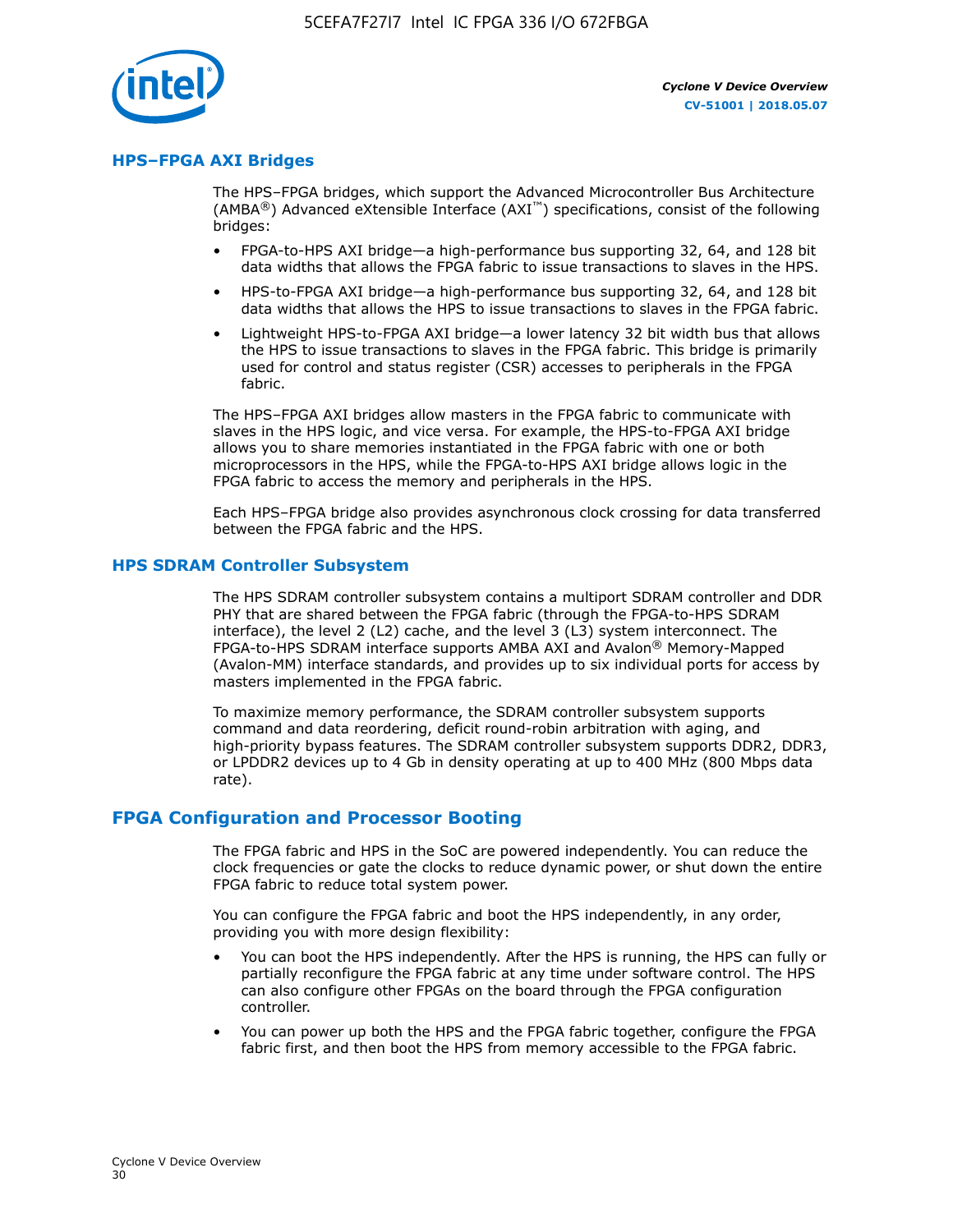

*Note:* Although the FPGA fabric and HPS are on separate power domains, the HPS must remain powered up during operation while the FPGA fabric can be powered up or down as required.

#### **Related Information**

[Cyclone V Device Family Pin Connection Guidelines](https://www.altera.com/content/dam/altera-www/global/en_US/pdfs/literature/dp/cyclone-v/pcg-01014.pdf)

Provides detailed information about power supply pin connection guidelines and power regulator sharing.

#### **Hardware and Software Development**

For hardware development, you can configure the HPS and connect your soft logic in the FPGA fabric to the HPS interfaces using the Platform Designer (Standard) system integration tool in the Intel Quartus Prime software.

For software development, the Arm-based SoC devices inherit the rich software development ecosystem available for the Arm Cortex-A9 MPCore processor. The software development process for Intel SoCs follows the same steps as those for other SoC devices from other manufacturers. Support for Linux, VxWorks®, and other operating systems is available for the SoCs. For more information on the operating systems support availability, contact the Intel sales team.

You can begin device-specific firmware and software development on the Intel SoC Virtual Target. The Virtual Target is a fast PC-based functional simulation of a target development system—a model of a complete development board that runs on a PC. The Virtual Target enables the development of device-specific production software that can run unmodified on actual hardware.

#### **Related Information**

[International Altera Sales Support Offices](https://www.altera.com/about/contact/contact/international-altera-sales-offices.html)

## **Dynamic and Partial Reconfiguration**

The Cyclone V devices support dynamic reconfiguration and partial reconfiguration.

#### **Dynamic Reconfiguration**

The dynamic reconfiguration feature allows you to dynamically change the transceiver data rates, PMA settings, or protocols of a channel, without affecting data transfer on adjacent channels. This feature is ideal for applications that require on-the-fly multiprotocol or multirate support. You can reconfigure the PMA and PCS blocks with dynamic reconfiguration.

## **Partial Reconfiguration**

*Note:* The partial reconfiguration feature is available for Cyclone V E, GX, SE, and SX devices with the "SC" suffix in the part number. For device availability and ordering, contact your local Intel sales representatives.

> Partial reconfiguration allows you to reconfigure part of the device while other sections of the device remain operational. This capability is important in systems with critical uptime requirements because it allows you to make updates or adjust functionality without disrupting services.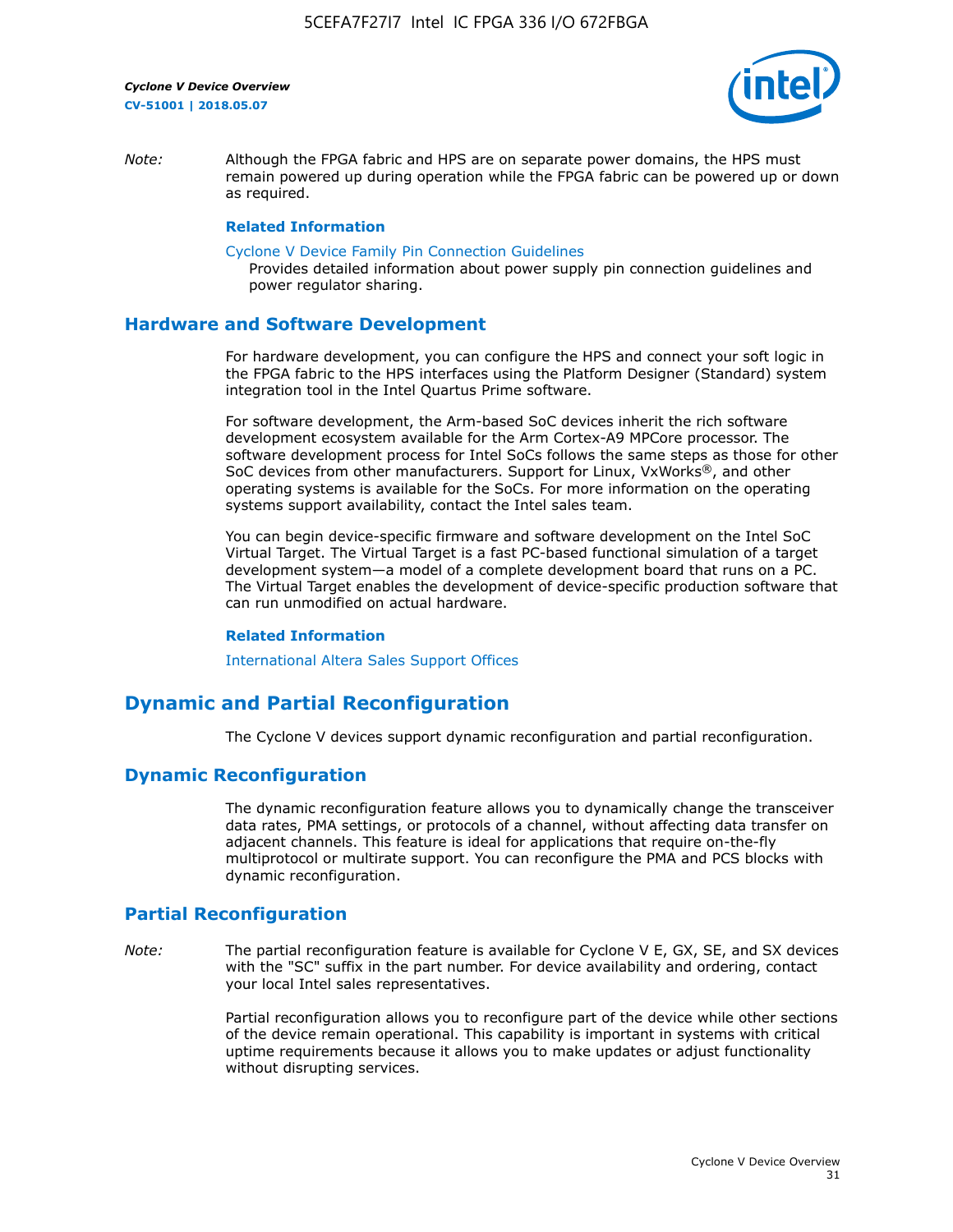

Apart from lowering cost and power consumption, partial reconfiguration increases the effective logic density of the device because placing device functions that do not operate simultaneously is not necessary. Instead, you can store these functions in external memory and load them whenever the functions are required. This capability reduces the size of the device because it allows multiple applications on a single device—saving the board space and reducing the power consumption.

Intel simplifies the time-intensive task of partial reconfiguration by building this capability on top of the proven incremental compile and design flow in the Intel Quartus Prime design software. With the Intel solution, you do not need to know all the intricate device architecture details to perform a partial reconfiguration.

Partial reconfiguration is supported through the FPP x16 configuration interface. You can seamlessly use partial reconfiguration in tandem with dynamic reconfiguration to enable simultaneous partial reconfiguration of both the device core and transceivers.

## **Enhanced Configuration and Configuration via Protocol**

Cyclone V devices support 1.8 V, 2.5 V, 3.0 V, and 3.3 V programming voltages and several configuration schemes.

| <b>Mode</b>                                                    | <b>Data</b><br>Width         | Max Clock  <br>Rate<br>(MHz) | <b>Max Data</b><br>Rate<br>(Mbps) | <b>Decompressi</b><br>on | <b>Design</b><br><b>Security</b> | <b>Partial</b><br><b>Reconfigurat</b><br>ion <sup>(18)</sup> | <b>Remote</b><br><b>System</b><br><b>Update</b> |
|----------------------------------------------------------------|------------------------------|------------------------------|-----------------------------------|--------------------------|----------------------------------|--------------------------------------------------------------|-------------------------------------------------|
| AS through the EPCS<br>and EPCQ serial<br>configuration device | 1 bit, 4<br>bits             | 100                          |                                   | Yes                      | <b>Yes</b>                       |                                                              | Yes                                             |
| PS through CPLD or<br>external<br>microcontroller              | 1 bit                        | 125                          | 125                               | Yes                      | <b>Yes</b>                       |                                                              |                                                 |
| <b>FPP</b>                                                     | 8 bits                       | 125                          |                                   | Yes                      | <b>Yes</b>                       |                                                              | Parallel flash                                  |
|                                                                | 16 bits                      | 125                          |                                   | Yes                      | <b>Yes</b>                       | Yes                                                          | loader                                          |
| CvP (PCIe)                                                     | x1, x2,<br>and $x4$<br>lanes |                              |                                   | Yes                      | <b>Yes</b>                       | Yes                                                          |                                                 |
| <b>JTAG</b>                                                    | 1 bit                        | 33                           | 33                                |                          |                                  |                                                              |                                                 |

**Table 24. Configuration Schemes and Features Supported by Cyclone V Devices**

Instead of using an external flash or ROM, you can configure the Cyclone V devices through PCIe using CvP. The CvP mode offers the fastest configuration rate and flexibility with the easy-to-use PCIe hard IP block interface. The Cyclone V CvP implementation conforms to the PCIe 100 ms power-up-to-active time requirement.

#### **Related Information**

[Configuration via Protocol \(CvP\) Implementation in Intel FPGAs User Guide](https://www.altera.com/documentation/nik1412546950394.html#nik1412546833714) Provides more information about CvP.

 $(18)$  The partial reconfiguration feature is available for Cyclone V E, GX, SE, and SX devices with the "SC" suffix in the part number. For device availability and ordering, contact your local Intel sales representatives.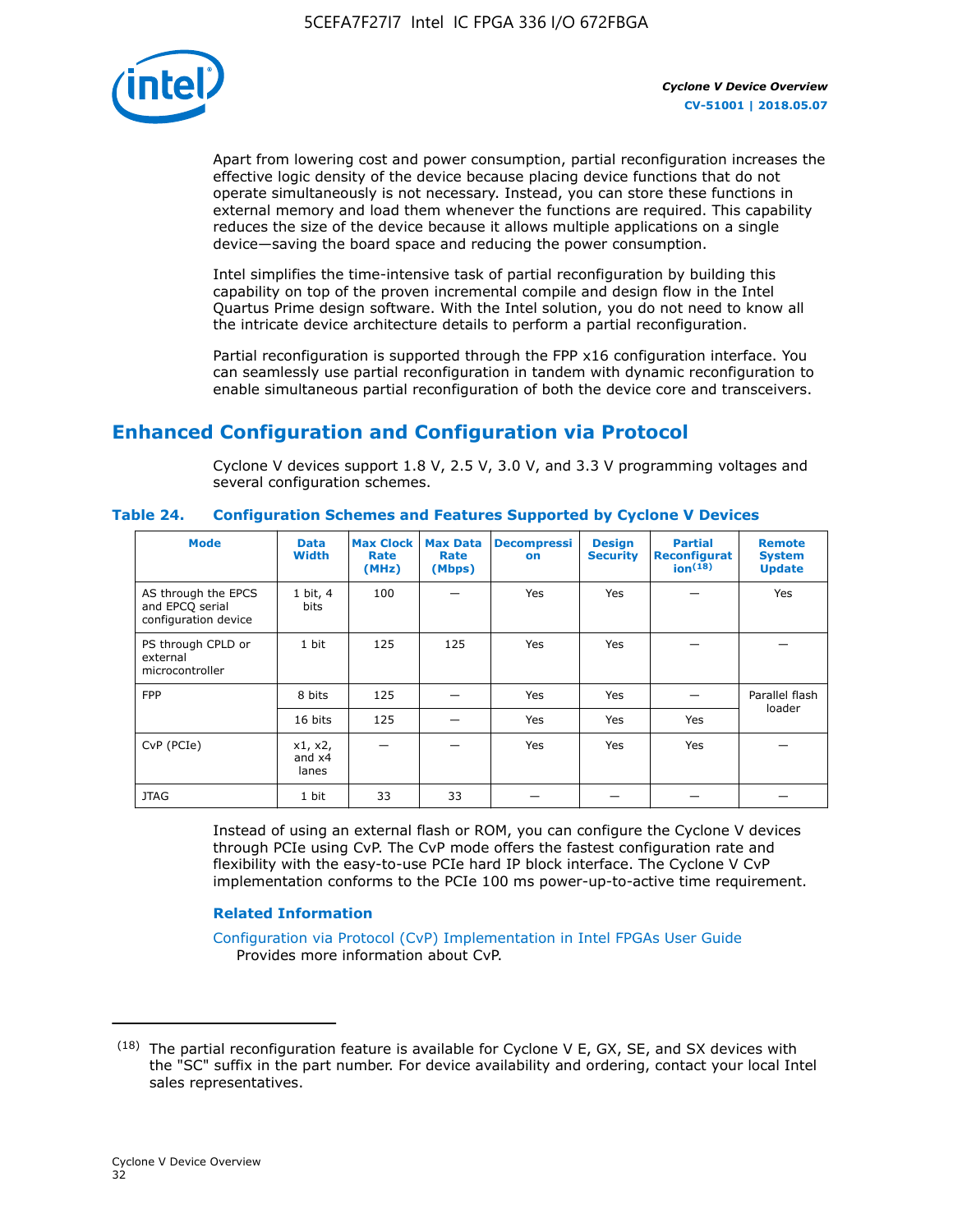

## **Power Management**

Leveraging the FPGA architectural features, process technology advancements, and transceivers that are designed for power efficiency, the Cyclone V devices consume less power than previous generation Cyclone FPGAs:

- Total device core power consumption—less by up to 40%.
- Transceiver channel power consumption—less by up to 50%.

Additionally, Cyclone V devices contain several hard IP blocks that reduce logic resources and deliver substantial power savings of up to 25% less power than equivalent soft implementations.

## **Document Revision History for Cyclone V Device Overview**

| <b>Document</b><br><b>Version</b> | <b>Changes</b>                                                                                                                                                          |
|-----------------------------------|-------------------------------------------------------------------------------------------------------------------------------------------------------------------------|
| 2018.05.07                        | Added the low power option ("L" suffix) for Cyclone V SE and Cyclone V SX devices in the Sample<br>Ordering Code and Available Options diagrams.<br>Rebranded as Intel. |

| <b>Date</b>   | <b>Version</b> | <b>Changes</b>                                                                                                                                                                                                                                                                                                                                                                                                                                                                                                                                                                                                                                                                                                                                                                                                                                                                                                  |
|---------------|----------------|-----------------------------------------------------------------------------------------------------------------------------------------------------------------------------------------------------------------------------------------------------------------------------------------------------------------------------------------------------------------------------------------------------------------------------------------------------------------------------------------------------------------------------------------------------------------------------------------------------------------------------------------------------------------------------------------------------------------------------------------------------------------------------------------------------------------------------------------------------------------------------------------------------------------|
| December 2017 | 2017.12.18     | Updated ALM resources for Cyclone V E, Cyclone V SE, Cyclone V SX, and<br>Cyclone V ST devices.                                                                                                                                                                                                                                                                                                                                                                                                                                                                                                                                                                                                                                                                                                                                                                                                                 |
| June 2016     | 2016.06.10     | Updated Cyclone V GT speed grade to -7 in Sample Ordering Code and<br>Available Options for Cyclone V GT Devices diagram.                                                                                                                                                                                                                                                                                                                                                                                                                                                                                                                                                                                                                                                                                                                                                                                       |
| December 2015 | 2015.12.21     | Added descriptions to package plan tables for Cyclone V GT and ST<br>devices.<br>Changed instances of Quartus II to Quartus Prime.                                                                                                                                                                                                                                                                                                                                                                                                                                                                                                                                                                                                                                                                                                                                                                              |
| June 2015     | 2015.06.12     | Replaced a note to partial reconfiguration feature. Note: The partial<br>reconfiguration feature is available for Cyclone V E, GX, SE, and SX<br>devices with the "SC" suffix in the part number. For device availability and<br>ordering, contact your local Altera sales representatives.<br>Updated logic elements (LE) (K) for the following devices:<br>$\bullet$<br>- Cyclone V E A7: Updated from 149.5 to 150<br>- Cyclone V GX C3: Updated from 35.5 to 36<br>- Cyclone V GX C7: Updated from 149.7 to 150<br>- Cyclone V GT D7: Updated from 149.5 to 150<br>Updated MLAB (Kb) in Maximum Resource Counts for Cyclone V GX<br>Devices table as follows:<br>- Cyclone V GX C3: Updated from 291 to 182<br>- Cyclone V GX C4: Updated from 678 to 424<br>- Cyclone V GX C5: Updated from 678 to 424<br>- Cyclone V GX C7: Updated from 1,338 to 836<br>$-$ Cyclone V GX C9: Updated from 2,748 to 1,717 |
|               |                | continued                                                                                                                                                                                                                                                                                                                                                                                                                                                                                                                                                                                                                                                                                                                                                                                                                                                                                                       |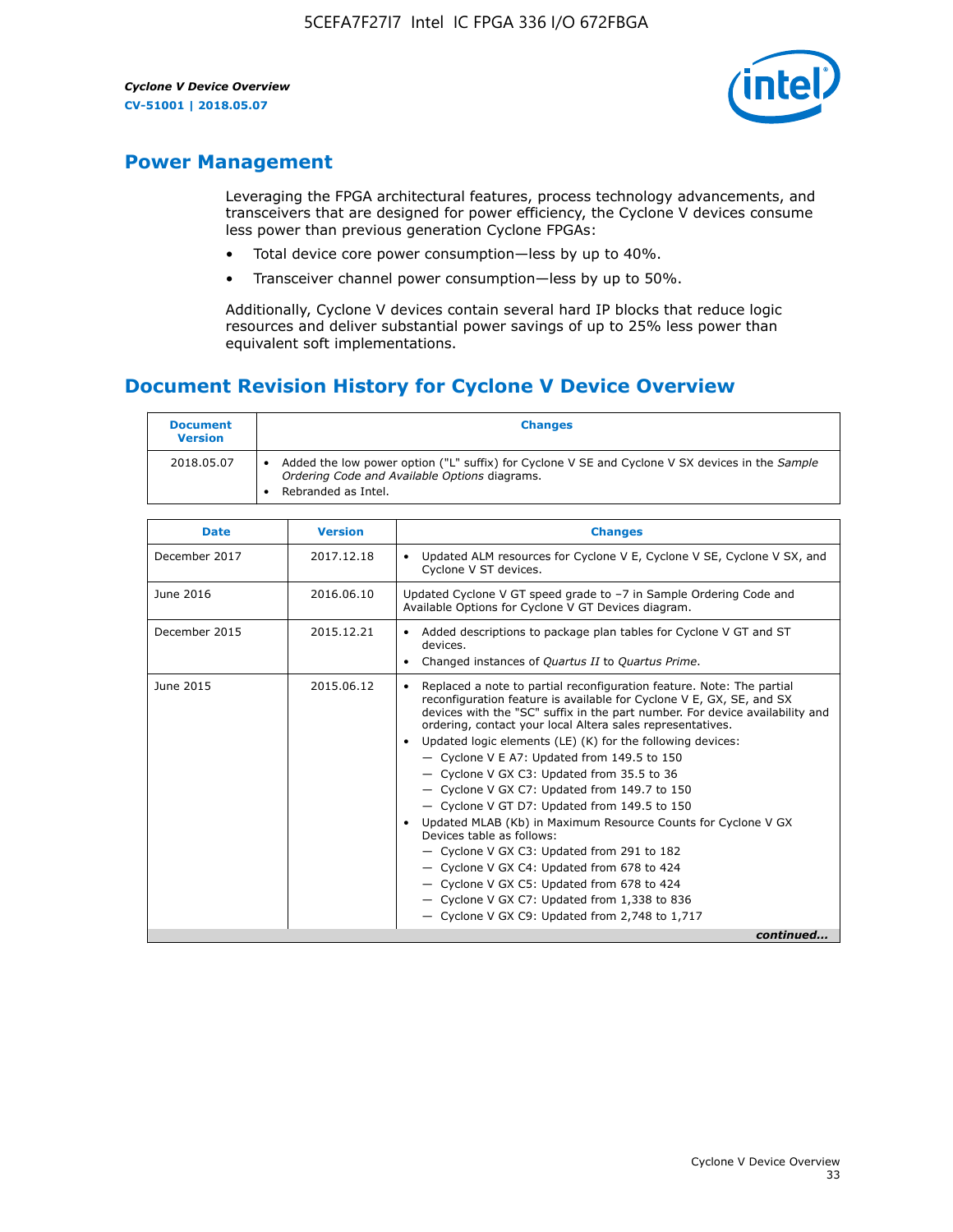

| <b>Date</b>  | <b>Version</b> | <b>Changes</b>                                                                                                                                                                                                                                                                                                                                                                                                                                                                                                                                                                                                                                                                                                                                                                                                                                                                                                                                                                                                                                                                                                                                                                                                                                                                                                                                                                                                                                                                                                                                                                                                                                                                                                |
|--------------|----------------|---------------------------------------------------------------------------------------------------------------------------------------------------------------------------------------------------------------------------------------------------------------------------------------------------------------------------------------------------------------------------------------------------------------------------------------------------------------------------------------------------------------------------------------------------------------------------------------------------------------------------------------------------------------------------------------------------------------------------------------------------------------------------------------------------------------------------------------------------------------------------------------------------------------------------------------------------------------------------------------------------------------------------------------------------------------------------------------------------------------------------------------------------------------------------------------------------------------------------------------------------------------------------------------------------------------------------------------------------------------------------------------------------------------------------------------------------------------------------------------------------------------------------------------------------------------------------------------------------------------------------------------------------------------------------------------------------------------|
|              |                | Updated MLAB RAM Bit (Kb) in Embedded Memory Capacity and<br>Distribution in Cyclone V Devices table as follows:<br>- Cyclone V GX C3: Updated from 181 to 182<br>- Cyclone V GX C4: Updated from 295 to 424<br>Updated Total RAM Bit (Kb) in Embedded Memory Capacity and<br>Distribution in Cyclone V Devices table as follows:<br>- Cyclone V GX C3: Updated from $1,531$ to $1,532$<br>- Cyclone V GX C4: Updated from 2,795 to 2,924<br>Updated MLAB Block count in Embedded Memory Capacity and<br>Distribution in Cyclone V Devices table as follows:<br>- Cyclone V GX C4: Updated from 472 to 678<br>- Cyclone V GX C5: Updated from 679 to 678                                                                                                                                                                                                                                                                                                                                                                                                                                                                                                                                                                                                                                                                                                                                                                                                                                                                                                                                                                                                                                                      |
| March 2015   | 2015.03.31     | Added internal scrubbing feature under configuration in Summary of<br>$\bullet$<br>Features for Cyclone V Devices table.<br>Added optional suffix "SC: Internal scrubbing support" to the following<br>diagrams:<br>- Sample Ordering Code and Available Options for Cyclone V E Devices<br>- Sample Ordering Code and Available Options for Cyclone V GX Devices<br>- Sample Ordering Code and Available Options for Cyclone V SE Devices<br>- Sample Ordering Code and Available Options for Cyclone V SX Devices                                                                                                                                                                                                                                                                                                                                                                                                                                                                                                                                                                                                                                                                                                                                                                                                                                                                                                                                                                                                                                                                                                                                                                                           |
| January 2015 | 2015.01.23     | Updated Sample Ordering Code and Available Options for Cyclone V ST<br>Devices figure because Cyclone V ST devices are only available in I<br>temperature grade and -7 speed grade.<br>- Operating Temperature: Removed C and A temperature grades<br>- FPGA Fabric Speed Grade: Removed -6 and -8 speed grades<br>Updated the transceiver specification for Cyclone V ST from 5 Gbps to<br>6.144 Gbps:<br>- Device Variants for the Cyclone V Device Family table<br>- Sample Ordering Code and Available Options for Cyclone V ST Devices<br>figure<br>- Maximum Resource Counts for Cyclone V ST Devices<br>Updated Maximum Resource Counts for Cyclone V GX Devices table for<br>Cyclone V GX G3 devices.<br>$-$ Logic elements (LE) (K): Updated from 35.7 to 35.5<br>- Variable-precision DSP block: Updated from 51 to 57<br>$-18 \times 18$ multiplier: Updated from 102 to 114<br>Updated Number of Multipliers in Cyclone V Devices table for Cyclone V<br>GX G3 devices.<br>- Variableprecision DSP Block: Updated from 51 to 57<br>$-9x9$ Multiplier: Updated from 153 to 171<br>$-18 \times 18$ Multiplier: Updated from 102 to 114<br>- 27 x 27 Multiplier: Updated from 51 to 57<br>- 18 x 18 Multiplier Adder Mode: Updated from 51 to 57<br>$-18 \times 18$ Multiplier Adder Summed with 36 bit Input: Updated from 51<br>to 57<br>Updated Embedded Memory Capacity and Distribution in Cyclone V<br>Devices table for Cyclone V GX G3 devices.<br>- M10K block: Updated from 119 to 135<br>- M10K RAM bit (Kb): Updated from 1,190 to 1,350<br>- MLAB block: Updated from 255 to 291<br>- MLAB RAM bit (Kb): Updated from 159 to 181<br>$-$ Total RAM bit (Kb): Updated from 1,349 to 1,531 |
| October 2014 | 2014.10.06     | Added a footnote to the "Transceiver PCS Features for Cyclone V Devices"<br>table to show that PCIe Gen2 is supported for Cyclone V GT and ST devices.                                                                                                                                                                                                                                                                                                                                                                                                                                                                                                                                                                                                                                                                                                                                                                                                                                                                                                                                                                                                                                                                                                                                                                                                                                                                                                                                                                                                                                                                                                                                                        |
|              |                | continued                                                                                                                                                                                                                                                                                                                                                                                                                                                                                                                                                                                                                                                                                                                                                                                                                                                                                                                                                                                                                                                                                                                                                                                                                                                                                                                                                                                                                                                                                                                                                                                                                                                                                                     |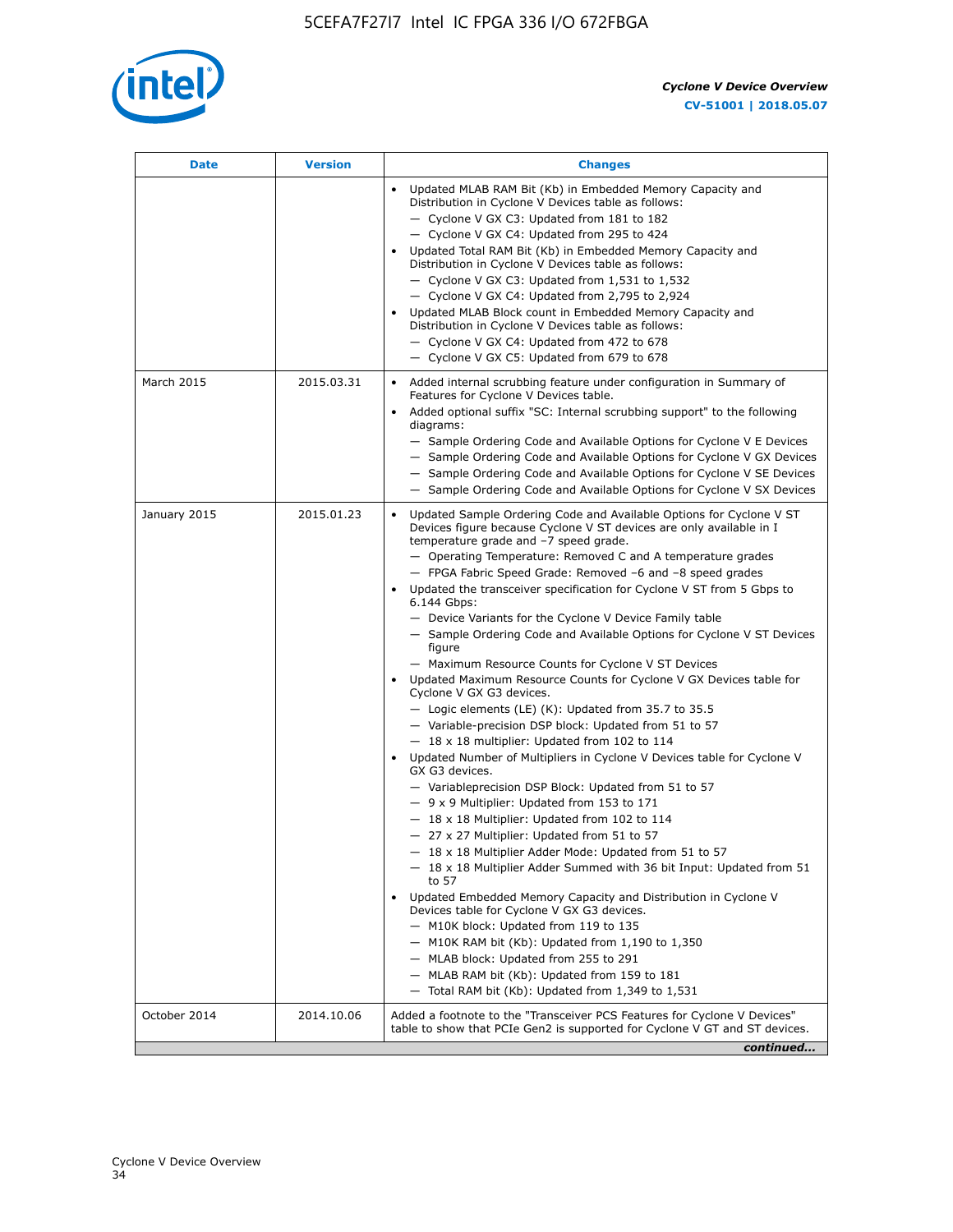r



| <b>Date</b>   | <b>Version</b> | <b>Changes</b>                                                                                                                                                                                                                                                                                                                                                                                                                                                                                                                                                                                                                                                                                                                                                                                                                                                                                                                                                                                                                                                                                                                                                                                                                                                                                                                                                                                                                           |
|---------------|----------------|------------------------------------------------------------------------------------------------------------------------------------------------------------------------------------------------------------------------------------------------------------------------------------------------------------------------------------------------------------------------------------------------------------------------------------------------------------------------------------------------------------------------------------------------------------------------------------------------------------------------------------------------------------------------------------------------------------------------------------------------------------------------------------------------------------------------------------------------------------------------------------------------------------------------------------------------------------------------------------------------------------------------------------------------------------------------------------------------------------------------------------------------------------------------------------------------------------------------------------------------------------------------------------------------------------------------------------------------------------------------------------------------------------------------------------------|
| July 2014     | 2014.07.07     | Updated the I/O vertical migration figure to clarify the migration capability of<br>Cyclone V SE and SX devices.                                                                                                                                                                                                                                                                                                                                                                                                                                                                                                                                                                                                                                                                                                                                                                                                                                                                                                                                                                                                                                                                                                                                                                                                                                                                                                                         |
| December 2013 | 2013.12.26     | Corrected single or dual-core ARM Cortex-A9 MPCore processor-up to 925<br>MHz from 800 MHz.<br>Removed "Preliminary" texts from Ordering Code figures, Maximum<br>$\bullet$<br>Resources, Package Plan and I/O Vertical Migration tables.<br>Removed the note "The number of GPIOs does not include transceiver<br>I/Os. In the Quartus II software, the number of user I/Os includes<br>transceiver I/Os." for GPIOs in the Maximum Resource Counts table for<br>Cyclone V E and SE.<br>Added link to Altera Product Selector for each device variant.<br>• Updated Embedded Hard IPs for Cyclone V GT devices to indicate<br>Maximum 2 hard PCIe and 2 hard memory controllers.<br>• Added leaded package options.<br>Removed the note "The number of PLLs includes general-purpose                                                                                                                                                                                                                                                                                                                                                                                                                                                                                                                                                                                                                                                    |
|               |                | fractional PLLs and transceiver fractional PLLs." for all PLLs in the<br>Maximum Resource Counts table.<br>• Corrected max LVDS counts for transmitter and receiver for Cyclone V E<br>A5 device from 84 to 60.<br>• Corrected max LVDS counts for transmitter and receiver for Cyclone V E<br>A9 device from 140 to 120.<br>Corrected variable-precision DSP block, 27 x 27 multiplier, 18 x 18<br>multiplier adder mode and $18 \times 18$ multiplier adder summed with 36 bit<br>input for Cyclone V SE devices from 58 to 84.<br>Corrected 18 x 18 multiplier for Cyclone V SE devices from 116 to 168.<br>Corrected 9 x 9 multiplier for Cyclone V SE devices from 174 to 252.<br>Corrected LVDS transmitter for Cyclone V SE A2 and A4 as well as SX C2<br>and C4 devices from 31 to 32.<br>Corrected LVDS receiver for Cyclone V SE A2 and A4 as well as SX C2 and<br>C4 devices from 35 to 37.<br>• Corrected transceiver speed grade for Cyclone V ST devices ordering code<br>from 4 to 5.<br>• Updated the DDR3 SDRAM for the maximum frequency's soft controller<br>and the minimum frequency from 300 to 303 for voltage 1.35V.<br>Added links to Altera's External Memory Spec Estimator tool to the topics<br>listing the external memory interface performance.<br>Corrected XAUI is supported through the soft PCS in the PCS features for<br>Cyclone V.<br>Added decompression support for the CvP configuration mode. |
| May 2013      | 2013.05.06     | Added link to the known document issues in the Knowledge Base.<br>$\bullet$<br>Moved all links to the Related Information section of respective topics for<br>$\bullet$<br>easy reference.<br>Corrected the title to the PCIe hard IP topic. Cyclone V devices support<br>only PCIe Gen1 and Gen2.<br>Updated Supporting Feature in Table 1 of Increased bandwidth capacity to<br>$\bullet$<br>'6.144 Gbps'.<br>Updated Description in Table 2 of Low-power high-speed serial interface to<br>'6.144 Gbps'.<br>Updated Description in Table 3 of Cyclone V GT to '6.144 Gbps'.<br>Updated the M386 package to M383 for Figure 1, Figure 2 and Figure 3.<br>$\bullet$<br>Updated Figure 2 and Figure 3 for Transceiver Count by adding 'F : 4'.<br>٠<br>Updated LVDS in the Maximum Resource Counts tables to include<br>Transmitter and Receiver values.<br>Updated the package plan with M383 for the Cyclone V E device.<br>Removed the M301 and M383 packages from the Cyclone V GX C4 device.<br>Updated the GPIO count to '129' for the M301 package of the Cyclone V<br>GX C5 device.<br>Updated 5 Gbps to '6.144 Gbps' for Cyclone V GT device.<br>continued                                                                                                                                                                                                                                                                      |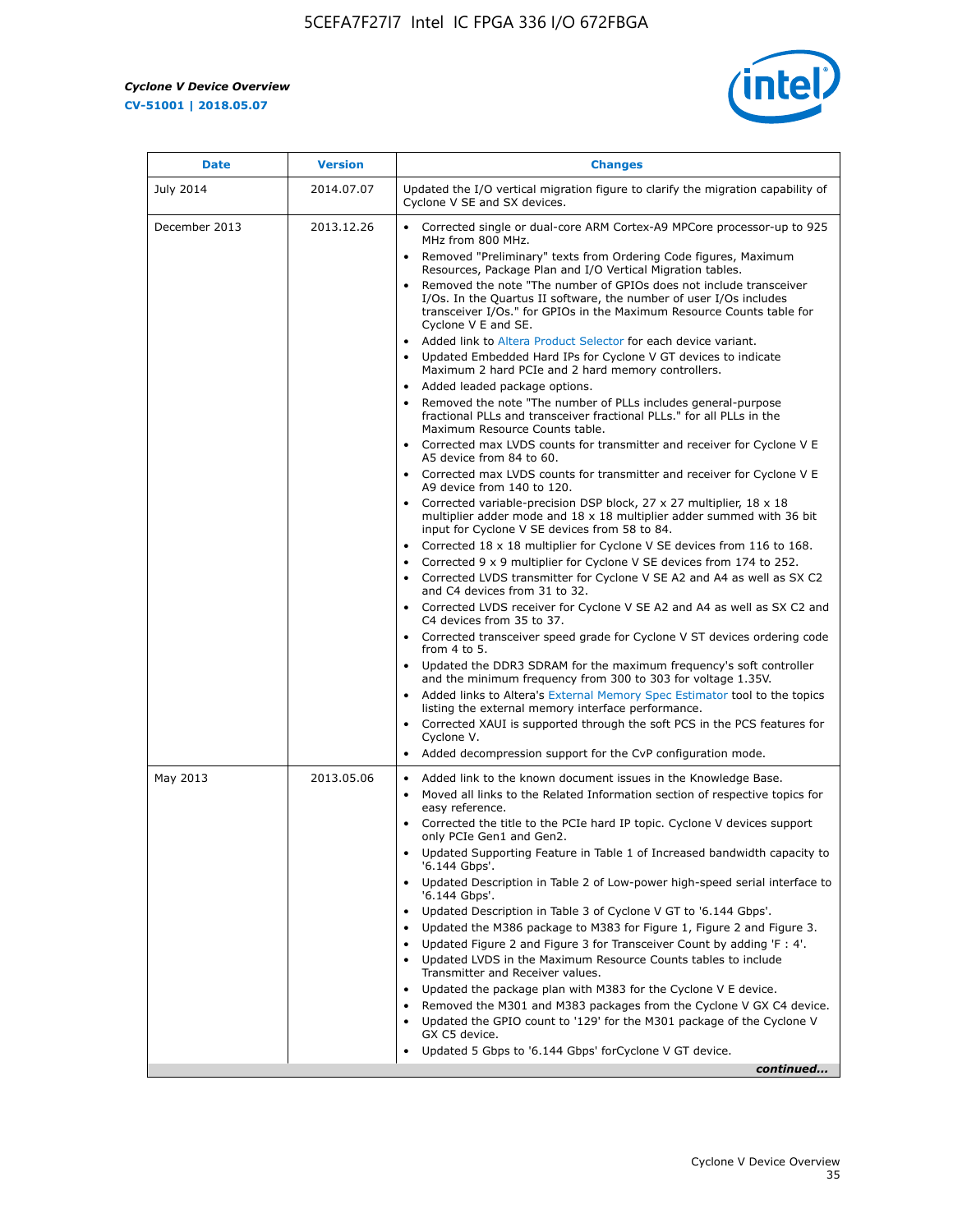

| <b>Date</b>   | <b>Version</b> | <b>Changes</b>                                                                                                                                      |
|---------------|----------------|-----------------------------------------------------------------------------------------------------------------------------------------------------|
|               |                | Updated HPS I/O for U484 (19 mm) in Table 11 with '151' for A2, A4, A5<br>and A6.                                                                   |
|               |                | Updated Memory (Kb) for Maximum Resource Counts for Cyclone V SE A4<br>and A6, SX C4 and C6, ST D6 devices.                                         |
|               |                | Updated FPGA PLL for Maximum Resource Counts for Cyclone V SE A2, SX<br>C2, devices.                                                                |
|               |                | Removed '36 x 36' from the Variable-Precision DSP Block.                                                                                            |
|               |                | Updated Variable-precision DSP Blocks and 18 x 18 Multiplier for<br>Maximum Resource Counts for Cyclone V SX C4 device.                             |
|               |                | Updated the HPS I/O counts for Cyclone V SE, SX, and ST devices.<br>$\bullet$                                                                       |
|               |                | Updated Figure 7 which shows the I/O vertical migration table.<br>Updated Table 17 for Cyclone V SX C4 device.<br>$\bullet$                         |
|               |                | • Updated Embedded Memory Capacity and Distribution table for Cyclone V<br>SE A4 and A6, SX C4 and C6, ST D6 devices.                               |
|               |                | Removed 'Counter reconfiguration' from the PLL Features.                                                                                            |
|               |                | Updated Low-Power Serial Transceivers by replacing 5 Gbps with<br>6.144 Gbps.                                                                       |
|               |                | Removed 'Distributed Memory' symbol.                                                                                                                |
|               |                | Updated the Capability in Table 22 of Backplane support to '6.144 Gbps'.                                                                            |
|               |                | Updated Capability in Table 22 of Ring oscillator transmit PLLs with<br>6.144 Gbps.                                                                 |
|               |                | Updated the PCS Support in Table 23 from 5 Gbps to '6 Gbps'.                                                                                        |
|               |                | Updated the Data Rates (Gbps) in Table 23 of 3 Gbps and 6 Gbps Basic to<br>$\bullet$<br>'6.144 Gbps'.                                               |
|               |                | Updated the Data Rates (Gbps) in Table 23 of CPRI 4.1 to '6.144 Gbps'.                                                                              |
|               |                | Clarified that partial reconfiguration is an advanced feature. Contact Altera<br>for support of the feature.                                        |
| December 2012 | 2012.12.28     | Updated the pin counts for the MBGA packages.                                                                                                       |
|               |                | Updated the GPIO and transceiver counts for the MBGA packages.                                                                                      |
|               |                | Updated the GPIO counts for the U484 package of the Cyclone V E A9, GX<br>C9, and GT D9 devices.                                                    |
|               |                | Updated the vertical migration table for vertical migration of the U484                                                                             |
|               |                | packages.<br>Updated the MLAB supported programmable widths at 32 bits depth.                                                                       |
| November 2012 | 2012.11.19     | • Added new MBGA packages and additional U484 packages for Cyclone V E,                                                                             |
|               |                | GX, and GT.                                                                                                                                         |
|               |                | Added ordering code for five-transceiver devices for Cyclone V GT and ST.                                                                           |
|               |                | Updated the vertical migration table to add MBGA packages.<br>Added performance information for HPS memory controller.                              |
|               |                | Removed DDR3U support.<br>٠                                                                                                                         |
|               |                | Updated Cyclone V ST speed grade information.                                                                                                       |
|               |                | Added information on maximum transceiver channel usage restrictions for<br>PCI Gen2 and CPRI at 4.9152 Gbps transmit jitter compliance.             |
|               |                | Added note on the differences between GPIO reported in Overview with                                                                                |
|               |                | User I/O numbers shown in the Quartus II software.                                                                                                  |
|               |                | Updated template.                                                                                                                                   |
| July 2012     | 2.1            | Added support for PCIe Gen2 x4 lane configuration (PCIe-compatible)                                                                                 |
| June 2012     | 2.0            | Restructured the document.                                                                                                                          |
|               |                | Added the "Embedded Memory Capacity" and "Embedded Memory<br>Configurations" sections.                                                              |
|               |                | Added Table 1, Table 3, Table 16, Table 19, and Table 20.<br>٠                                                                                      |
|               |                | Updated Table 2, Table 4, Table 5, Table 6, Table 7, Table 8, Table 9, Table<br>10, Table 11, Table 12, Table 13, Table 14, Table 17, and Table 18. |
|               |                | continued                                                                                                                                           |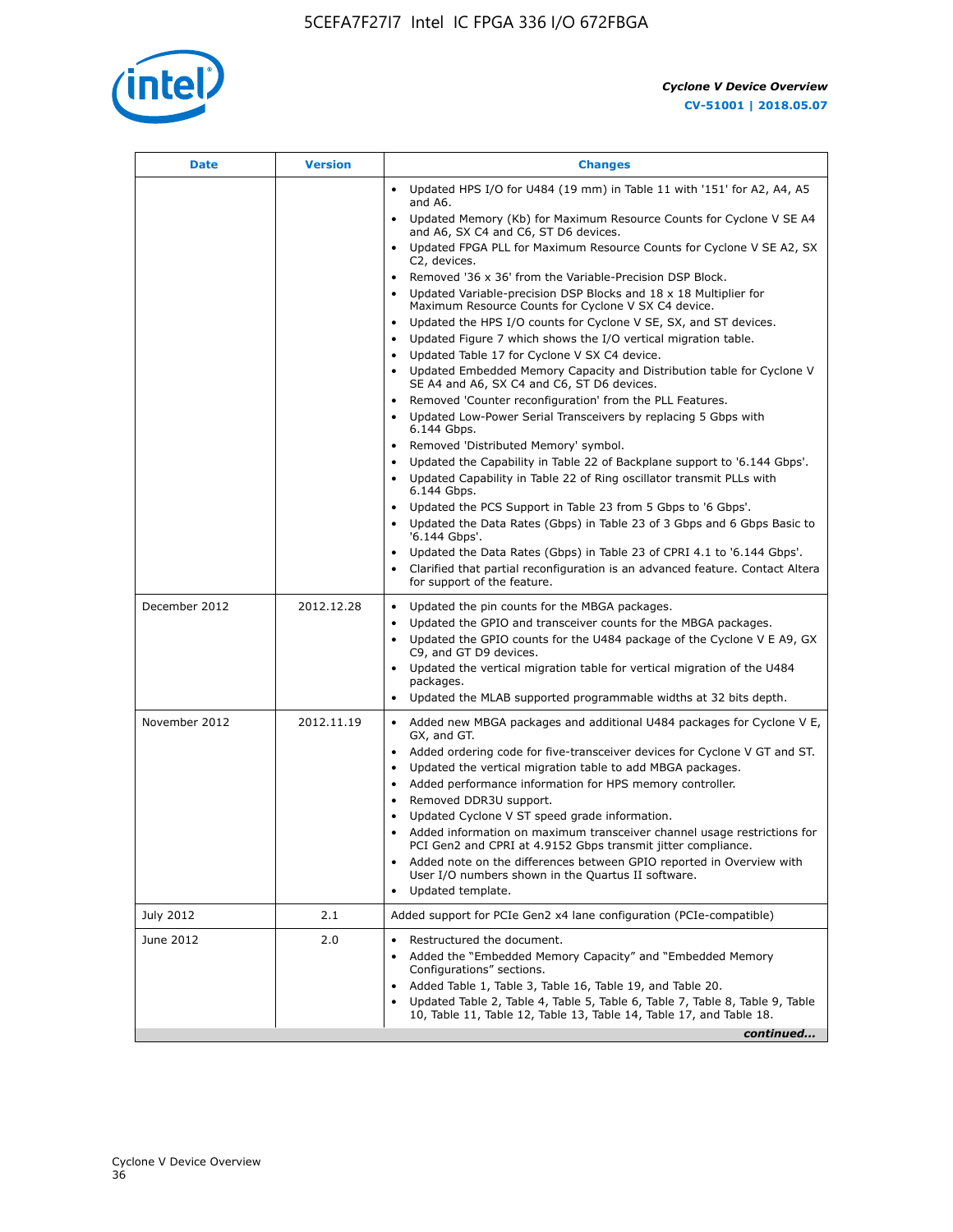

| <b>Date</b>   | <b>Version</b> | <b>Changes</b>                                                                                                                                                                                                                                                                                                                                                                                                                                                |
|---------------|----------------|---------------------------------------------------------------------------------------------------------------------------------------------------------------------------------------------------------------------------------------------------------------------------------------------------------------------------------------------------------------------------------------------------------------------------------------------------------------|
|               |                | Updated Figure 1, Figure 2, Figure 3, Figure 4, Figure 5, Figure 6, and<br>Figure 10.<br>Updated the "FPGA Configuration and Processor Booting" and "Hardware"<br>and Software Development" sections.<br>Text edits throughout the document.                                                                                                                                                                                                                  |
| February 2012 | 1.2            | Updated Table $1-2$ , Table $1-3$ , and Table $1-6$ .<br>Updated "Cyclone V Family Plan" on page 1-4 and "Clock Networks and<br>PLL Clock Sources" on page 1-15.<br>Updated Figure 1-1 and Figure 1-6.                                                                                                                                                                                                                                                        |
| November 2011 | 1.1            | Updated Table $1-1$ , Table $1-2$ , Table $1-3$ , Table $1-4$ , Table $1-5$ , and Table<br>$1 - 6.$<br>Updated Figure 1-4, Figure 1-5, Figure 1-6, Figure 1-7, and Figure 1-8.<br>Updated "System Peripherals" on page 1-18, "HPS-FPGA AXI Bridges" on<br>page 1-19, "HPS SDRAM Controller Subsystem" on page 1-19, "FPGA<br>Configuration and Processor Booting" on page 1-19, and "Hardware and<br>Software Development" on page 1-20.<br>Minor text edits. |
| October 2011  | 1.0            | Initial release.                                                                                                                                                                                                                                                                                                                                                                                                                                              |